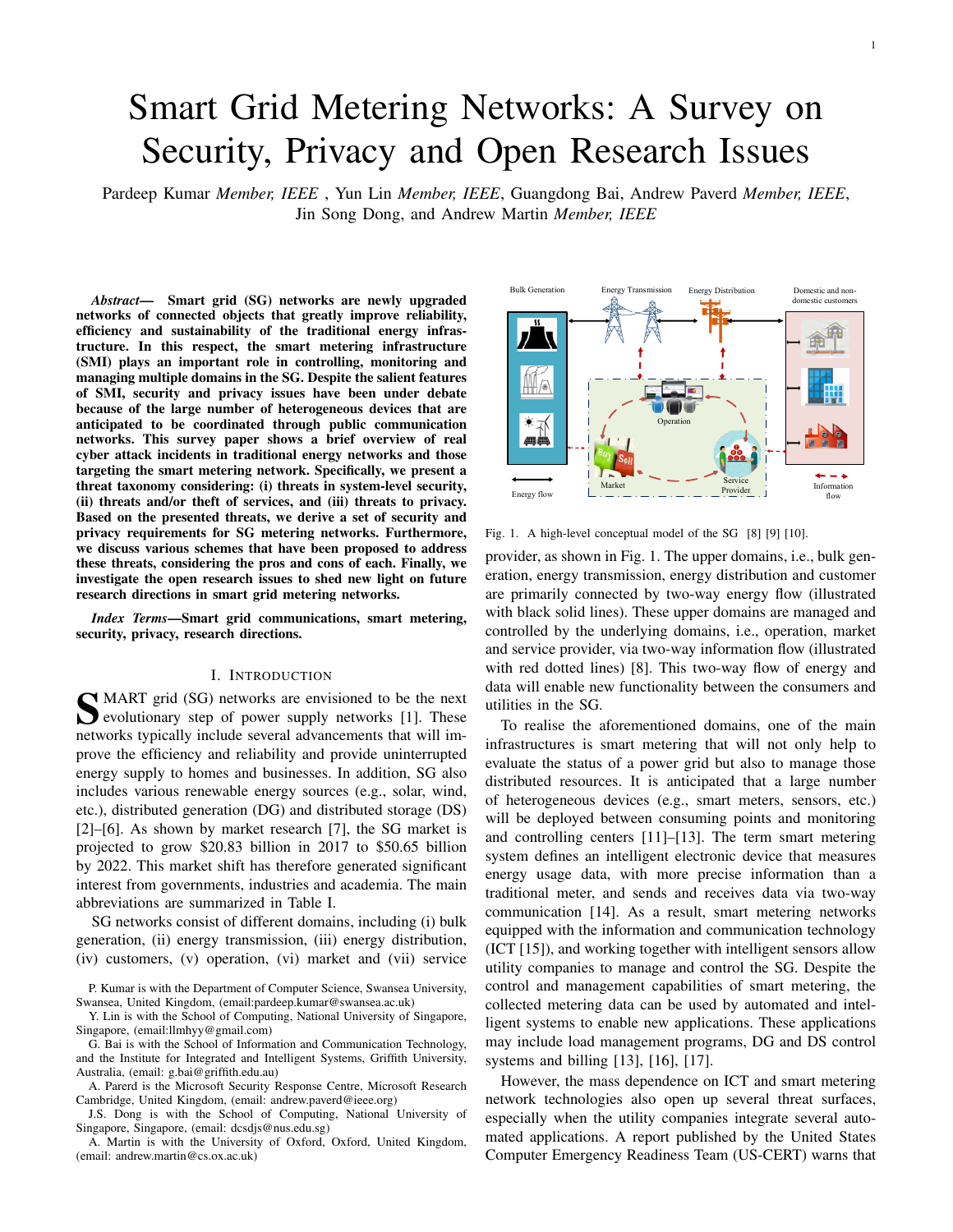the advanced persistent threat activities are targeting energy sectors [18]. Recent studies reveal that the energy companies can be predominantly subjected to targeted attacks [19], [20]. A targeted attack on the SG metering network could potentially lead to slowdown or shutdown of the power grid systems, and cripple the utility delivery systems. Exploitation of vulnerabilities in the SG metering network could affect individual consumers, as well as infrastructure such as substations and control centers [21]. Moreover, a threat is not only limited to the SG metering network security but it can raise many privacy issues for end-customers. For instance, a smart meter usually sends energy reports every 15/30 minutes periodically over wireless communication. An eavesdropper can intercept such reports to invade the privacy of consumers, for example, what time the property is occupied or empty [22] [23]. As a result, the individuals' private life patterns can be inferred or can be used for criminal purposes.

Following the aforementioned issues, security and privacy issues recently have been the subject of extensive research because the public safety, and the national economy and security are rely heavily on the energy networks. Although security and privacy weaknesses are continuously being discovered in the network technologies, protocols, and devices used in the energy systems, the significance of threats to system level security, threats or theft via services, and threats to privacy are not always fully understood in SG metering networks. In the following subsection, we discuss recent survey papers in this field, and point out the distinguishing features and main contributions of our work.

#### *A. Existing Work*

Recently, several survey papers have been conducted on the security and privacy issues in SG domain, as follows.

Security: In 2013, Wang-Lu analyzed security challenges in the SG network, including transmission and distribution subsystems, AMIs, and HANs [24]. The authors presented the security requirements and thoroughly evaluated network threats with case studies. Moreover, the research mainly considered cryptographic countermeasures including authentication and key management in various SG domains. This paper includes detailed analytical analysis including several traditional protocols (e.g., distributed network protocol) in the energy domains. Nevertheless, since 2013, extensive novel and advanced security methods have been published and those need to be explored.

In 2014, Komninos et al. presented smart grid and smart home security [21]. The authors mainly considered the interaction between the smart home and SG environments, and classified their security risks. The paper discussed some representative threats and evaluated theoretical impacts from smart home to smart grid and vice versa. The authors provided a survey of the available literature as the security countermeasures and included the SG's ongoing activities over the period of 2009 – 2013. Though, Komninos et al. reviewed several papers from the viewpoint of security countermeasures including privacy, the critical analysis of these schemes (if any) were not discussed.

TABLE I ABBREVIATIONS AND DESCRIPTIONS

| <b>Abbreviation Description</b> |                                                           |
|---------------------------------|-----------------------------------------------------------|
| ARP                             | <b>Address Resolution Protocol</b>                        |
| AES                             | <b>Advanced Encryption Standard</b>                       |
| AMI                             | Advanced Metering Infrastructure                          |
| ABE                             | Attribute-Based Encryption                                |
| AVISPA                          | Automated Verification of Internet Security Protocols and |
|                                 | Applications                                              |
| BOC                             | <b>Back Office Compromise</b>                             |
| CR                              | Cognitive Radio                                           |
| CIA                             | Confidentiality, Integrity and Availability               |
| СI                              | Critical Infrastructure                                   |
| DCU                             | Data Collector Unit                                       |
| DPI                             | Deep Packet Inspection                                    |
| DoS                             | Denial of Service                                         |
| DNO                             | Distribution Network Operator                             |
| DSS                             | Distribution Sub-Station                                  |
| DR, DRAS                        | Demand Response, and Automation Server                    |
| DG, DS                          | Distributed Generation, and Distributed Sources           |
| DSR                             | Dynamic Source Routing                                    |
| ECC                             | Elliptic Curve Cryptography                               |
| ECDSA                           | Elliptic Curve Digital Signature Algorithm                |
| FHE                             | Full Homomorphic Encryption                               |
| HVE                             |                                                           |
| HAN                             | Hidden Vector Encryption<br>Home Area Network             |
|                                 |                                                           |
| <b>HEMS</b>                     | Home Energy Management System                             |
| HMI                             | Human Machine Interfaces                                  |
| HWMP                            | Hybrid Wireless Mesh-Routing Protocol                     |
| IBC                             | Identity-Based Cryptography                               |
| ICS                             | Industrial Control System                                 |
| ICT                             | Information and Communication Technology                  |
| IED                             | Intelligent Electronic Device                             |
| IоT                             | Internet of Things                                        |
| <b>KDS</b>                      | Key Distribution Server                                   |
| LTE                             | Long-Term Evolution                                       |
| MPS                             | Main Power Supply                                         |
| MAC                             | Medium Access Control                                     |
| MDMS                            | Meter Data Management System                              |
| MITM                            | Man-In-The-Middle                                         |
| <b>NAN</b>                      | neighbourhood area network                                |
| OIP                             | Optimal Inspection Point                                  |
| PREP                            | Path Reply                                                |
| PMU                             | Phasor Measurement Unit                                   |
| PHEV                            | Plug-in Hybrid Electric Vehicles                          |
| PREQ                            | Proactive Path Request                                    |
| PUF                             | Physically Unclonable Function                            |
| PLC                             | PowerLine Communication                                   |
| PKI                             | Public Key Infrastructure                                 |
| RFID                            | Radio Frequency Identification                            |
| RTU                             | <b>Remote Terminal Units</b>                              |
| SG, SM                          | Smart Grid and Smart meter                                |
| SMI                             | Smart Metering Infrastructure                             |
| SCADA                           | Supervisory Control And Data Acquisition                  |
| SVM                             | Support Vector Machine                                    |
| TLS                             | <b>Transport Layer Security</b>                           |
| TTP, TRE                        | Trusted Third Party, and Remote Entity                    |
| TPM, TU                         | Trusted Platform Module, Transmission Unit                |
| US-CERT                         | United State Computer Emergency Readiness Team            |
| VPN                             | Virtual Private Network                                   |
| WSN                             | Wireless Sensor Network                                   |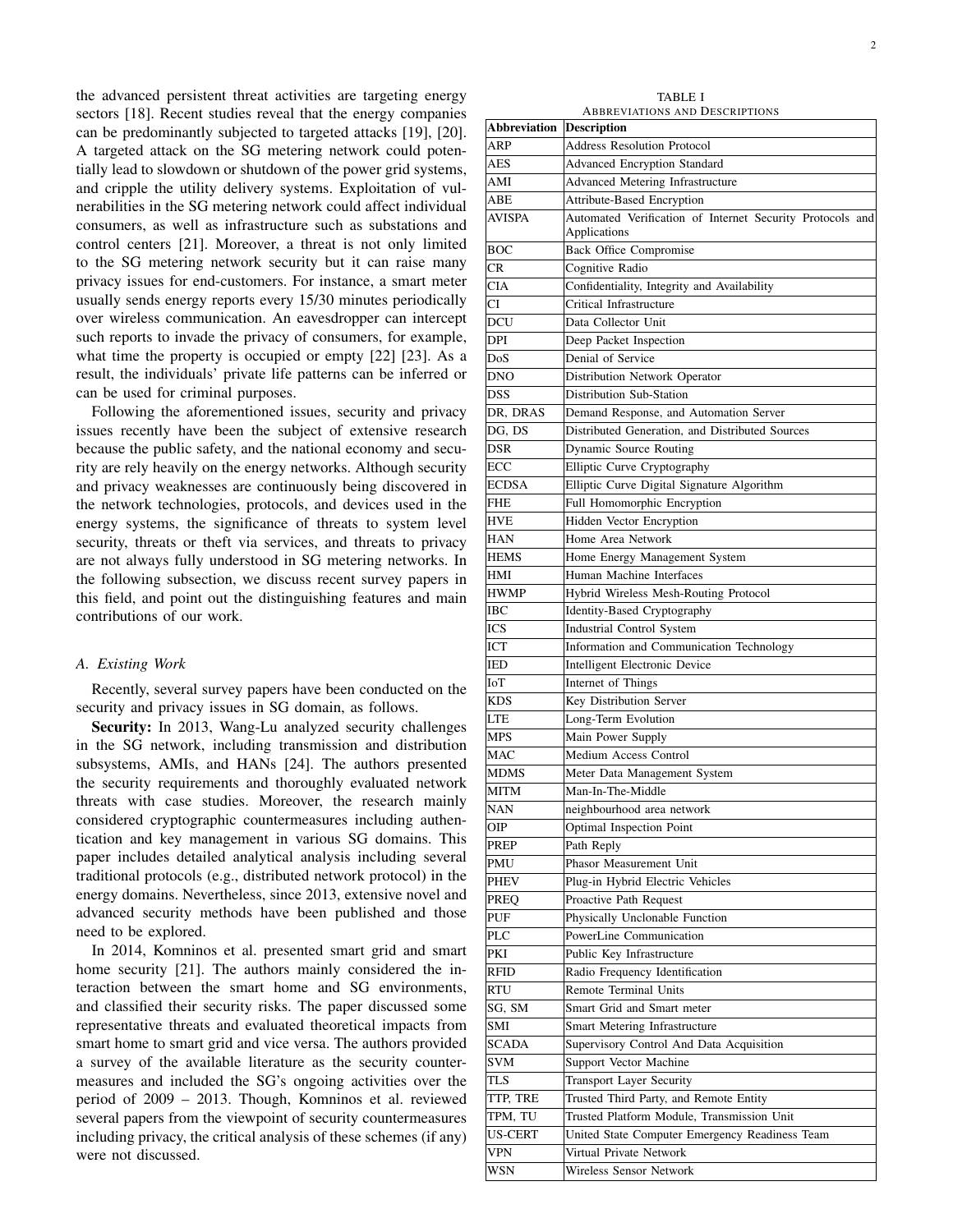TABLE II COMPARISON WITH OTHER SURVEYS

|        | Security<br>issue | Privacy<br>issue | Real attack<br>incidents | Threat-I | Threat-II | Threat-III | Pros of<br>countermeasures | Cons of<br>countermeasures | Paper covered |
|--------|-------------------|------------------|--------------------------|----------|-----------|------------|----------------------------|----------------------------|---------------|
| [24]   |                   | ND               | ND                       |          | ND        | ND         |                            | ND                         | 2008-2012     |
| [21]   |                   |                  | ND                       |          | LD        | LD         |                            | ND                         | 2010-2014     |
| [25]   |                   |                  | ND                       | LD       | LD        | LD         |                            | ND                         | 2010-2016     |
| $[2]$  | ND                | ND               | ND                       | ND       | ND        | ND         | ND                         | ND                         | 2008-2015     |
| [26]   |                   | ND               | ND                       |          | ND        | ND         |                            | ND                         | 2009-2016     |
| [23]   |                   |                  | ND                       | LD       | LD        |            |                            |                            | 2007-2014     |
| $[27]$ | ND                |                  | ND                       | ND       | ND        | LD         |                            | ND                         | 2008-2015     |
| [28]   |                   |                  | ND                       | LD       | LD        | LD         |                            | ND                         | 2007-2014     |
| [29]   | LD                | LD               | ND.                      | LD       | ND        | LD         |                            | ND                         | 2010-2015     |
| 17     | LD                | LD               | ND                       | LD       | LD        | LD         | LD                         | ND                         | 2010-2018     |
| Ours   |                   |                  |                          |          |           |            |                            |                            | 2010-2018     |

Threat-I: Threats to system level security; Threat-II: Threats or Theft via services; Threat-III: Threats to privacy;  $\sqrt{}$  - Detailed Discussion; LD - Limited Discussion; ND - No Discussion

Tan et al. discussed security advances in SG over the period of 2010 – 2015 [25]. The authors covered the data driven approaches, e.g., data generation security, data acquisition security, data storage security, data processing security and security analytics in the SG networks. They thoroughly analyzed the suitability of various security analytics techniques, e.g., statistical methods, data mining and visualization. These techniques can be employed in data analytics to ensure security of the SG networks. However, Tan et al. did not consider whether the proposed techniques have negative implications and other complexities from the viewpoint of the SG networks.

In [2], the authors surveyed smart electicity meter data intelligence techniques for future energy systems. Alakhakoon and Yu first discussed the key aspects of the smart metering process, and the interest of different stakeholders. The authors then briefly discussed the smart metering tools, including support vector machine, and fuzzy logic. These tools can be used to achieve metering intelligence, and to support stakeholder applications, e.g., consumer profiling and load forecasting. The security and privacy issues were briefly discussed in the paper, but they were not the main focus of the paper.

In 2016, He and Yan focused on the cyber physical attacks in the SG [26]. Similar to Wang-Lu's survey, the authors discussed the attack scenarios on the energy generation, transmission, distribution, and electricity markets. In addition, the authors pointed out some of the significant defence mechanisms including protection, detection and mitigation. The survey does not provide details (e.g., pros and cons) of the defence techniques.

In 2018, Stellios et al. [30] discussed the Internet of Things (IoT) enabled cyberattacks in several critical infrastructures (CIs), e.g., industry, smart grid, transportation, and healthcare. The authors modeled a threat vector that can be used against IoT devices. The threat vector includes *critical* IoT enabled attacks and *verified* attacks in the CI systems. In addition, the paper pointed out the hidden IoT enabled attack paths in CIs and services. The authors discussed very detailed cyberattacks in CIs. However, descriptions of their mitigations and solutions are at a high level.

Privacy: Finster and Baumgart conducted a survey on privacy-aware smart metering [23]. The authors first formulated significant problems concerning privacy in smart metering: (i) metering for billing, and (ii) metering for operations. Furthermore, they discussed several countermeasures, such as billing via trusted party, cryptography, anonymization, and aggregation in order to provide data privacy to the consumers. The paper includes threats and schemes that were published mainly over the period from 2007 to 2014.

Another work focused on the shortcomings of smart meter data privacy and their solutions [27]. The survey covered the following use cases: (i) billing, (ii) operations, and (iii) value-added services. The authors mainly covered the research results from 2008 to 2015. In addition, the authors in [23] and [27] mainly discussed privacy concerns without considering insecure networks. For instance, as the smart meter data travels through insecure networks, consumers' privacy can be breached at network level. In addition, the detailed security issues are not the scope of both surveys.

In 2014, Mohassel et al. presented a survey on advanced metering infrastructure (AMI) [28]. They discussed the basic concepts of AMI and briefly presented the physical and cyber security challenges including privacy. The paper addressed limited but significant security and privacy requirements in the AMI network. However, the authors neither included detailed threat model and discussion on the state-of-the-art security schemes nor presented the privacy-preserving schemes. In the same vein (in 2016), Yasin presented a survey on smart metering and SG communication [29]. However, the survey papers presented in [28] [29] mainly focus the literature published from 2008 to 2014. In 2018, Wang et al. presented a review of smart meter data analytics, methodologies and challenges in many of smart metering key applications [17]. However, security and privacy issues are not the main goal of the review paper.

#### *B. Comparison with our survey*

The previous surveys have their own advantages. Some of the work presented in [21], [25], [26], and [30] categorized many of security issues, for instance smart grid to home and vice versa, security analytics, physical and cybersecurity, and IoT enabled attacks in CIs, respectively, in SG. None of the existing survey covers recent real-time attack incidents on the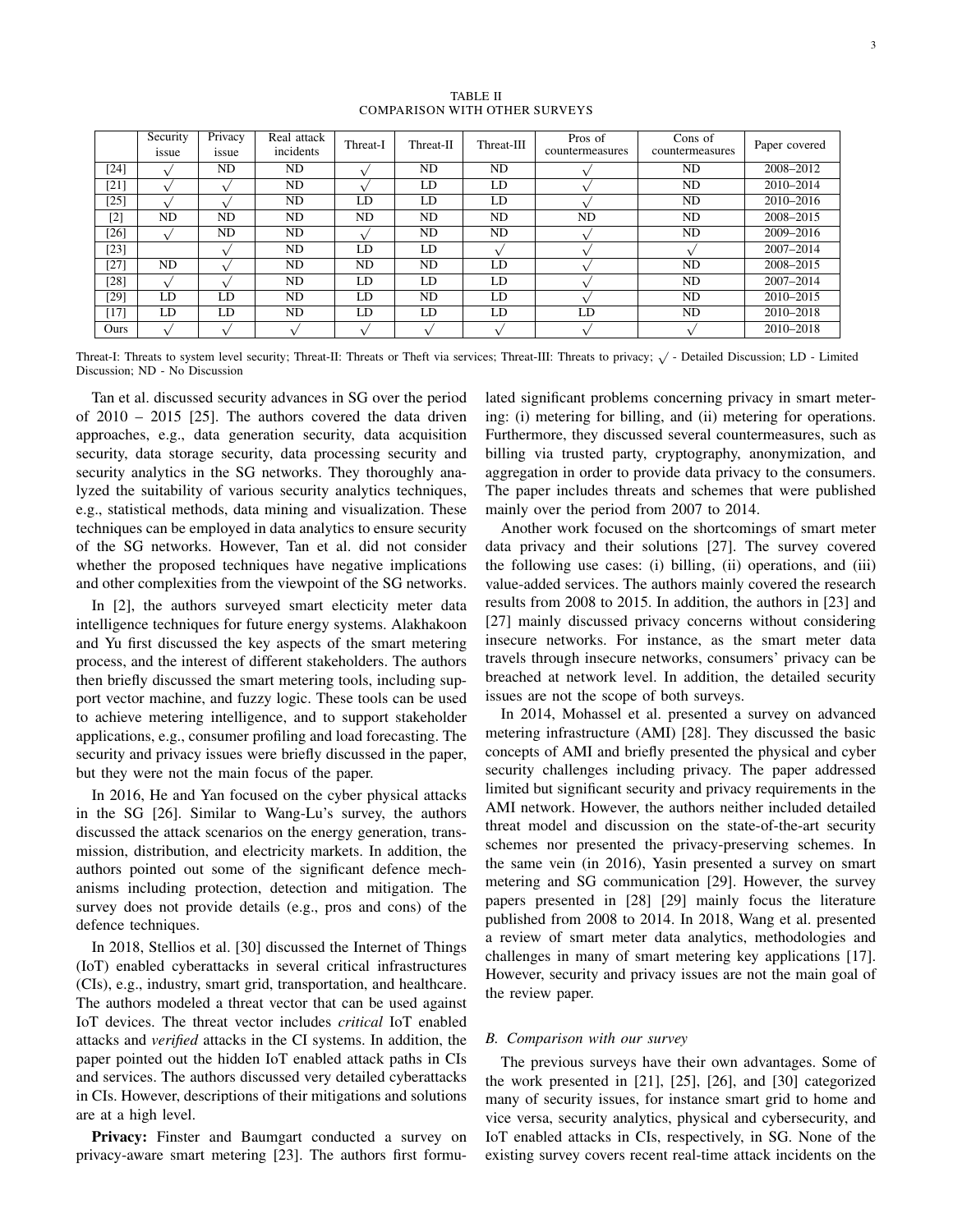energy networks, except the work presented in [30]. Other works [23], [27] and [28] focus on privacy in SG metering networks and present high level solutions with limited analysis. In contrast to the existing survey papers, this survey provides upto-date activities of rapidly advancing research on SG metering network security and privacy. Moreover, most of the existing survey papers do not consider the detailed threat taxonomy by categorizing it in terms of (i) threats to system level security, (ii) threats and/or theft via services, and (iii) threats to privacy. Moreover, we have pointed out various security and privacy requirements that can be considered from the very beginning of the SG metering network design. In addition, this survey provides an analysis of previously published schemes which are proposed as the security and privacy countermeasures, and includes their pros and cons. Table II summarized a comparison between the existing survey papers and our paper.

### *C. Our Contribution*

Our work makes the following new contributions:

- A comprehensive view of security and privacy concerns: Security and privacy are relevant albeit independent concerns in the SG metering network. We discuss the relationship between security and privacy in SG metering networks. By providing such a comprehensive view, we aim to shed light on how a SG security protocol can be designed with regard to these respective concerns.
- Detailed taxonomy of SG attacks: We provide a detailed and hierarchical taxonomy of SG metering attacks, considering the attack surface of SG communication and the attack intentions. The taxonomy includes the most up-to-date literature to the best of our knowledge.
- A comprehensive study for security and privacy goals and corresponding solutions: We summarize several security and privacy goals in SG metering networks. In addition, we provide comprehensive reviews on various existing solutions (with their pros and cons) which claimed to address different security and privacy goals.
- Future research directions: Based on our study, we identify further research problems to be addressed, along with their early solutions and future directions.

# *D. Organisation of the paper*

The overall organisation of this paper is shown in Fig. 2. To facilitate the discussion (in Section III – X), we summarize the background of SG metering network in Section II. In Section III, discusses real attack incidents on the energy networks and smart metering networks. These incidents reveal the lack of adequate protection in SG metering networks. To explore the security and privacy issues, we define a threat model and a threat taxonomy that aim to understand several threats in SG networks in Section IV.A, Section IV.B, respectively. Then following the extensive literature from the industry and academia, Section IV.C defines the principal security and privacy requirements for SG metering networks. Based on Section IV, we broadly explore the threat taxonomy (i.e., threats to system level security, threats to services and threats



Fig. 2. Overall organisation of the survey paper.

to privacy) in SG metering network in Section V – VII. Following Section  $V - VII$ , we provide comprehensive reviews of various schemes (with their pros and cons) that have been proposed to enhance security in the SG networks, while maintaining privacy in Section VIII – X. In Section XI, we discuss open (research) issues that need to be explored for the future directions and conclusions are drawn in Section XII.

# II. BACKGROUND OF SMART GRID METERING NETWORKS

The overall success of a SG and its emerging paradigms are mainly fostered by the advanced metering infrastructure (AMI) or smart metering infrastructure (SMI). Note that AMI and SMI are used interchangeably. The SMI not only improves the value added services for the customers, but also develops the remote control functionality from the utility side (i.e., control center) to smart meters. Moreover, the SMI could lead the opportunities to make plug-in hybrid electric vehicles to vehicle-to-grid application as the distributed renewable energy sources. As shown in Fig. 3, the SG metering network is a wide network and it consists of several technologies, as follows.

# *A. Smart Meter – Consumer side*

The SG is assumed to be incorporated with a variety of smart functionalities, e.g., dynamic pricing, demand response, outage notification, power connect/disconnect, theft detection, communication with other smart devices and so on [32] [28]. To accomplish these functionalities, a smart meter plays one of the important roles. Note that the SMI is not only limited to smart electricity meters, but it also includes smart gas and water meters. A smart meter is typically installed at the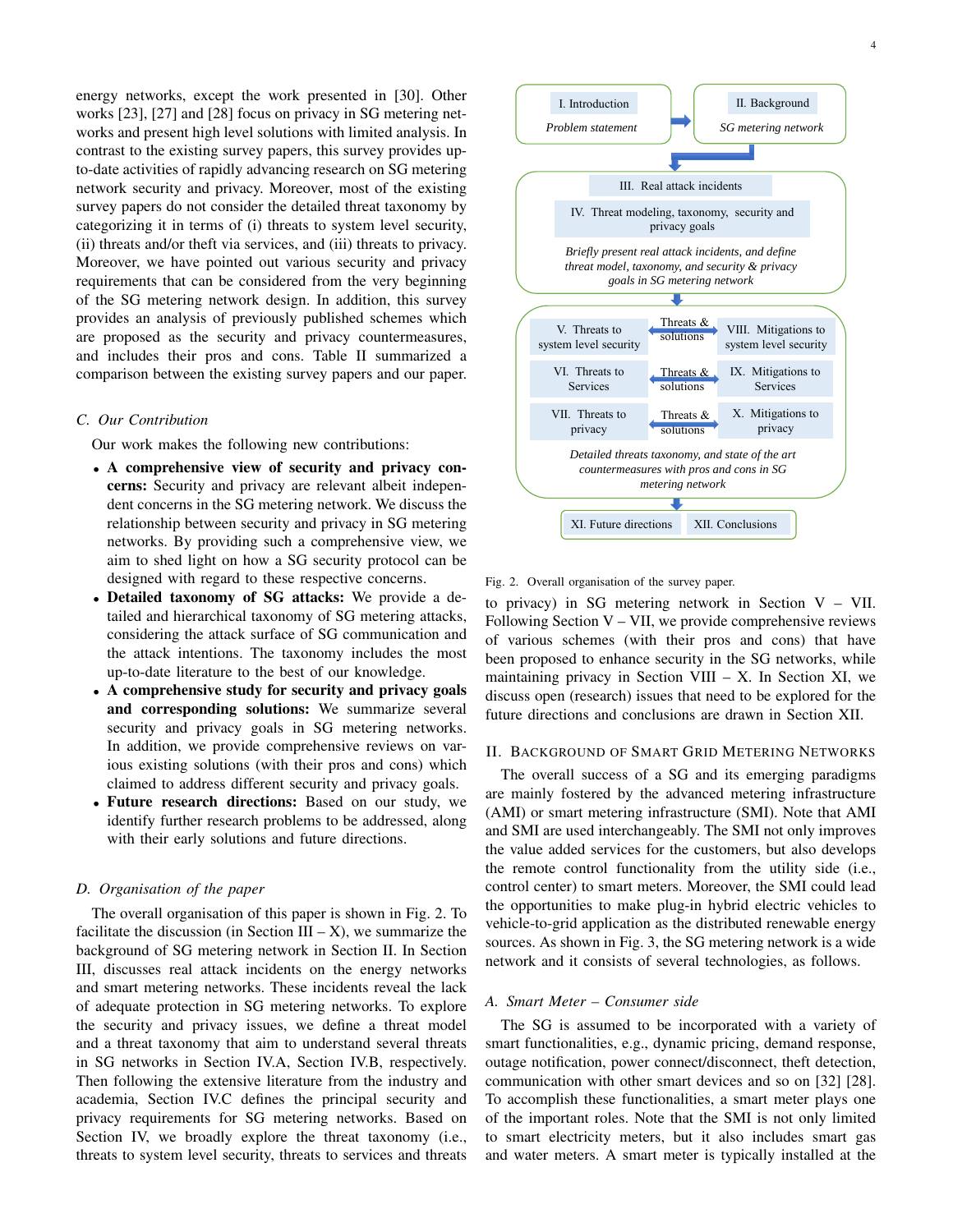

Fig. 3. SG metering network and its components [31].

consumer's premises for measuring, storing, displaying and transmitting the energy uses to the utility companies. However, a latest smart meter is integrated with the following metrology computation blocks, as follows. (i) It comprises of *solid state electronic (hardware and software)*, essentially integrated with a micro-controller system with inbuilt memory that stores energy consumption readings, performs post-processing, and manages control commands and/or alert messages. (ii) An *analog to digital* converter provides an instantaneous footprint of energy uses and power factor. It can also measure the phase current and voltage. (iii) In order to connect with external devices, a smart meter is usually integrated with several *interface units*, e.g., universal asynchronous receiver transmitter, and serial peripheral. (iv) A *display unit* is a regulatory requirement that an end-user can see the consumption report for the billing and energy controlling purposes. (v) A *real time clock (RTC)* provides tariff information in the duration of an hour, a day, a month and a year for data analysis, billing and demand-response purposes. Moreover, the RTC can be utilized in wireless network for the time synchronous purposes. (vi) *Communication*: a smart meter is enabled with two-way communication capability (via wireless/wire-line) for transmitting meter data to the utility, and for receiving control commands from the utility. Alternatively, a smart meter may connect with a communication hub that further connects the appliances within a home and the outer world via the communication networks, as discussed in Section II.B.

#### *B. Smart Grid Metering Communication Networks*

A communication network is an enabling technology in order to realize the SG metering networks. As depicted in Fig. 3, a communication network can be divided into following three classical networks.

# *B.1 Home Area Network (HAN)*

From the utility perspective, the HAN is a group of appliances, entertainment systems, lighting systems, energy storage and generation (solar, wind etc.), electric vehicles. In addition, a home display together a controller provides an interactive user interface which uses for energy control and device maintenance purposes. Within the HAN, a smart meter acts as a home gateway that collects energy consumption reading, sends collected readings to control data center and executes control commands that are received from the utility.

In a typical HAN, the information flows between the smart meter and appliances are not continuous, therefore, each device data rate may vary from 10 to 100 Kbps. The data rate also depends on the number of devices and their distances. Therefore, assuming small distances in the HAN, wireless technologies can be one of the potential solutions that provide many features, e.g., automatic network configuration. Few of home automation technologies are as follows: IEEE 802.15.4 (e.g., ZigBee and Zwave [33]), operates at 2.4 GHz, data rate up to 250 Kbps, and covers up to 50 m. The potential merits of IEEE 802.15.4 include wireless communication, low cost, low power consumption and the flexibility. The demerits of IEEE 802.15.4 are as follows: (i) IEEE 802.15.4 does not provide enough security like WiFi based secure system, and (ii) IEEE 802.15.4 supported devices have low bandwidth [28] so that they cannot be useful in high stream multimedia data.

Another prominent HAN technology is IEEE 802.11 (WiFi), data rate up to 54 Mbps and it can cover up to 300 m. The merits are low-cost deployment and high flexibility. The demerits of IEEE 802.11 are high interference and power consumptions. In addition, following the technical specifications from [34], the advanced smart meters shall be integrated with both IEEE 802.15.4 and IEEE 802.11.

# *B.2 Meter Local Area Network (MLAN)*

The meter local area network refers to communication between the smart meter and the data concentrator. The MLAN network is mainly located: (i) at the energy distribution domain, which comprises of the data concentrators, and (ii) at the field area networks including many automated devices, e.g., monitors, re-closers, switches, capacitor controllers, etc.

MLAN typically communicates over the powerline communication (PLC) which uses existing wireline connections to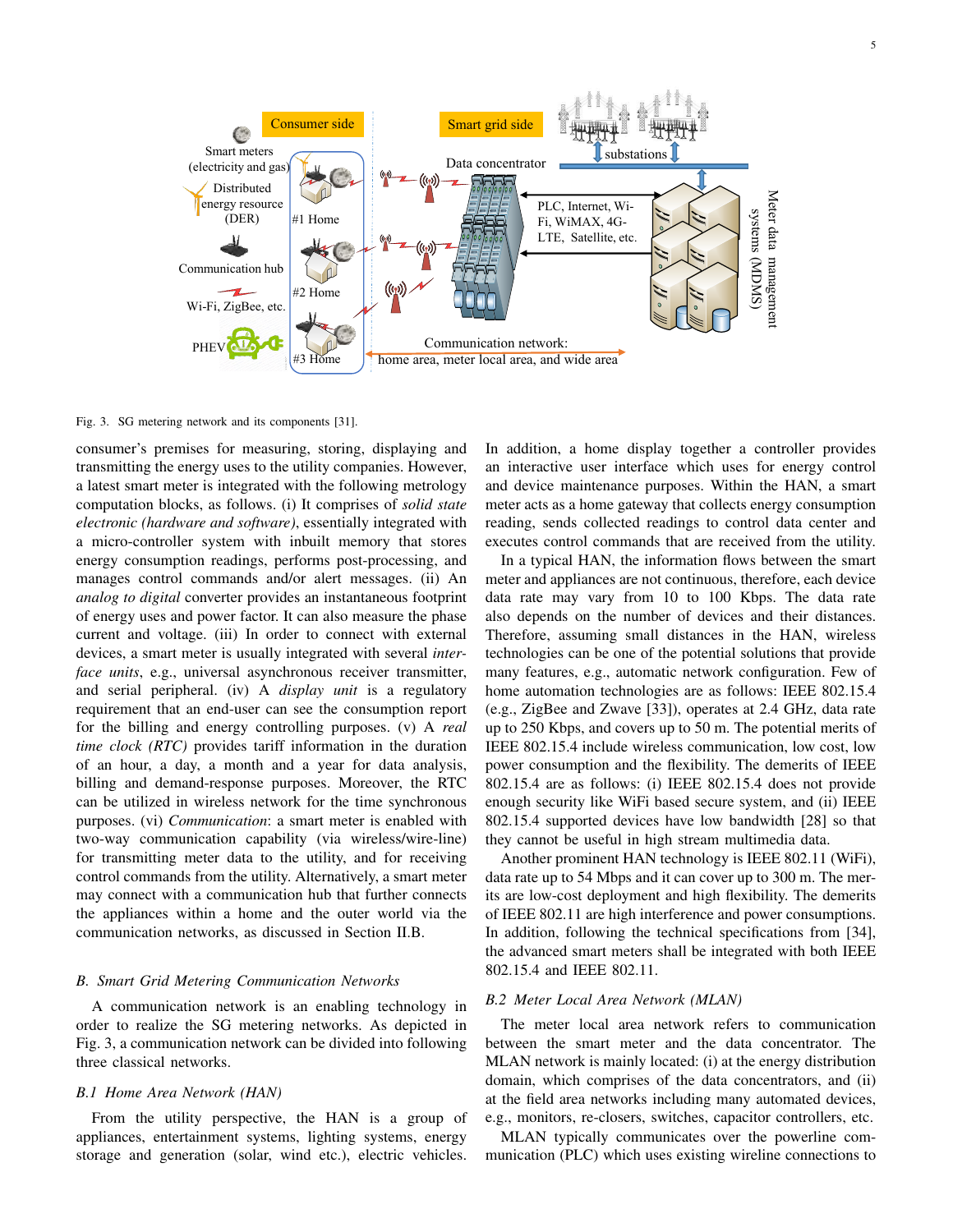send data from one node to other nodes. The PLC operates at two different data rates called, narrowband PLC (NB-PLC) and broadband PLC (BB-PLC). The NB-PLC can send up to 500 Kbps, operate at 500 kHz frequency and cover up to 150 km distance. Whereas BB-PLC can send up to 200 Mbps, operate at  $2 - 30$  MHz, and cover up to 1.5 km. Currently, in many countries (e.g., Italy, France, Britain and China) a PLC based technology has been the main choice for communication between the smart meters and data concentrators. The main merits of PLC are low cost, ubiquitous nature, and low deployment cost as it can make use of available communication infrastructure. The demerits of PLC are as follows: higher signal loss, interference and complex routing.

In the SMI, wireless mesh network has been proposed and deployed widely. Each smart mesh meter collects own data and becomes a router for other smart meters to send consumption usage data to the data concentrator. A mesh network can operate up to 900 MHz through unlicensed radio. The Internet is used to connect the smart metering mesh network to the distributed data concentrators which are usually located few kilometers away. Moreover, a mesh network can be a self-formed and self-healed network that can easily tolerate the network faults. For instance, when one smart meter can no longer operate, the rest of the meters can still communicate with each other either directly or through one or more intermediate meters. The main merits of mesh network are as follows: it provides cost effective solution with dynamic self-organization, self-healing, and significant scalability services. The demerits of mesh network are network fading and interference. Each smart mesh meter needs to send messages and acts as a router, which causes high complexity of each smart meter to go up high.

### *B.3 Wide Area Network (WAN)*

In the SG metering network, a WAN is known as the highest-level network that provides connectivity between multiple data concentrators and the utility control center. The WAN is also recognized as a core network through which enormous SMI data, control commands and signals are transmitted and received. In order to provide communication in WAN, several potential technologies can be employed, e.g., IEEE 802.16 (i.e., WiMAX), IEEE 802.20 (MobileFi), PLC, IEEE 802.11 (WiFi) and IEEE 802.15.4 (ZigBee).

The viability of WiMAX for Smart Grid Last Mile (SGLM) communication is shown in [35]–[37]. It provides data rate up to 128 Mbps for downlink and 28 Mbps for uplink, and covers up to 48 km. As shown in [38], WiMAX can provide real-time connectivity, control and a high speed communication with low latency to support multimedia services as an effective facility to mobile workers in SG metering networks.

MobileFi (IEEE 802.20) is a mobile broadband wireless access technology that ensures the reliability, low latency, and high bandwidth. In addition, MobileFi can provide high mobility up to vehicular speed of 250 kmph and can transmit variable real time data from 1 Mbps to 20 Mbps. The MobileFi can be deployed in substation monitoring, and electric vehicle charging system through the distributed renewable generation.

More details on the recent communication technologies for the SG can be found in [39]–[46].

# *C. Meter Data Management System (MDMS)*

In the SG metering network, typically information are collected via the communication technologies from the consumers' systems (i.e., smart meters). These information are stored to the utility servers, also called *meter data management system (MDMS)*.

The collected data allows various activities in a power grid, e.g., network controlling and monitoring, operational management, billing, etc. For more details, please refer to [23], [27], [47]–[49].

#### *D. Advanced applications in SG metering network*

The SMI enables various enhanced applications in the energy distribution automation system (i.e., accurate modelling of load information [50], [51]), and data management system. Examples of advanced applications in SMI are as follows.

#### *D.1 Demand Response using SG metering network*

Through the load management systems, the utility companies can detect peak load demand and control them via the demand-response (DR) program. In DR programs, the SM enables a customer to act as an active participant in overall grid load management via controlling energy use within the HAN [52], [53]. Consumers wish to voluntarily lower their normal consumption either during the peak time network congestion or based on the events when energy prices are high [52].

Nevertheless, the successful implementation of a DR program relies upon an efficient two-way communication system between the DR consumer and the utility. A generic DR architecture is shown in Fig. 4.

- The utility first defines a DR event the peak-time when customers' electricity demands need to be shifted (from on-peak to off-peak times) depending on their preferences. Then, a DR-request packet including dynamic price signals is sent from the DR automation server (DRAS) to the DR customer via the SG metering network.
- The end-users who intend to alter the timing (or wish to reduce electricity consumption), communicate back to the utility with their DR-response packet including their requested price, load shift and timing.
- Home energy management system (HEMS): In a home, the HEMS system is a (software and hardware) system that is accountable for managing and controlling several functionalities, e.g., utility bill tracking, real-time metering, equipment management, and so on.

#### *D.2 Outage Notification using SG metering network*

Many SG systems enable the endpoints to send a "last gasp" message to utility to inform that an outage has happened in a SM and it is out of power. Such a function can help the whole grid system efficiently respond to the outage condition. Fig. 5 shows the sequence diagram, describing how such last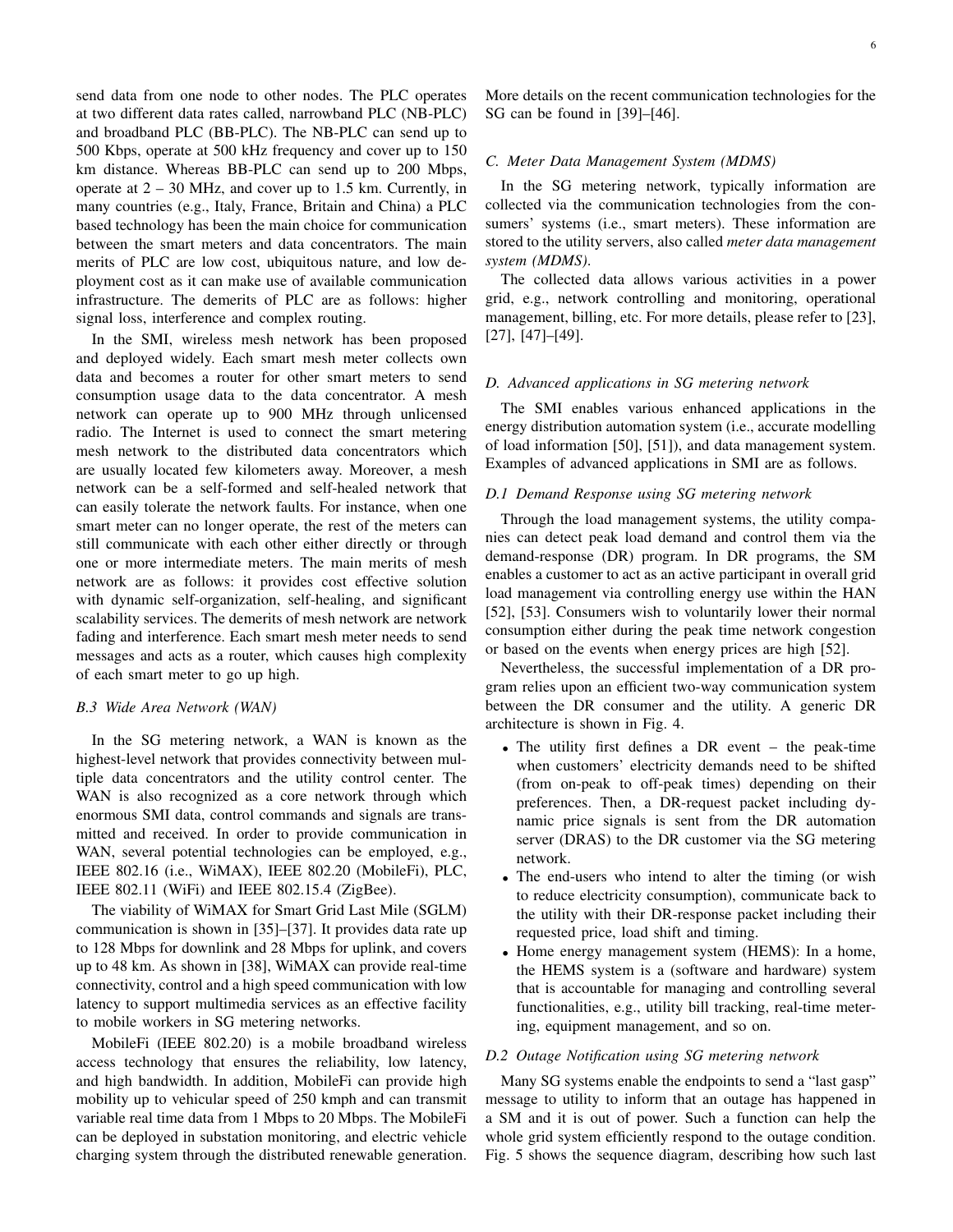

Fig. 4. Demand response program flow of information.



Fig. 5. Outage Notification Scenario [54]

gasp transmission functionality works. There are four entities involved in the outage notification scenarios:

- Network Interface Component (NIC): The entity represents network interface to endpoint metering device.
- AMI Network: The entity represents the network of AMI, which is responsible for measuring, collecting, analyzing energy usage, and communicating with metering devices.
- Outage Filter (OF): The entity provides filtering information for the "last gasp" information from AMI to Outage Management System, which helps to filter noise and short-term outages.
- Outage Management System (OMS): The entity is a system used to improve the response to reported outages and expedite power restoration of the homes.

In Fig. 5, the entities interact with each other to fulfill the goal of outage notification as follows. NIC can detect a zero voltage (i.e., loss of voltage) in some smart meters. Afterwards, it sends a last gasp information to SMI Network and AMI Network routes the OF (step 1, 2). When OF receives the transmitted data, it filters the data according to specific filtering rules (step 3). If the data is valid after applying filtering rules, the OF sends a message to OMS (step 4).

Finally, OMS updates the received messages and updates the status of the corresponding device (step 5).

# III. ATTACKS IN THE POWER SECTOR AND SMART METERING NETWORKS

As the popularity of vulnerabilities on the power grids has been risen during past few years, it is necessary to briefly elaborate the real-world attack incidents in energy sectors. In addition, we discuss the serious consequences caused by the insecurity on energy network, for instance energy companies, renewable energy resources, and customer side SMI.

#### *A. Attacks on energy companies*

The energy company is considered as one of the most vulnerable critical infrastructures. For instance, on December 23, 2015, three Ukrainian power distribution companies known as "Oblenergos" experienced coordinated cyberattacks that resulted in a power blackout in the region [55]. The attack impacted approximately 250,000 customers and lasted blackout for several hours. The attack began through a phishing email containing a *malware-rigged attachment* (e.g., documents and excel sheets). When users opened the Word Documents and Excel spreadsheets in the companies' business network, the dropped *BlackEnergy3 malware* will lurk around and that steals legitimate user credentials. It is believed that during the attack, the attackers have *stolen* the VPN secret parameters to control the ICS network. Moreover, the electronic media reported that the attackers remotely accessed the tools to control the HMI and pulled the breakers [62]. Precisely, the VPNs appear to lack of robust *authentication*, e.g., *two-factor or three-factor authentication*. The attackers can use a variety of common techniques to infiltrate the energy companies' systems, such as *KillDisk malware* that deletes selected files on computer systems and renders systems inoperable. Moreover, the attacker uploaded a *malicious framework* via *communication channels* to the gateway devices at substations to knock the system down [26]. Once again on December 17, 2016, Ukrain suffered from another power outage, which is also attributed to the cyberattacks [19], [20].

Candid Wueest [56] reported that a division/section of the Austrian and German power grid was *unexpectedly misdirected* via a *control command* which results the power grid nearly knock down. In this case, a status request query (i.e., *test command*) was mistakenly forwarded/transmitted from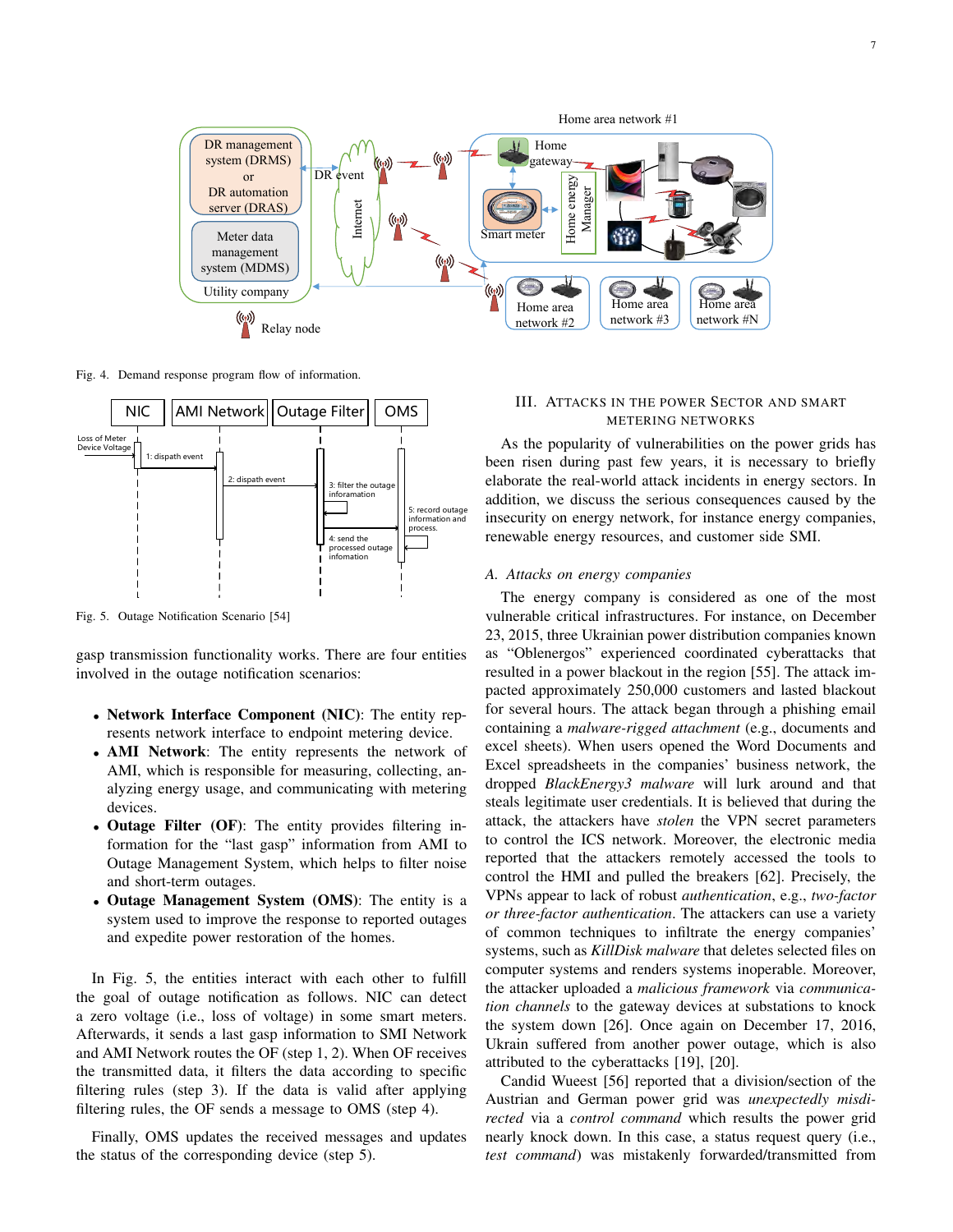TABLE III SUMMARY OF RECENT VULNERABILITIES LEADING TO REAL-WORLD CYBERATTACK INCIDENTS

| Targeted entities            | <b>Cyber vulnerabilities</b>                                                                                                |
|------------------------------|-----------------------------------------------------------------------------------------------------------------------------|
| Ukrainian power distribution | Authentication violated, malicious framework uploaded, VPN credential stolen [55]                                           |
|                              | Austrian and German power grid A control command misdirected that led to distributed denial of service attack (DDoS) [56]   |
| Renewable energy             | A remote attacker can reach out solar panels and SMs and spoof (network) configurations and meter parameters [57]           |
| Renewable energy             | A remote attacker can inject malicious script to the 442SR wind turbine [58]                                                |
| Smart metering               | A puppet attack can result to potential denial of service (DoS) attack and other routing attack in wireless mesh nodes [59] |
| Smart metering               | Reverse engineering may lead to electricity usage fraud or may lead to other privacy concerns about the individuals [60]    |
| Smart metering               | Compromising smart meter communication can lead to monetary effects [61]                                                    |

a newly installed Germany gas plant network, finding its way to the Austrian energy power control and monitoring network systems. Moreover, the query produced too many response messages, which yielded even more data queries that successively flooded the control network. Such queries are also called self-inflicted *distributed denial of service* (DDoS) attack. However, to freeze this attack, the division of the monitoring and control system had to be separated and disconnected. Similarly, there are various types of cyberattack incidents (e.g., stuxnet, night dragon and shamoon/disttack) that target different CIs. More details can be found in [56].

#### *B. Attacks on renewable energy resources*

Locus Energy offers solar panels based renewable energy systems. However, in 2016, a *command injection vulnerability* in energy solar panels was reported in ICSA-16-231-01 [57]. The research reported that a remote attacker *with low skill* can not only exploit a (PHP) vulnerability to reach out solar panels and smart meters but he/she can *spoof* the network configurations and meter's parameters out. However, to mitigate this vulnerability, the company has produced a firmware update for almost 100K devices.

XZERES is an energy company which mainly maintains and provides wind turbine based renewable energy systems. However, two independent researchers identified the vulnerabilities in a system called "442SR wind turbine". They claimed that by *injecting malicious scripts*, the 442SR wind turbine can be remotely controlled [58]. Similarly, other renewable resources vulnerabilities are reported for the wind turbine in ICSA-15- 162-01A [63], the eSolar Light in ICSA-15-160-02 [64]. More research on cyber security assessment of distributed energy resources can be found in [65].

#### *C. Attacks on Metering networks*

As reported in [59], the AMI may be utilized as an entry point to damage network functionality in the power grid. Yi et al. discovered a new cyber threat (called *puppet attack*) for the smart meters [59]. The attack can cause a *denial of service* (e.g., *packet flooding*, and *resource exhaustion* – in the terms of energy and bandwidth) for smart meters using wireless mesh network topology. Precisely, in the AMI network, a normal node can be selected as a puppet node, which is mainly controlled by an attacker. This puppet node not only receives packets from the neighbouring nodes, but it can flood bogus packets to AMI network. Such bogus packets can exhaust the *bandwidth* and the *node energy*. The authors

claimed that the puppet attack is more difficult to detect than a flooding attack. Consequently, the AMI network performance can drop seriously down. As described by the authors, this newly discovered puppet attack has the ability to cause a "collapse of the network" and it is "hard to discover the malicious node".

At the Black Hat Europe conference of 2014, Alberto and Javier proved blatant security weaknesses of smart meters. The authors argued that by exploiting the reverse engineering, meters can be shutdown and/or an electricity consumption *theft* and *fraud* can be performed over the power line communication networks [60]. In addition, Alberto and Javier also claimed that by *exploiting the hardware*, an attacker can get the encryption keys (e.g., a master key). Then anyone can have full network control over a big area, i.e., to turn on/off lights remotely. A malicious user can use the master key to obtain the power consumption information of a neighbouring house (to determine) "if someone is in the house". Such information leakage can certainly raise privacy issues.

Tellbach-Li presented cyber-attacks on smart meters in a household nanogrid [61]. The authors developed and simulated a network model for a nanogrid, which is closed to a realworld scenario. The model includes a complete household with the SM and the nanogrid. In this study, several cyber-attacks were mounted into the SM to study the effects of different attacks on a household nanogrid. Tellback-Li's claimed that by compromising *SMs communications*, *integrity*, *confidentiality* and *availability*, attacks can cause *monetary effects* on the grid. Finally, Table III summarized the list above mentioned incidents.

Lessons: It can be noticed that with the growing usage of ICT, the energy sectors become vulnerable to security and privacy attacks. The lack of adequate protection against coordinated attacks could be catastrophic. For instance, the attack incidents on energy companies, renewable energy resources and metering networks serve as prominent instances to demonstrate the significant consequences in energy networks. Such vulnerabilities can also impact in many ways, ranging from benign disruption to act of sabotage, threatening individual live to economic fraud and even more the national security threats. Moreover, these attacks point the urgency to improve the resilience of next-generation power grid where a massive number of heterogeneous smart meters, sensors, and control systems will be inter-connected via several technologies.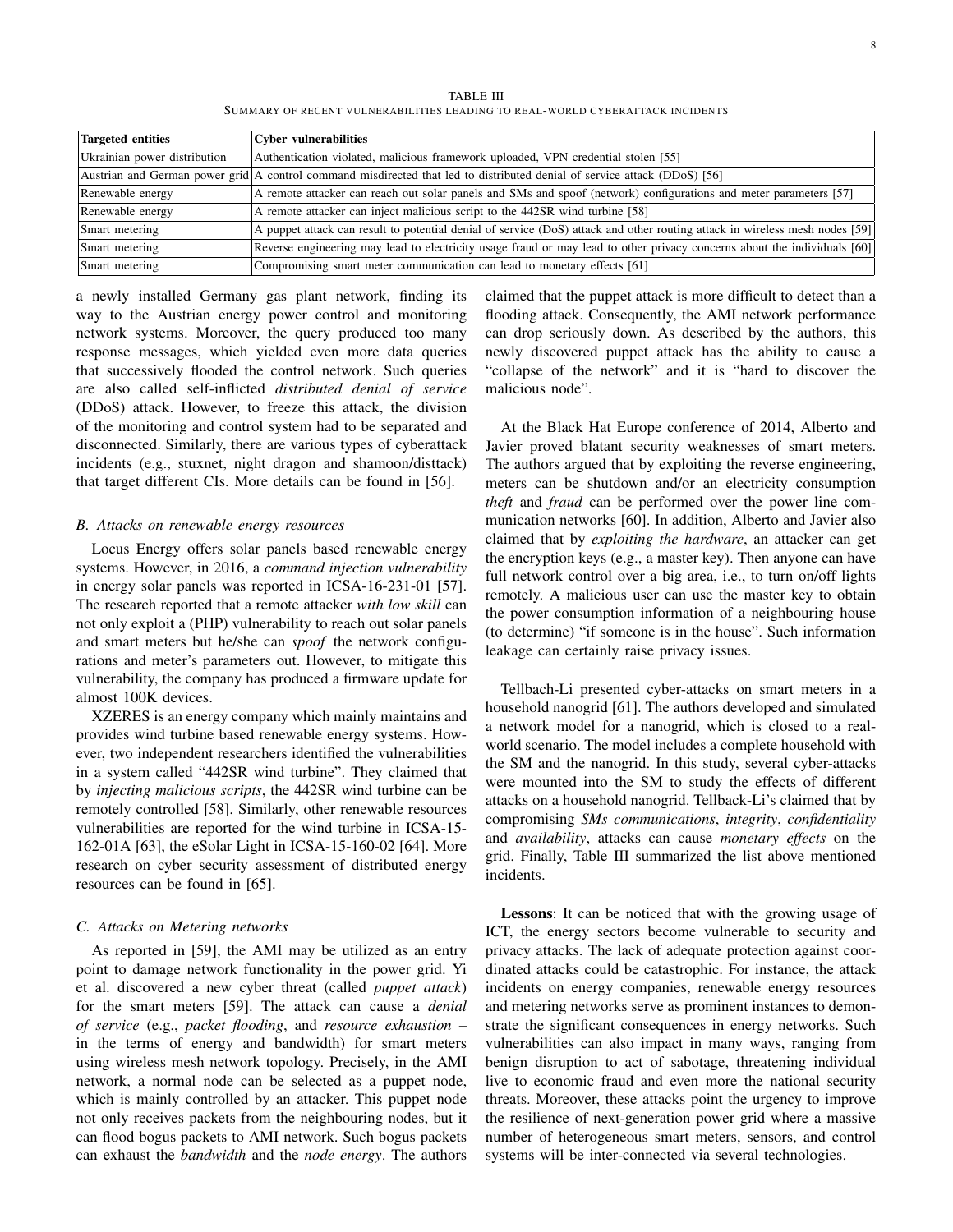

Fig. 6. A high-level threat model in SG metering network.

# IV. THREAT MODELING AND TAXONOMY, AND SECURITY AND PRIVACY GOALS IN SG METERING NETWORKS

Following Fig. 3, the SG metering network favors the interoperability and remote management and control of several entities, including consumers, data concentrator systems, etc. These entities unfortunately might be vulnerable to various cybersecurity attacks. The inter-connectivity of those entities, together with their inherent constraints, enables several threat vectors targeting the SG metering network systems, services, applications, etc. The threat vector defines a procedure that a threat agent used to cripple down the target. This section first defines the threat model, and then presents the threat taxonomy in SG metering networks. Finally, we point out the security and privacy requirements that can be considered in the designing of SG metering networks.

#### *A. Threat modeling in SG Metering Networks*

In order to understand the threats in SG metering network, we must briefly discuss the involved entities, and examine their interactions for mounting attacks. Fig. 6 shows the high-level adversary model, including adversaries, vulnerabilities and targets. The threat model followed in this paper is conceptually adopted from [30].

#### *A.1 The Adversary*

The adversary is a threat agent (or a group of agents) that aims to cause substantial harm to a target system by exercising powerful attacks. A threat agent may include hackers, cybercriminals, legitimate consumers, etc. As shown in Fig. 6, an active or passive attacker can be modelled as follows.

1) *Required access to SG metering network*: It means that what type of access to SG metering network is required, for instance *physical access* or *logical access*, to mount an attack.

In *physical access*, if an attacker has direct access to the target systems then we call it an *insider*. More precisely, an insider can have direct access to the proximity of a system and that may be enough to mount an attack. On the contrary, if an attacker that has no direct physical access to a target system then we call it *outsider*. An outsider can gain knowledge by tampering other devices to mount the attack.

In *logical access*, an attacker can connect logically to the target systems via the available insecure components or interfaces (e.g., open ports). These components might be inherently vulnerable to threats [66].

2) *Required resource*: To mount an attack, the required capabilities mean the ability to use the resources, e.g., high resources (such as advanced equipments) or low resources (such as cheap devices). In addition, other factors include technical skills (e.g., expert or non-expert), knowledge, and time, to exercise the attack.

3) *motivations/intentions*: The motivation of attackers is typically include: (a) intended to cause disruption or destruction of SG metering network systems (we call it *strong motivation*); (b) gain access to the system that benefits to adversary, e.g., energy theft threat, financial losses; and (c) the fact that an attacker may have different intentions, such as intend to know the life pattern of the individuals and whether the property is occupied or not. All these intentions lead to privacy issues.

#### *A.2 Vulnerabilities in SG metering network*

In the SG metering network, a number of heterogeneous systems will be deployed. In our modeling, the system (e.g., smart meter, gateway, router, sensors, and so on) is one of the facilitators of the attack. In most of studies (e.g., [59], [60], [61]), a system is one of the weakest points in a threat chain, and is an entry point for the attacker. An adversary can explore and detect plenty of the weakest links/features of a target system to mount the attacks on SG metering network. Few of these weakest links can be regarded as follows, *embedded vulnerabilities*, *application vulnerabilities*, and *network vulnerabilities*.

1) *Vulnerabilities in the embedded systems*: In [60], [61], a number of vulnerabilities in the embedded hardware have been reported in SG metering systems, e.g., *lack of tamper protection*, *weak encryption module* and *algorithm*, *hardware design flaws*, etc. In addition, numbers of embedded software flaws have been discussed in the smart metering systems, such as bugs in [67], [68], malware and lack of software update in [69]. Utilizing these software vulnerabilities, an attacker can pose huge impacts on the smart metering network, and on the consumers, e.g., a black out in home.

2) *Vulnerabilities in the applications*: An application deals with metering data management and other value added services (e.g., automated billing and demand response program) for the consumers. However, exploiting *software flaws* and *accidental misconfiguration*, an attacker may lead to cyber threat, e.g., inappropriate data delivery scheduling from millions of smart meters, as discussed in [70].

3) *Vulnerabilities in the networks*: In SG metering network, a device (including meter, gateway, and/or router) is connected via the network and communication protocols. However, the network level protocols can be explored to mount many of attacks, as demonstrated in [59]. As an example, numbers of networking and communication protocols, e.g., IEEE 802.11.x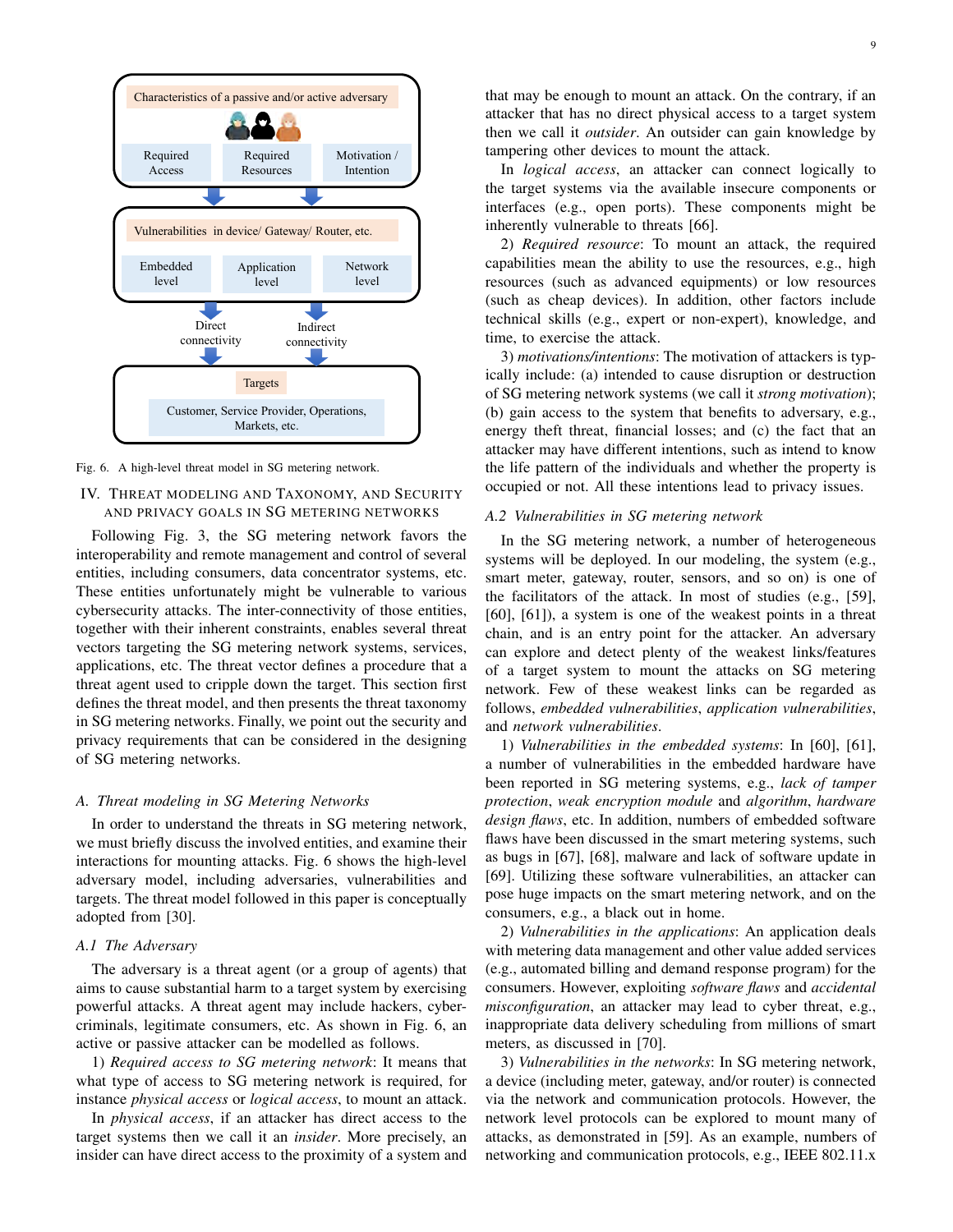( i.e., mesh network, WiFi), IEEE 804.15.4x (i.e., ZigBee, Zwave, etc.) are reported to contain security vulnerabilities [71], [72]. A recent study reveals how an attacker can exploit compromised smart meters to inject, modify, delete data, to the gateway or router in SG metering network [73]. In addition, the *lack of key management* techniques of symmetric keys and/or public keys in the network and communication protocols completely exposure to the attacks (e.g., no data integrity, no confidentiality and lack of authentication).

#### *A.3 The targets in SG metering networks*

Exploiting the aforementioned vulnerabilities, an attacker may target the actual targets but not limited to, e.g., customers, service providers, and market. Nevertheless, the actual target and attack may depend on an attacker's motivation and/or intention. In the SG metering networks, the targets are typically interconnected with the heterogeneous systems via the network and communication technologies. In our high-level threat model (refer to Fig. 6), we regard the interconnection between the systems and targets, as *direct connectivity*, and *indirect connectivity* [30]. Based on the connections, an attacker may exercise an attack to a target, as follows.

1) *Direct connectivity between a system and target*: In this attack, a system and target both together have a direct connection, such as physical and/or logical connections. If a system is installed in a physically secured premisses (e.g., a smart meter, which is installed in a building area network), then it can be referred as a *direct physical connection* between a system and target. Whereas, if a system is installed inside or outside in a physically secured premisses then it can be referred as a *direct logical connection*. For instance, a router/gateway may be installed either inside or outside in a physically secured location in the NAN [74].

2) *Indirect connectivity between a system and target*: To enable novel business models, the metering network requires new transformations, for instance "bring your own device (BYOD)" policies. Precisely, the consumer may buy and install (untested) demand-side response ready systems (e.g., smart thermostat) from an untrusted manufacturer [75]. However, such a system may connect with a target in an indirect and non obvious way. This indirect connection path can pose high risk, and can be used to mount the attack on advanced applications, such as demand response programs.

#### *B. Threat Taxonomy in SG Metering Networks*

Based on the attack model over multiple entities and their inter-connections via communication technologies (as shown in Fig. 3), we grouped the threat taxonomy into mainly three categories, as shown in Fig. 7 [76], [77]:

- Threats to system-level security: An attacker may attempt to take down (partially or fully) the SG metering network. For details refer to Section V. The countermeasures for threats to system-level security are presented in Section VIII.
- Threat or theft to services: An adversary may aim to steal services in the SG metering applications, such as billings, etc. For details refer to Section VI. The countermeasures for threat or theft to services are presented in Section IX.

TABLE IV LATENCY ASSOCIATED WITH APPLICATIONS [80]

| <b>Time latency</b> | <b>Applications</b>                                |
|---------------------|----------------------------------------------------|
| $\leq 4ms$          | Protective relaying (to detect defective circuits) |
| <i>Subseconds</i>   | To monitor device state in WAN                     |
| <i>Seconds</i>      | Controlling substation, and feeder management      |
| <i>Minutes</i>      | Continuous checking uncritical device and pricing  |
| Hours               | Energy usage unit and wholesale-market pricing     |
| $_{Days}$           | Long-term monitoring (e.g., microgrid information) |

• Threats to privacy: An attacker may intent to target to compromise the confidentiality of consumers' sensitive data over insecure systems or networks. For details refer to Section VII. The countermeasures for threats to privacy are presented in Section X.

#### *C. Security and privacy goals in SG Metering Networks*

#### *C.1 Security goals*

The SG metering network is a mission critical infrastructure – consisting of major elements, such as information technology (IT), ICS and communication infrastructures. These elements are being employed to send command information across the energy networks, and to report usage/consumption, price, billing, and DR programs among the energy companies and end-consumers. The SG metering network therefore requires new expansions and methodologies to deal with the IT, ICS and network infrastructure and their incorporation with the physical devices, machines, equipments and end-consumers [78]. This paper points out following security goals that should be considered from the early design of SG metering network. Note that the goals are directly adopted from [21], [79]–[81].

- Availability: Based on consumption usage data (i.e., SM) in the HAN, the utility supplier's is now able to balance and manage the bulk generation and consumption. In this regard, the SMs reports are significantly important for the energy feedback purposes [82]. Therefore, the availability of SMs data has become crucial for the SG metering network reliability. Note that availability requirements may vary based on the applications, such as the protective relaying requires  $\leq 4$  *ms* (time) latency to detect defective lines and circuits. Therefore, data availability is one of main design goals in the SG metering network. Table IV summarizes the applications that require different time latency [80] or data availability.
- Integrity: A SM typically sends consumption data periodically to the utility servers via data concentrators. Though the data concentrator may be physically secured from an outside access, its various interfaces with other entities make it vulnerable to be attacked. Integrity provides assurance that the data and control commands have not been altered or modified without authorization. A loss of integrity will cause destruction of information, and will lead to incorrect decision regarding controlling and managing the SG metering network.
- Confidentiality: It is a security dimension which analyses whether some specific data should be shielded from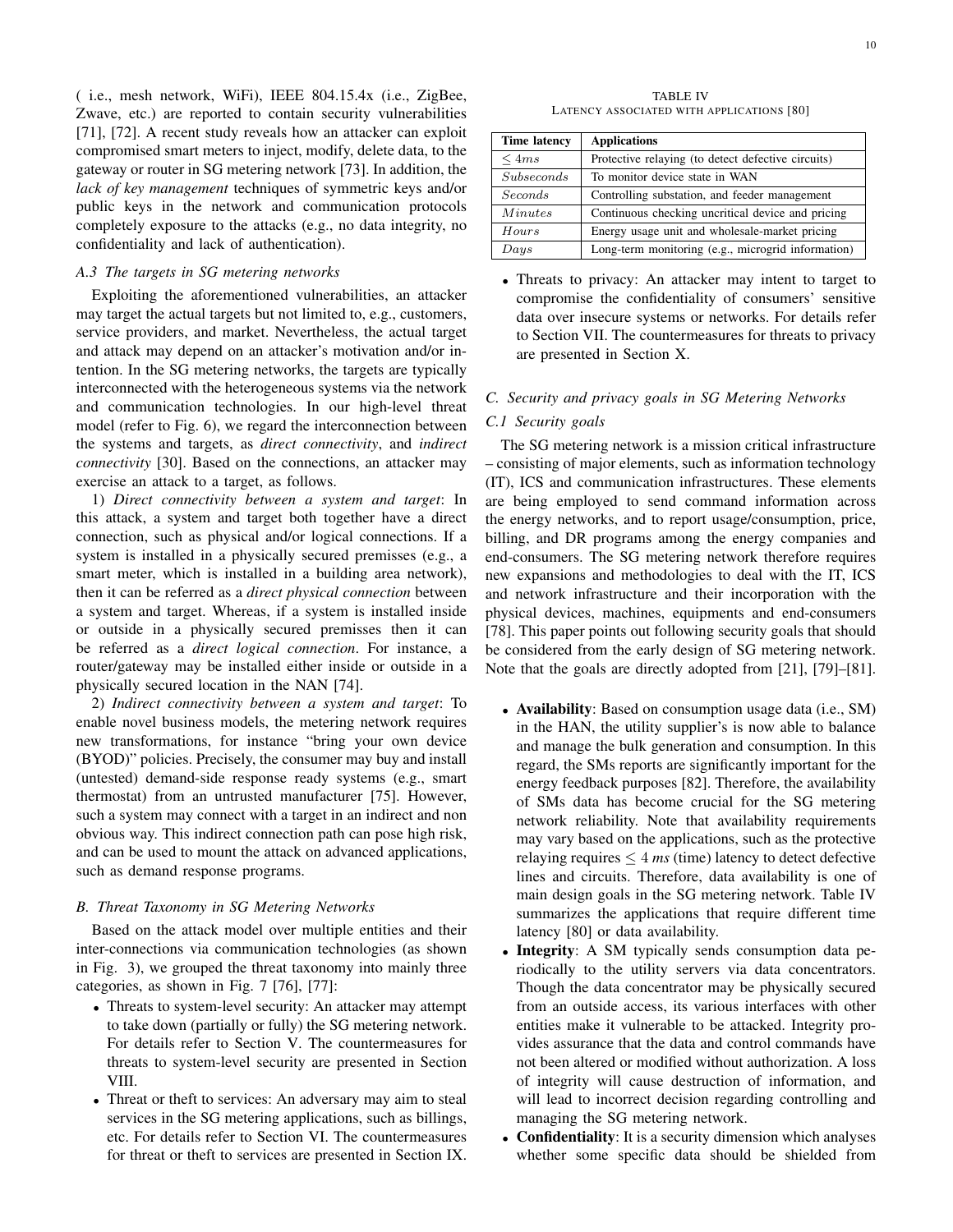

Fig. 7. Threat and/or attack taxonomy in SG metering network.

being disclosed by unauthorised entities. It is the least critical dimension when considering grid communications reliability but a very important one for end consumers. Confidentiality is intrinsically linked to the privacy of end-customers, as consumption usage data can reveal the life pattern of individuals. At the utility servers, therefore consumption usage data shall be kept confidential.

- Authentication or identification: SG metering network comprises of millions of entities. Therefore, there is an immense need for making sure that someone or something really is who or what claims to be. Authentication or identification is a logical method for proving the legitimacy and identification of an entity, such as enduser, meter, etc. A SG metering application must be integrated with a strong authentication mechanism that can identify and discard unauthorized connections and commands. In addition, an authentication scheme should also meet the high-efficiency, tolerant to attacks, and support multicast in the SG metering [24].
- Non-repudiation: Considering the vast scale of SG metering network, non-repudiation property can detect that an individual had performed some false actions, for example, energy theft by the consumers, and now he/she denies to take the responsibility of the action.
- Access control: Numerous stakeholders will share consumption usage data, which depends on the interest of their applications, such as demand supply, load management, etc. However, these stakeholders are required to enforce adequate authorization policies, so that customers data can not be accessed without permission [83].
- Accountability and auditing: Periodic accountability and auditing are paramount requirements to further validate the security mechanisms for the SG metering network systems. Despites, there may exist some security breaches but the periodic accountability procedure will help out to detect who is responsible for that breach. Essentially, for the thorough analysis of the SG metering network and their information systems, accountability will make the systems accountable and traceable [84].



Fig. 8. Security goals in smart metering network.

Noteworthy, in a SG, security goals have different priorities for the different domains, e.g., ICS (i.e., grid automation and control system) and ICT (i.e., general purpose systems – smart metering), as depicted in Fig. 8. To ensure the operational reliability in SG, the priority order is AIC (i.e., availability, integrity and confidentiality). Availability and integrity are given the highest priority goals because ICS systems are main driving forces for the grid automation, human and equipment safety, and environmental impacts. On the contrary, confidentiality is at the top priority in the general purpose ICT processes or in the AMI network. The common known fact is that the consumption usage data is sensitive for an individual, since it can provide knowledge about individual's habits, e.g., if someone is on the vacations or watching TV.

# *C.2 Privacy goals*

In the SG metering network, many of devices (e.g., meters, sensors, actuator, etc.) exchanges their messages across the grid infrastructure via the communication technology and protocol. However, such devices significantly expand huge amount of messages (e.g., control commands, consumption data, and other relevant information) in the different domain in SG, as shown in Fig. 1. For an analogy, the energy suppliers currently collect one month reading per consumer/home. If they start collecting consumption information each minute, the monthly reading per consumer will expend to over 43,000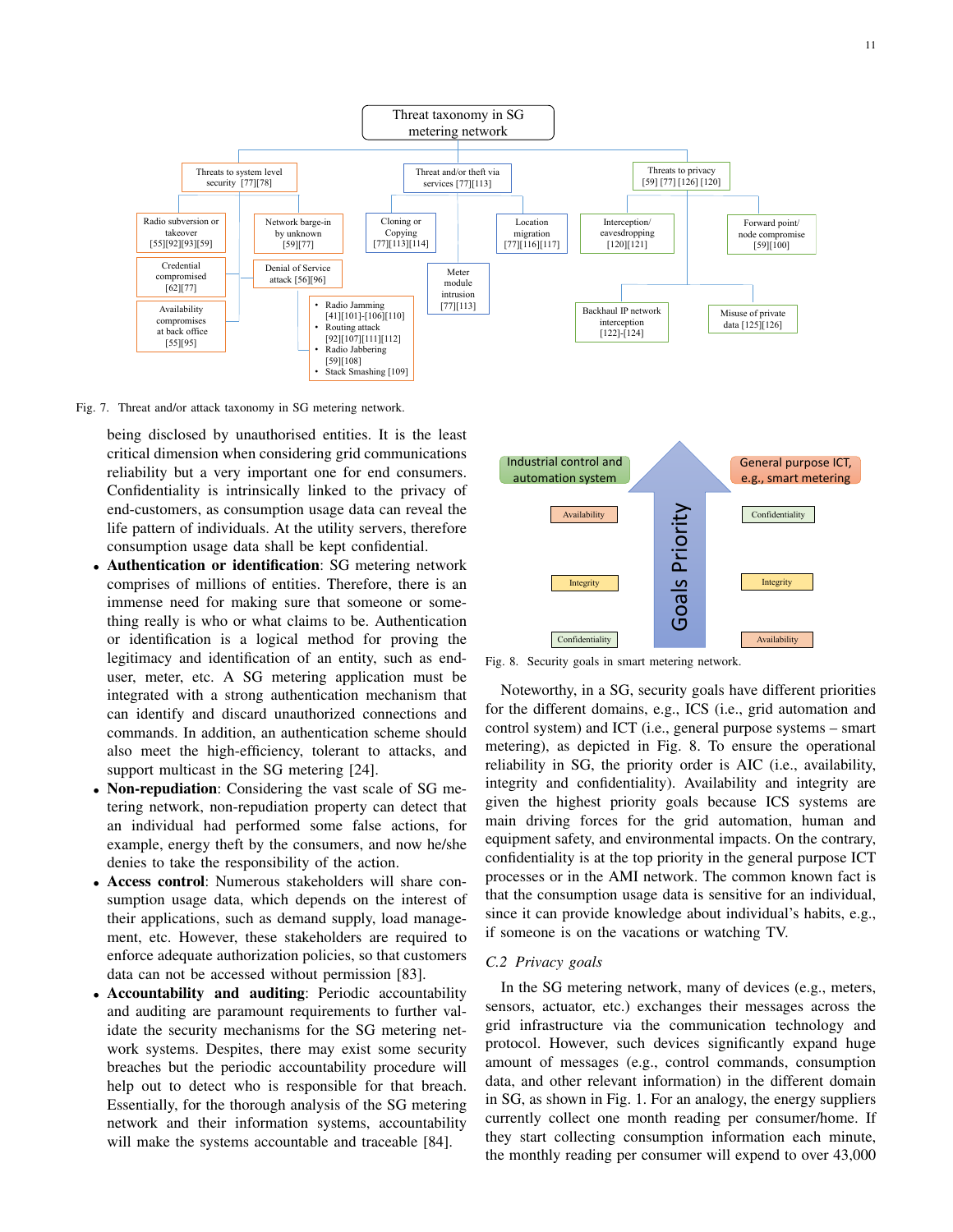readings. Indeed, the expanded readings from the consumers help to improve an even distribution among the energy production and consumption, but also bring an array of privacy concerns. For instance, within a given home or other property (i.e., building), the smart metering data will give much more precise picture on individual behaviour, activities, and the time patterns associated with the individual activities. Moreover, the fine-grained energy consumption usage data may even show the total number of personnels in a home or building, which could also reveal the pattern of when the property is empty or occupied. Therefore, the main question is how the consumption usage data can be collected without revealing the privacy of individuals and still be able to useful for practical purposes, e,g., billings, demand-supply, and other operations. Note that this subsection will focus on the communication privacy in SG metering network. This paper discusses the following properties for privacy, which are directly adopted from [85]–[88].

- Anonymity: As shown in literature "*Anonymity is the state of being not identifiable within a set of subjects, the anonymity set*" [89]. Privacy properties such as *consumerto-utility anonymity* aim to make an entity anonymous from others, even from a peer.
- Unlinkability: In this, the data/information are not sufficiently linkable among two entities in a system. From the broad perspective, unlinkability is paramount property that needs to be implemented at different level such as, home area network (smart meter, sensor, home gateway, etc.) and field area network (i.e., data concentrator and substations that are located in cloud or SG servers) [86].
- Undetectability: From a SG metering network perspective, entities (e.g., machine, device, equipment, data, application, user) or their information/data could be an interest of a malicious user/adversary to detect or infer knowledge about the entity or data. Therefore, the item/data should be undetectable to the adversary. Furthermore, the undetectability property can be further divided into two forms: zero undetectability and maximum undetectability. For the details, readers may refer to [90].
- Unobservability: With this property, an outside observer cannot tell whether communication takes place or not – i.e., an uninvolved entity (e.g., an outside observer) cannot sufficiently distinguish whether a targeted entity (smart meter) had executed certain messages or other actions on interest, for instance, sending consumption messages, demand-bidding messages, paying bills, or logging in.
- Pseudonymity: "*A pseudonym is an identifier of a subject which is different from the subject's real names*" [89]. In grid communication, many stakeholders can access the consumption data from the smart meters, therefore, a smart meter must have several identifiers (i.e., pseudonmity). These identifiers only be possessed by the dedicated entities those are communicating or exchanging messages with the smart meter.

# V. THREATS TO SYSTEM LEVEL SECURITY IN SG METERING NETWORK

In a SG metering network, smart meters are to be installed on the individual premises that will likely be part of the AMI network. A smart meter transmits/receives data and many other pieces of sensitive information among the dedicated data concentrators, control centers, and customers. However, an attack on system level security can take down a part of or the whole power grid. For example, assume a SG metering network as shown in Fig. 3 – a malicious agent or a group of agents (e.g., insider or outsider) may try to alter the program instructions in smart meters, and deliberately modify alarm thresholds. Such agents may send an unofficial signal (e.g., a disconnect meter command) impersonating the utility to the millions of smart meters or to other load control devices in the energy grid. These attempts may result in damage to machine, unusual shut-off of power operations or even crippling of control equipment. In the SG model (see Fig. 1), such attacks may influence the roles of *Customer*, *Service Provider* and *Operations*. As depicted in the threat taxonomy in SG metering network (refer to Fig. 7), the threats to system-level security can be further divided into followings:

#### *A. Radio subversion or takeover*

This threat aims to control/take one or more radio channels to intercept RF communication modules, so that the intercepted radio channels "belong" to the attacker. As shown in Fig. 3, the smart meter or data center and/or data concentrator talks wirelessly utilizing various means of communication technologies. Over the wireless radio, an attacker can manipulate the smart meter dynamics in order to inject malicious code (e.g., control command/firmware). For instance, at the consumer side, the manipulated control command might effect mainly meter's metrology board. If a control command/alert message is replaced with the malicious intention, then an attacker can attempt to jeopardize the availability of devices by flooding further fake commands at large scale, such as, home appliances or other devices. By doing this an attacker can takeover on homes, buildings, and societies. Moreover, if an attacker takes control on radio communication, he/she will be able to issue disconnect commands (again and again) to millions of meters since there is no adequate way of checking the authenticity and integrity of these commands [91], [92].

Considering the grid side, the recent real incident on the Ukrainian power revealed that the attacker uploaded a *malicious framework* to the gateway devices at substations in order to knock the system down [55]. Such threats can have serious financial implications for the end-users, utilities, and other entities in the SG metering network [93]. Consequently, this threat (i.e., radio subversion) is assumed to be highly severe (e.g., loss of availability and integrity), since unauthorized entity can takeover either on grid side or on consumer side, or on both side together.

## *B. Credential compromise*

In order to harm the SG metering network, the cyber criminals can obtain large volumes of credentials for the purpose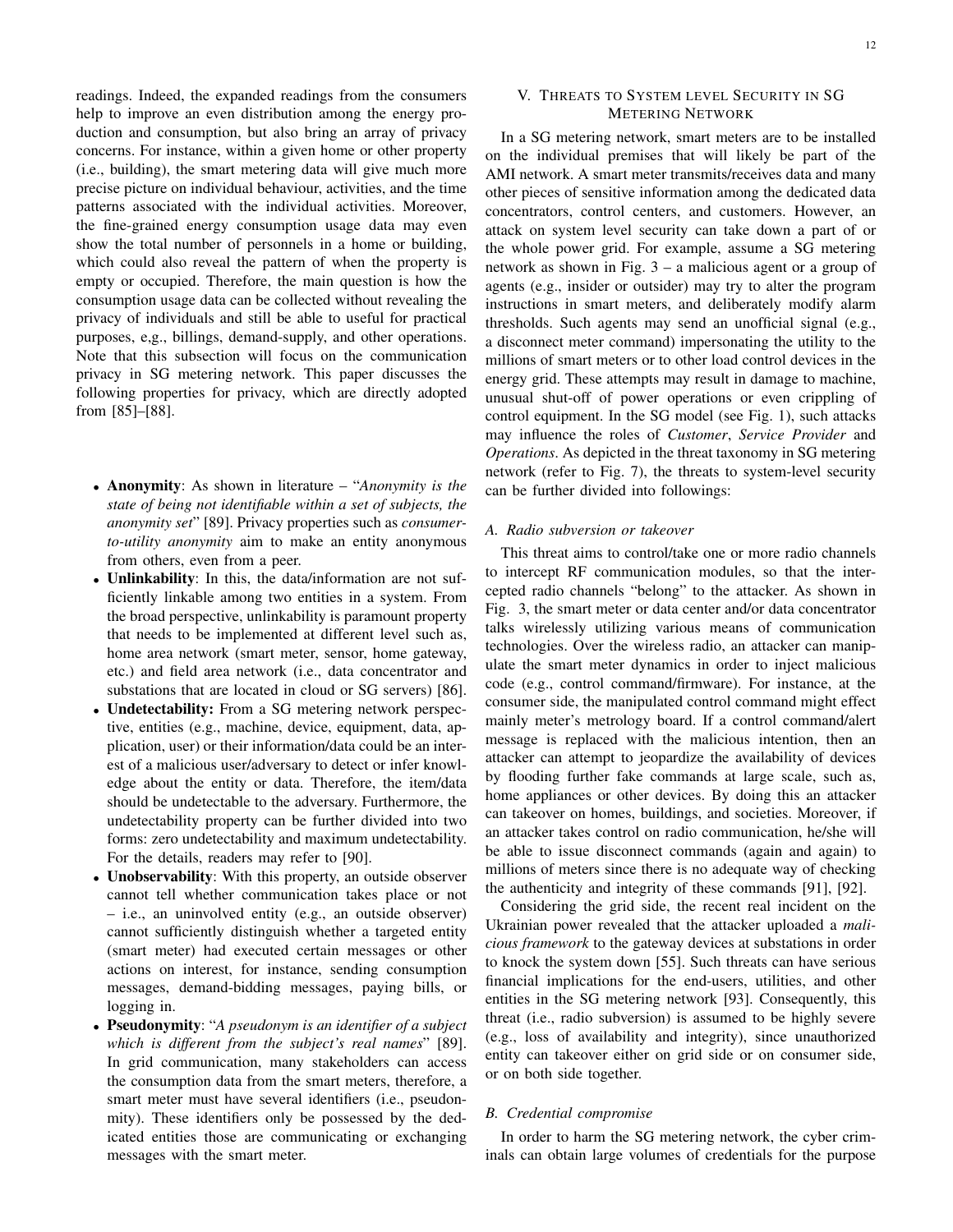of system control at the utility side. For example, in the Ukrainian power cyber attack, it is believed that the attacker compromised/stole VPN's (weak) credentials and reached the ICS, and remotely accessed the tools to control the HMI [62]. Here, the weak credentials means weak authentications, poor access control policies defined and weak passwords that might have been used to break the system. Typically, credentials check the legitimacy of identity of an entity on the network and system, and then let that entity access communication network, such as, VPN, access point, communication module/meter and operation and management system [76]. The compromised systems' credentials, therefore, enable an attacker to plan coordinated attacks on the weakest link of the power plants. Consequently, blackout the societies are potentially high risks on the national security, and so on. The impact of this threat can be catastrophic or higher.

#### *C. Availability compromises at back office*

Consider the utility side network (please refer to Fig. 3), a perpetrator (e.g., insider or outsider) would take illegal access to computers by exploiting social engineering attacks (i.e., this also known as back office compromise). For instance, according to the Wall Street Journal, cyberspies have ever gained access to the U.S. electrical grid computers. Moreover, the attackers left out (malicious) software programs that could be exploited for one or more threats, as reported by the current and former national-security officials [94]. In a recent attack on the Ukrainian power distribution companies, as the official documents and spreadsheets, when clicked or opened, dropped a BlackEnergy3 malware, as reported in [55]. The tremendous capabilities of malwares, such as BlackEnergy3 and KillDisk, may pose major necessary threats (e.g., information leakage, access control violation) to corrupt or overwrite the master boot records, databases, power control servers and so on. As a consequence, the impact could be catastrophic or high and may lead to financial losses.

#### *D. Network barge-in by unknown*

In the SG metering network (Fig. 3), different entities usually exchange messages and/or information via the singlehop or multi-hop communications. For instance, (i) consumer side: a smart meter forwards consumption usage via single or multipath routing to the upper layers; (ii) grid side – load management program: a demand response (DR) manager sends DR signal via multi hop communication (using relay node) to the end-users, as shown in Fig 4. For single or multihop communications, wireless relay nodes are used to exchange the information/control commands in AMI network. Usually these relay nodes are unguarded. Routing data therefore through the public network (i.e., relay node) is considered one of the weakest point (or anomalous activity point) to be attacked. It is possible that a rogue relay node can make available for absolute access to the adversary who may aim for anomalous activities, such as message modification, man-inthe-middle and packet analysis threats [59]. Such anomalous activity can disrupt or mislead the communication modules at the utility to meet the varying demand of the end-users (i.e., house, factory, and so on) without being detected. For example: (i) for the personal interest, an ill-intention adversary (a factory rival) may set up a rogue communication module in the smart metering network routing path to piggyback radio traffic (requested energy) from the factory side over the mesh network infrastructure. (ii) Malevolent user attempts to disrupt communication modules via unofficial (transmission or reception) channels or uses an "unknown" routing to intercept (e.g., puppet attack [59]) traffic in the SG metering network. (iii) Typically, the control center sends control commands to the substations – any tampering with routing either on control command or packet address can lead to false alarm, system outage, etc. Moreover, an attacker may undertake to modify the control command packets to assume a different role, e.g., manufacturer of energy, consumer of energy, or distributor of energy, etc. Such threats may severely effect degradation of functional capability or may lead to major damage to network availability and integrity.

# *E. Denial of Service*

In this threat, a malicious activity can weaken or downgrade the operational performance of the whole SG metering network from its anticipated operations. An attacker can exploit the inherent vulnerabilities of network at different layers to take down the communication performance. These threats result low to high impact in all or part of the network becoming unserviceable (or unavailable). For instance, a misdirected control command leads to DoS attacks and about to take down the Austrian utility network [56]. In [95], Asri-Pranggono evaluated the impacts of DoS attacks (e.g., flooding attack) on the AMI network. DoS attacks can be further categorized as follows.

• Radio frequency (RF) spectrum jamming: The wireless communication technologies are one of the main components in realisation of a SMI. For instance, cognitive radio (CR) particularly is highly promoted to deploy in the SG network that can utilize all possible spectrum resources [41] [109]. However, incorporation of CR technology (at physical (PHY) layer) in SG will also bring new security challenges [104] [105]. A recent research [103] proposes a new attacking strategy (i.e., spoofing and jamming) in CR network using power distribution by applying dynamic programming in wireless SG. This research focuses on attacking at super users (SUs) and reduces SU's spectrum availability and transmission performance. In addition, the authors claimed that the attack success probability in CR technology is always higher within the power constraint. However, the main objective of a jamming threat is to jeopardize the communication among the smart meters and utilities via a radio emitter device. This is the most common attack on the physical layer that prevents signal from being received. Typically these attacks can have two different classes: i) *proactive jamming*, it can transmit high-energy noise signals consistently to squeeze a wireless channel completely (i.e., whether there is data on the communication channel) and put all the nodes in non-functioning mode. (ii) *reactive*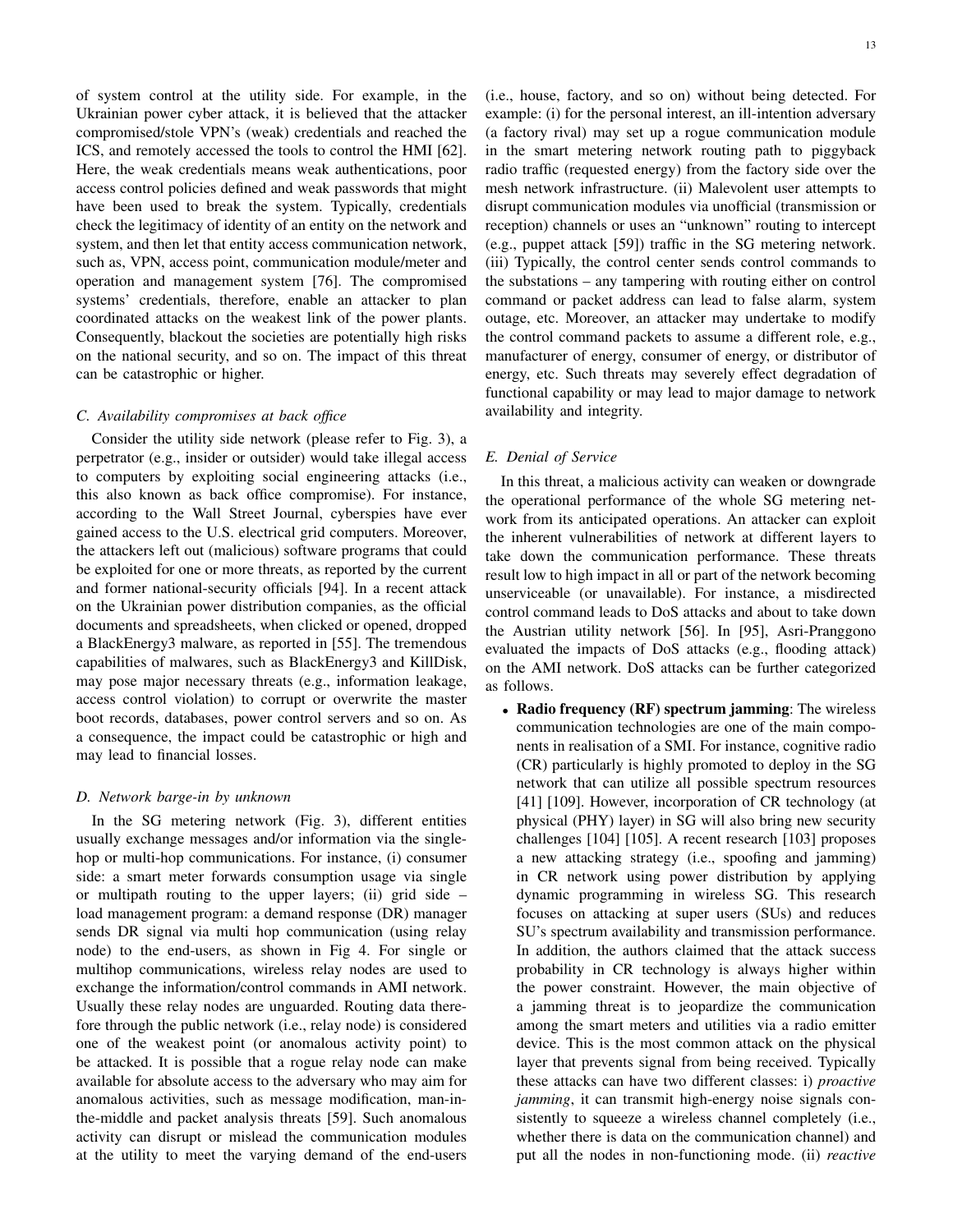TABLE V SUMMARY OF THREAT TO SYSTEM LEVEL SECURITY IN SG METERING NETWORK

|                                             |                                    | Threat to system level security                                                                                                                                 |                                                                                                                     |                      |
|---------------------------------------------|------------------------------------|-----------------------------------------------------------------------------------------------------------------------------------------------------------------|---------------------------------------------------------------------------------------------------------------------|----------------------|
| <b>Threat</b>                               |                                    | <b>Description</b>                                                                                                                                              | Security goals compromised                                                                                          | <b>Threat impact</b> |
| Radio subversion                            | or takeover [91] [92] [96]         | An attacker can manipulate SMI dynamics<br>over the wireless radio through Unauthorized<br>RF interception, Eavesdropping, Malicious code,<br>and Replay attack | Availability, authenticity,<br>availability, integrity,<br>Authenticity, availability                               | High                 |
| Credential<br>compromised<br>[62] [76] [97] |                                    | Over insecure metering network, an attacker<br>can control the systems at grid side via:<br>Stolen credential, and Integrity violation                          | Authenticity, access control<br>Integrity                                                                           | High                 |
| Back office                                 | compromise [55] [98]               | An insider can misuse smart metering systems<br>(e.g., computers) by exploiting social engineering<br>attacks, such as: Illegal access, and Disrupt system      | Authenticity, confidentiality<br>Availability, access control,<br>accountability                                    | High                 |
| Network barge-in<br>by unknown [59] [99]    |                                    | Routing SM data through public network (i.e.,<br>relay node) can cause <i>Traffic analysis</i> , <i>Message</i><br>modification, and MITM                       | Confidentiality<br>Availability, integrity,<br>Authenticity                                                         | High                 |
| Denial<br>of                                | RF Spectrum<br>$[100] - [105]$     | A jammer can squeeze the SMI network when it<br>senses an active radio channel is labelled as occupied,<br>thus cause Jamming, Spoofing, and Delay in delivery  | Availability, Integrity<br>Availability                                                                             | Low to High          |
| Service<br>threats<br>$[56]$ [95]           | Routing<br>[91] [106]              | Routing in SMI is vulnerable to several DoS attacks:<br>Neglect and Kill packets, Misdirection, Spoofing,<br>Replay, Control traffic, and MITM                  | Availability<br>Availability, integrity<br>Confidentiality, authenticity<br>Availability, integrity<br>Authenticity | Medium to High       |
|                                             | <b>Jabbering</b><br>$[59]$ $[107]$ | A malfunctioning smart meter can be co-opted to<br>transmit so much traffic as: Flooding, and<br>De-synchronization                                             | Availability<br>Authenticity, availability                                                                          | Low to High          |
|                                             | Stack smashing<br>[108]            | The application layer of SMI may vulnerable to<br>Memory overload, and System crashing                                                                          | Authenticity<br>Availability                                                                                        | Low to High          |

Low - means the limited effect that put down the single entity functionality to minor damage to assets, minor harm to individuals by compromising one or more security goals. Medium - means the significant adverse effect that degradation of a single entity functional capability to significant damage to assets, significant harm to individuals by compromising one or more security goals. High - means the severe adverse effect that degradation of a single entity functional capability to the fairly high damage to infrastructure, substantial financial loss, and major damage to societies by compromising one or more security goals [21].

*jamming*, firstly, it keeps silent and overhears on certain channels. Secondly, once it overhears the wireless messages are being triggered within the transmission range then it can launch DoS attack. The active adversary can firmly squeeze transmission and reception using the high RF signals, which can deliberately damage the information flow in smart metering infrastructure as follows. Consider a demand response manager initiates a demand response event for the consumers. In this scenario, (i) a jammer can squeeze the network when it senses an active radio channel is labelled as occupied, since a message (an event) is being sent from a sender (i.e., demand response manager); and (ii) the consumer device (i.e., smart meter) might be deliberately precluded from receiving event packets that are sent from sender [100]. Consequently, the smart meter (i.e., receiver) always waits for the data packets. In addition, Namboodiri et al. have pointed out how a jammer can temporarily/permanently connect or disconnect AMI messages by spoofing packets [101]. For WSNs, Yang et al. [102] proposed a novel attack called "learning-based jamming (LearJam)". The LearJam has two-phase design: (i) learning phase, and (ii) attacking phase. Authors claimed the LearJam can achieve successful attacks, and can reduce the network's throughput considerably. In summary, such RF jamming attacks can escalate potential damages or endure concerns to the network performance of two-way communication in smart metering network.

• Routing attacks: Routing is vulnerable to DoS attack, e.g., selective forwarding, black hole, etc. For example, consider the multihop communication in AMI – if a node is compromised then it can broadcast a "hello" message and can represent itself as the shortest path to other nodes. Consequently, all the neighbouring nodes traffic get directed to the compromised node and thus pose DoS attack to mislead the meter data. Moreover, Lin et al. demonstrated if the forged data is injected in the routing path (by an attacker), it can cause disproportionation of the demand and supply patterns that will escalate the prices for the energy distribution – consequently the energy distribution process will be disrupted [106]. In [91], Kaplantzis-Sekercioglu discussed how selective forwarding attack can be the interest of attackers. In this attack, an attacker can include himself/herself (e.g., manin-the-middle) in the data flow path of interest. Then the attacker may choose not to forward selective packets and drop them to cause a black hole effect in the end-toend packet delivery of smart meters or demand response program. A variant of this attack is that the adversary only drops packets coming from specific sources (e.g., HAN or utility center, referring to Fig. 3) or drops packets in a random fashion, whilst reliably forwarding other packets [91]. Another routing threat is to kill packets – by killing packets (e.g., trip-off/control commands), an attacker can cause routing to crash or become unavailable. Moreover, considering a DR program (referring to Fig. 4),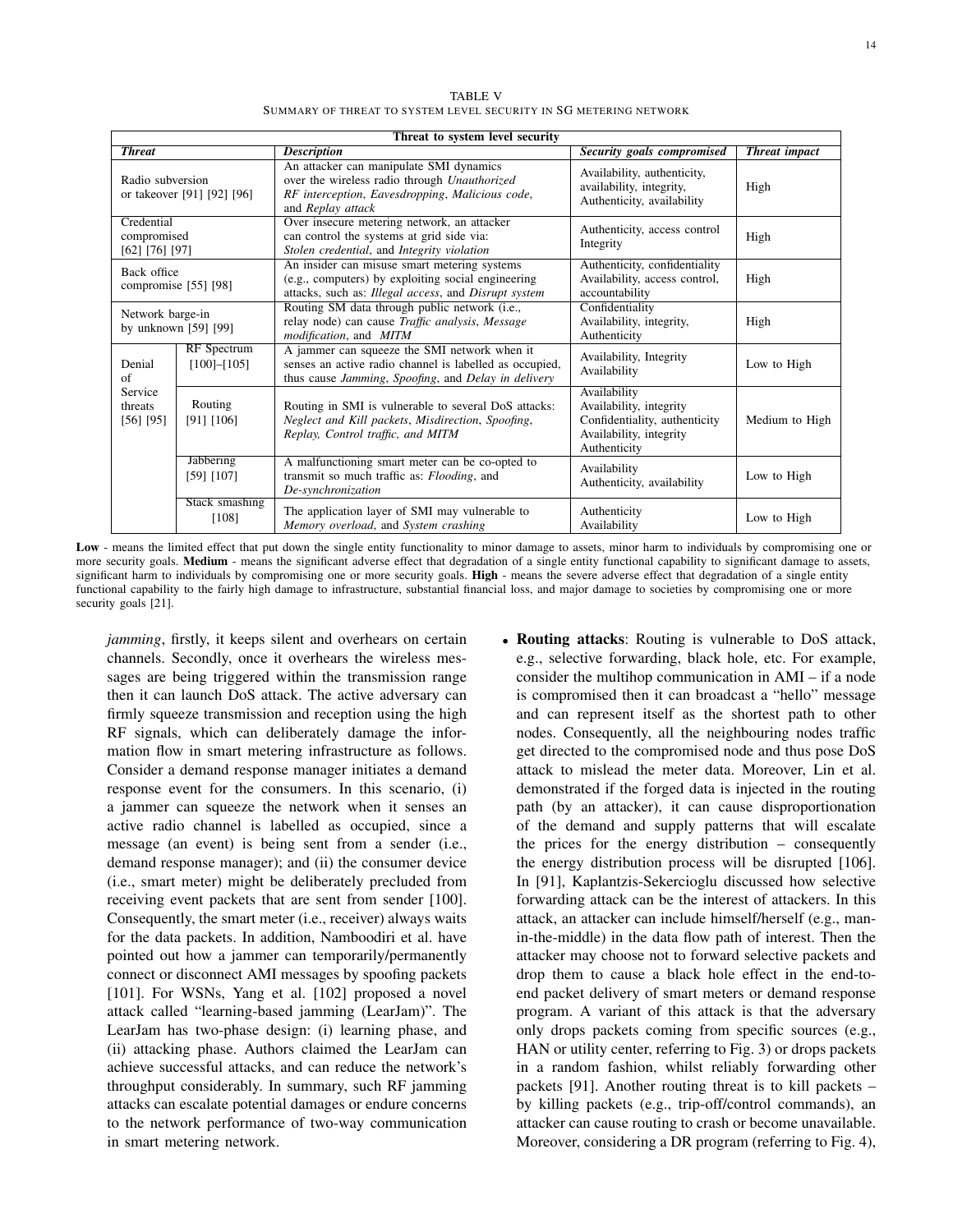an attacker can kill the DR program packets/signals so that the consumers cannot participate to the DR program. The packet killing threats, thus, can damage the integrity of the SG metering network. More information on routing protocols and challenges in power grid network can be found in [110], [111].

- Jabbering: Jabbering can control end-to-end links. In this attack, a malicious smart meter is co-opted to transmit so much traffic (i.e., flooding and de-synchronizing) that other nodes cannot communicate. For example, Yi et al. have shown how the flooding attack can severely downgrade the resources via transmitting fake control signals, in the smart metering networks [59]. In desynchronized attack, a malevolent adversary may disturb the communication link that has been established among two legitimate entities (i.e., HAN and utility company data center, referring to Fig. 3) by re-synchronizing their transmission. Moreover, this attack is also called puppet attack, whereby an attacker can act as a puppet node, and can transmit attack messages. Upon receiving the attack messages, the puppet node will be firmly taken over by the adversary. Consequently, the puppet node floods more messages to the other neighbouring nodes to take down the network communication performance and drain the node energy. Moreover, the authors demonstrated that puppet attack can take down 20-10 % of message delivery ratio that could be a serious concern for the SG metering network [59]. Consequently, network bandwidth and performance can be disturbed. In addition, it can exhaust the device resources (battery depletion). In another research [107], Wang et al. discussed transport layer protocol security implications in the power grid synchrophasor data communication. More details can be found in [107].
- Stack smashing: The attack is mainly applicable to the application layer. It is a procedure – to damage or crash the application or device's operating system by the means of overloading/overwriting the memory buffers with more (bogus) data as compared to the size of the memorybuffer (especially in resource hungry devices). Therefore, the sensitive data will be revealed, lost/corrupted by the attackers. Moreover, in [108], the authors demonstrated that software applications in SG domain are potentially weak such that a room may be opened for DoS attacks.

In Table V, we summarize security goals violated in the system level threats including their impacts.

## VI. THREATS OR THEFT VIA SG METERING SERVICES

In addition to different types of attacks to system level security against the SG metering network, the energy companies may face other potential threats that can result in the theft of metering services, as shown in Fig. 7. For instance, preventing a SG metering network operator from collecting revenues [76], [112]. In such threats, an individual smart meter (or a group of smart meters) within a geographical location, intentionally sends incorrect report of the consumption usage data to the energy company. Precisely, a customer may reduce

his/her amount to pay in the bill by executing a demand reset operation after the first number of billing cycles [112]. The rate of theft seems not too big, although the cumulative effect on the energy companies will be very significant. From the perspective of SG model (see Fig. 1), such an attack type can influence the roles of *Customer*, *Market*, *Service Provider*, and *Operations*. The main threats in this category are as follows [76], [112], [117]:

#### *A. Cloning a smart meter*

As the SMs are manufactured by different companies, with the collaboration of an insider (i.e., employee) – an attacker can have an opportunity to access the binary image of keys, IDs, and framework of the smart meter and can clone a smart meter. Such cloning threats provide adversaries with the capability of impersonating or masquerading other legal smart meters. Precisely, with cloning a smart meter, a perpetrator can change a meter or radio channel ID with the duplicate copy such that the fabricated meter can lower own electricity bill or can send zero usage report. Moreover, as reported in [118], the attacker can sell meter design for own benefits. Such cloned meter may have low to high impact. For instance, if a number of cloned meters start sending fake readings to the utility company then the utility company may have a big revenue loss [113].

#### *B. Meter module compromise/intrusion*

An energy theft (by means of a meter compromise) is usually referred to as non-technical loss to the utility company [114]. An attacker can make such theft by meter bypassing, meter compromising and tampering, and/or defective meters. Moreover, a modern smart meter is integrated with the communication module, which can be disconnected with an ill-intention such that the meter stops sending consumption report to the utility. A perpetrator may attempt to separate communication module into the pieces in order to shift the usage information (from higher to lower), to report zero usage of power or to forge the demand. In another threat, considering the billing scenario, a mischievous customer can replay the previous consumption messages to the utilities, to make the financial loss. As a result, this threat can pose major impact. Moreover, as the new green energy systems (e.g., solar, wind) are emerging, the end-users can play an active role as energy producer and they can sell energy to the utility company when demands are surpasses the supply. A malevolent consumer can alter the messages, by the means of increasing and decreasing the number of green energy units that to be sent (or reversed) for billing, as reported in [112].

#### *C. Location migration*

To make frauds (i.e., message modification, billing frauds, etc.) in SMI services, one of the possible ways to change the meter location [115]. For instance, to cut down the reported consumptions and related (consumption) bills, a malicious customer can change the meter from a site that asks high usage price with the meter from a site that takes considerably low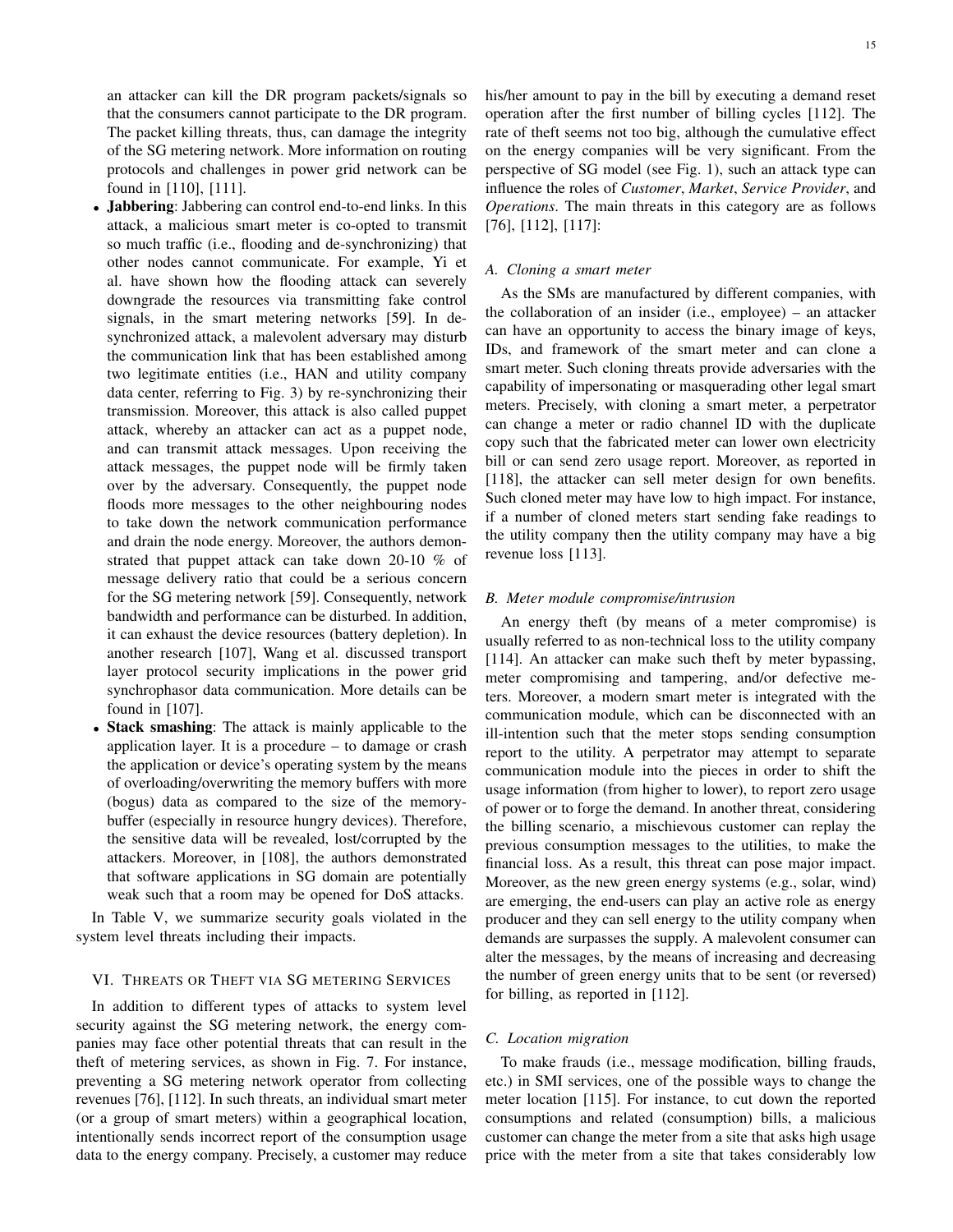TABLE VI SUMMARY OF THREAT OR THEFT OF SERVICES IN SG METERING NETWORK

|                                | Threat and/or theft of services                        |                               |               |
|--------------------------------|--------------------------------------------------------|-------------------------------|---------------|
| Threat                         | Description                                            | Security goals compromised    | Threat impact |
| Clone a smart meter            | Clonning a SM may lead to many attacks:                | Availability, confidentiality |               |
| $[76]$ $[112]$ $[113]$         | Impersonation, Masquerade, and                         | Confidentiality               | Low to High   |
|                                | Malicious code                                         | Availability, integrity       |               |
|                                | A compromised SM may utilize to mount:                 | Authenticity                  |               |
| Meter module compromise [114]  | Replay attack, and Eavesdropping                       | Authenticity, availability    | High          |
|                                | An ill-intention attacker can change SM's location by: | Confidentiality               |               |
| Location migration [115] [116] | Message modification, and/or Traffic analysis          | Availability, integrity       | Low to Medium |

usage price, as discussed in [76], [116]. In addition, PHEV can be charged at different locations with malicious intentions. Inaccurate billing or unwarranted service will disrupt operations of the market.

Table VI summarizes the security goals compromised in theft of service threats and their impacts.

#### VII. THREATS TO PRIVACY IN SG METERING NETWORK

Privacy issues are one of the main concerns in the smart metering network. Consider a demand response program where the smart meter data and demand response (DR) program signals (e.g., program type including demand-bidding, location, etc.) are exchanged over the public networks via twoway wireless communication. It is highly possible that an unauthorized user can intercept or alter smart meter messages (and DR program signals) while the messages/signals are in transit. In SG metering network, the message alteration or leakage could have fatal outcomes for the targeted household that the messages belong to. Such threats therefore can reveal the personal (identifiable) information to the unauthorized entities. From the perspective of SG model (see Fig. 1), such an attack type can influence the roles of *Customer*, *Market*, *Service Provider*, and *Operations*.

Table VII summarizes the security goals compromised in privacy/confidentiality threats and their impacts. The privacy threats may arise as:

# *A. Interception/eavesdropping*

The most common threat to the individuals' privacy – consumption load tracing when the user data in transit [119]. Unauthorized interception on the communication channels could allow an attacker to intercept wireless packets. For instance, an attacker (i.e., MITM) may collect consumer's electricity usage preference and deduce the consumer's daily routine and other personal information. As a result, this threat may have major impacts (high) on the individual privacy. As another example, consider a demand response automation server (as shown in Fig. 4), initiates a DR event containing program type, date and time of the DR program, pricing, geo-location, and consumers list via public channel. By eavesdropping, an adversary can collect such information and pose serious threats to customer privacy as discussed in [120]. Eavesdropping on a DR program may not be a severe issue, because although it is vulnerable to the privacy threats, eavesdropping on a DR program may not happen regularly. Nevertheless, such program needs to be protected from eavesdropping and replay attacks.

# *B. Forwarding point compromise*

Confidential information (e.g., billing and bidding) can be revealed if a forwarding entity/node (e.g., a data collector unit) in the network topology (e.g., mesh infrastructure) is compromised (as shown in [59]). As a consequence, it can forward smart meter packets toward an attacker or unauthorized individual. Furthermore, such compromised forwarding point can pose significant impacts to many use cases. For instance, as shown in Fig. 4, a demand response automation server sends the system load status program (i.e., a DR event) to the consumers. The load status program contains many useful information, such as event identifier, facility identifier, date and time, shed data in kWh, event type (Day-Ahead or Day-of [126]), and load for the consumers (heating, ventilation and air conditioning (HVAC), and so on). However, the compromised forwarding point can forward such information to unauthorised node, and can invade privacy of the customers. Moreover, by exploiting medium access control (MAC) frame address field, an honest but curious neighbour (i.e., a spoofing attacker), can deliberately impersonate as the legal forwarding node to collect consumption usage from the neighbouring meters to learn their life patterns. To achieve this, an attacker can send bogus address resolution protocol (ARP) messages to the smart meters, as discussed in [99].

#### *C. Backhaul IP network interception*

Usually, an utility company uses the backhaul IP network for data aggregation and other operation controls. In the backhaul network, network configuration vulnerabilities may be exploited due to the weak authentication. Moreover, an IP packet can be easily tampered since packet encryption is optional. Therefore, packet spoofing on the source and destination addresses, packet disruption, and substation command resetting, to list a few instances of how devices and machines can be misconfigured at the network and transport layers. These misconfigurations can lead to potential threats to sensitive data [100]. For example, an attacker can alter the destination address and transport sequence when the billing and bidding messages are in transit. Consequently, such data can leak the consumers' privacy as data aggregated at the data concentrators that utilized the backhaul network, as discussed in [121]–[123]. These unauthorised backhaul network interceptions may lead to significant damage to infrastructure, asset, financial loss, and harm to a household privacy.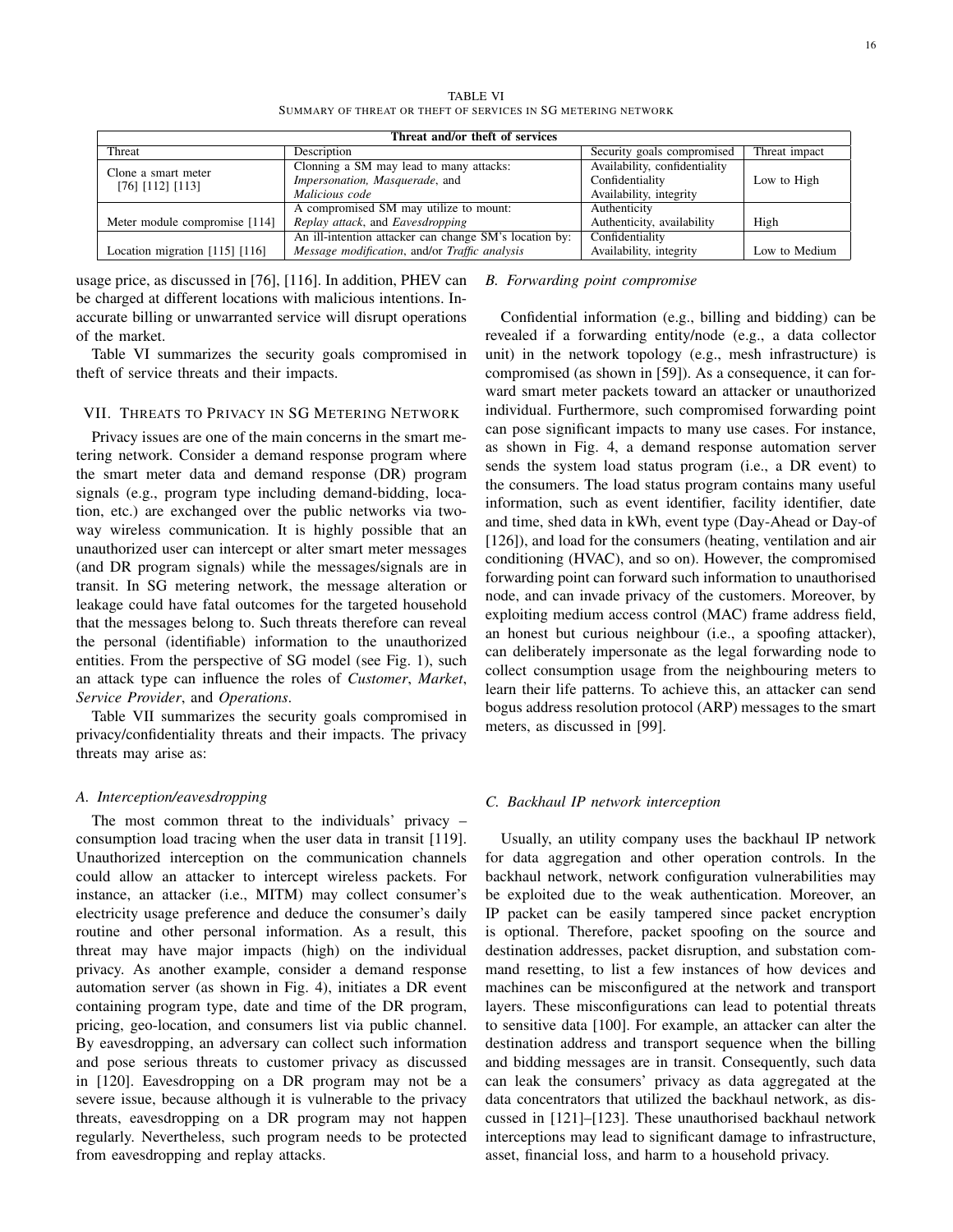TABLE VII SUMMARY OF PRIVACY/CONFIDENTIALITY THREATS IN SG METERING NETWORK

|                                                    | Privacy/confidentiality threats                                                                                                                     |                                                                                     |               |
|----------------------------------------------------|-----------------------------------------------------------------------------------------------------------------------------------------------------|-------------------------------------------------------------------------------------|---------------|
| Threat                                             | Description                                                                                                                                         | Security goals compromised                                                          | Threat impact |
| Radio Eavesdropping<br>$[119]$ $[120]$             | SMI data can be leaked over the wireless radio through<br>Unauthorized RF interception, Eavesdropping and MITM                                      | Authenticity, confidentiality, integrity<br>Confidentiality, Authenticity           | High          |
| Forwarding point<br>compromise [59] [99]           | In SMI network, a rouge forwarding point can be utilized for<br>Spoofing, Unauthorized forwarding, and Message modification                         | Confidentiality<br>Authenticity, Confidentiality integrity                          | Low to Medium |
| Backhaul network<br>interception $[121]$ – $[123]$ | In the public backhaul network, an attacker may control<br>SMI data and device: Unauthorized aggregation, Address<br>spoofing, and Malconfiguration | Authenticity<br>Confidentiality, integrity, authenticity<br>Authenticity, integrity | High          |
| Misuse of data [124] [125]                         | At the back end server, the misused of SMI data may cause<br>Data breach                                                                            | Privacy violation                                                                   | Low to Medium |

# *D. Misuse of private data*

For privacy threats, many researches have considered the privacy issues that arise when the fine-grained consumption information is sent/aggregated directly to/by the distribution network operator (DNO)/energy suppliers, even though this may be the legitimate mode of operation of the system (i.e., no external attacker) [124], [125], [127]. Even if the DNO/supplier is trustworthy, there is also the subsequent threat of a data breach at the DNO, which could reveal this private consumption information to other stakeholders (such as consumer electronic companies). For instance, consumer electronic companies may use utility databases where the consumption information are stored. Having access to such databases, the consumer electronic companies may start following individuals to promote their products, which may be not the interest of the consumers.

# VIII. COUNTERMEASURES TO SYSTEM LEVEL SECURITY FOR SG METERING NETWORK

To protect the SG metering network from threats to system level security (as shown in Section V), this section discusses extensive state-of-the-art papers including their pros and cons. We first discuss the mitigations for radio takeover, credential compromise, and back office compromise. Second, we present the countermeasures for network barge-in by the unknown, and finally, the possible solutions for detecting and mitigating DoS attacks are discussed.

Radio subversion or takeover mitigations: In general, an attacker can gain access over wireless communication and can modify, inject, replay old messages to the smart meters or to the data concentrator. To provide a secure framework, Caropreso et al. proposed an open source framework for (customized) smart meters [128]. The framework is based on a client-server architecture, where a smart meter acts as a client and a gateway acts as a server. To mitigate the wireless communication threats (e.g., radio eavesdropping), the authors employed the traditional openSSL protocol that establishes a TLS-based secure communication over the wireless channels between the client and the server. Further, the authors evaluated the data traffic and performance evaluation, and claimed that the proposed framework is semantically secured. Nevertheless, the proposed framework lacks a threat model, such that it is not easy to justify whether the framework is

secure against replay attack, message modification attack, etc. In addition, the framework is limited to the customized smart meters, which may not be always practical as the smart meters are typically manufactured by the different manufacturers.

Similarly, Vaidya et al. proposed a secure scheme that authenticates control command in the smart grid infrastructure [96]. Based on ECC, the scheme utilized an interactive onthe-fly verification and/or key agreement for the participating entities over the wireless communication in a HAN. The idea is as follows – the authors assumed that the involved entities (e.g, home device, mobile, and gateway) first need to pre-compute the cryptographic coupons and then prove their legitimacy using the coupons. The authors utilized three-party authentication (i.e., mobile, home device, and gateway), and claimed that their scheme is secure against impersonation and MITM attacks. In addition, an attacker cannot forge the control command within the HAN.

The scheme may require high computational and communicational costs due to a large number of message exchanges between the involved parties (user, smart meter, and gateway).

Credential compromise mitigations: As the SMI is one of key components in SG environment, a data concentrator is one gateway to the WANs that include the SG control center [129]. However, due to the lack of adequate access control mechanisms or policies, an attacker may control VPN, HMI, and ICS, and may compromise the credentials [62].

In [129], Hasan et al. proposed a cloud-centric collaborative security service architecture dedicated to AMI. The architecture provides, security as a service, including network security monitoring, encryption key management and security assessment. The geographically distributed architecture comprises of the following entities. (i) A WAN consists of AMI concentrators and a control center. (ii) An AMI concentrator integrated with a traffic monitoring unit, upstreams the data to the WAN. It forms a NAN with SMs to collect data from consumers. (iii) SMs are located at the consumers sites, e.g., homes and buildings, and upstream consumption usage data to the NAN. The authors introduced a concept of distributed data centers to enable security services for the AMI concentrators. These data centers (and/or security servers) are connected with the backbone network in a client-server manner. A dedicated VPN tunnel is assigned for each client/server pair and the security servers are running over the clouds.

Though, the architecture proposed in [129] claimed security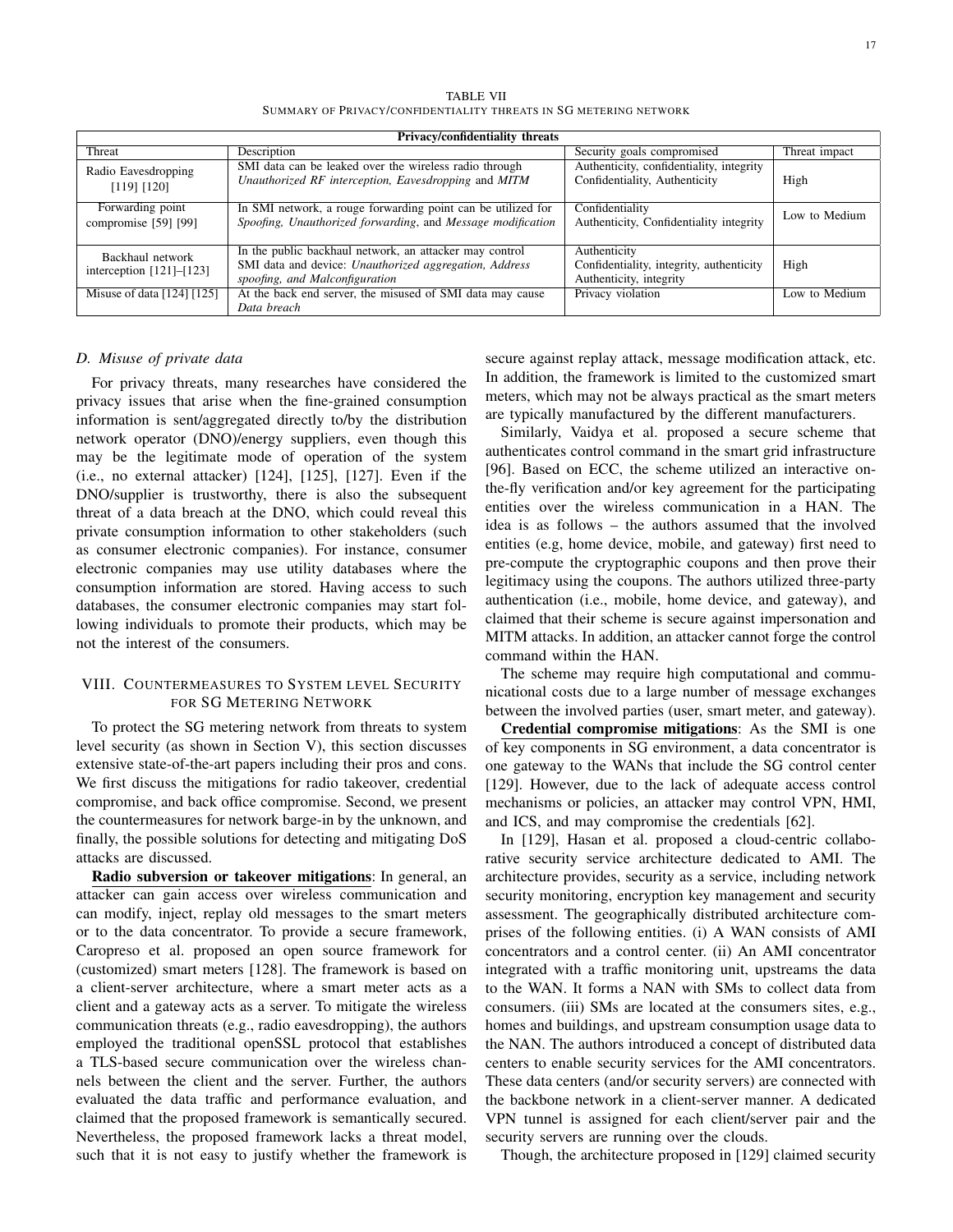#### TABLE VIII

SYSTEM LEVEL MITIGATION APPROACHES FOR RADIO TAKEOVER, CREDENTIAL COMPROMISE, AND BACK OFFICE COMPROMISE IN SG METERING NETWORK

| Threat     | Applications                     | Wireless/<br>Wired | Involved<br>entities             | Test-bed/<br>Simulation | Security<br>Goals | Descriptions                                                                                                                                                                                                                                                                                                        | Ref.    |
|------------|----------------------------------|--------------------|----------------------------------|-------------------------|-------------------|---------------------------------------------------------------------------------------------------------------------------------------------------------------------------------------------------------------------------------------------------------------------------------------------------------------------|---------|
| RT         | Data<br>management               | Wireless           | SM.<br><b>NAN</b>                | Simulation              | 3.4               | <b>Pros:</b> open source framework, client-server architecture, uses<br>openSSL, evaluated traffic and performance analysis<br><b>Cons</b> : lack of threat model, and lack of proper security analysis.                                                                                                            | [128]   |
| RT         | Data<br>management               | ZigBee/<br>WiFi    | SM,<br>Mobile,<br>head-end       |                         | 3,5               | Pros: presented a zero-knowledge identification scheme, on-the-fly key<br>agreement, protection against impersonation and MITM attacks.<br><b>Cons:</b> required high computational communicational costs that may<br>cause availability issues                                                                     | [96]    |
| CC         | SMI,<br>substation<br>management | unspecified        | SM, HAN,<br>NAN, WAN             | Simulation              |                   | <b>Pros:</b> proposes a cloud-based architecture, mathematical simulations,<br>overall latency is minimized.<br><b>Cons</b> : lack of threat model and security analysis, lack of VPN security,<br>encryption key management is not implemented, may vulnerable to<br>several attacks                               | $[129]$ |
| CC         | Substation<br>management         | unspecified        | substation,<br>control<br>center | Simulation              | 3.4               | <b>Pros:</b> proposes a data-centric access control framework, utilizes fully<br>homomorphic encryption, bloom filter, secure against MITM and<br>spoofing attacks.<br><b>Cons:</b> if the broker is compromised then what will be the (negative)<br>impact, bloom filter is subjected to high false positive rate. | [130]   |
| <b>BOC</b> | Substation<br>management         |                    |                                  |                         |                   | <b>Pros:</b> suggested black and white listing connections, inbound/ out-<br>bound logging and monitoring, and end-to-end secure framework.<br><b>Cons</b> : the authors did not proposed any solution.                                                                                                             | [98]    |

RT: radio takeover; CC : credential compromise; BOC: back office compromise; – : no proof of concepts/simulations;

Security goals - 1 : Availability; 2 : Integrity; 3 : Confidentiality; 4 : Authentication; 5 : Non-repudiation; 6: Authorization; 7 : Accountability;

services, there is an implicit assumption that an integrated traffic management unit demands a predefined criteria to discover potential anomalies. The criteria is never defined. In addition, the proposed scheme is a mathematical model, such that it may have several practical issues from the security service perspectives. For instance, encryption key management over VPNs is neither discussed nor implemented.

Based on publish/subscribe model, Duan et al. proposed a new framework that enables a secure and adequate access control in smart grid [130]. The proposed secure framework can be applied to many scenarios in SG metering network, e.g., event analysis, human machine interface, remote control, alarm control, etc. The authors utilized a fully homomorphic encryption and the publisher's private key to publish data securely and utilized the bloom-filter based encoded control policies to mitigate the credential compromise threats. With the attributebased access control policies, the encrypted data can only be accessed by subscribers who are granted privileges. The framework includes three entities, subscriber, publisher, and broker. The scheme invokes, when a subscriber generates its query and sends it to the publisher. Upon receiving the query, the publisher translates the query to attribute-based access control policy and encrypts the query, and then sends it to the broker for verification. The framework requires each subscribing query must be authenticated via the broker before it granted access to the system credentials. The framework has been justified as a safeguard against two attacks, e.g., MITM attack and spoofing attack.

Indeed, the framework may provide security against the credential compromise attacks. Nevertheless, the framework does not account the (negative) impact of the framework in smart grid domain if the broker is compromised. The broker always needs to be online otherwise the framework would not be useful in practice. Moreover, a bloom filter is typically subjected to high false positive rate that may cause encoded policies to be forwarded unnecessarily.

Back office compromise mitigations: Recently, back office has been compromised using the potential malware, e.g., BlackEnergy, as shown in [55], [98]. Such attack could affect the end-user data and normal back office operations in SG metering networks, e.g., billing, credit rating, and so on [131].

In order to mitigate back office threats in SG, Khan et al. [98] suggested protection strategies against the back office compromise attacks with a particular focus on the BlackEnergy malware, as follows. (i) *Black and white listing connections*: In this, the external Internet Protocol (IP) addresses can be listed as a black-list (i.e., untrusted source) and white-list (i.e., trusted source). Essentially, it is not possible to make the black-list for those of unforeseen future updates of malware. However, the white-list of trusted and reliable destination can be managed, specially for the dedicated smart meters, field devices, data concentrators, and control centers, etc. (ii) *Inbound/outbound logging and monitoring*: As packets are transmitted and received using bi-directional communication, inbound/outbound packet monitoring and logging is possible in SMI for each entity, e.g., smart meter, data concentrator, field device, and control center. (iii) *End-to-end security mechanisms*: To prevent the SG metering systems from such malware, an end-to-end security mechanism may be an effective solution without including the key distribution centers.

*Summary*: In Table VIII, we summarize all the proposed countermeasures for the radio takeover [128] [96], credential compromise [130] [97], and back office compromise [98] in the terms of applications, communication mode (i.e., wireless/wired), involved entities, test-bed/simulation, security and privacy goals, and descriptions with pros and cons.

*Lessons Learned*: We discuss the lessons learned while reviewing the state of the art schemes. The aforementioned proposals are the imperative efforts as they can deal with the radio takeover, credential compromise and back office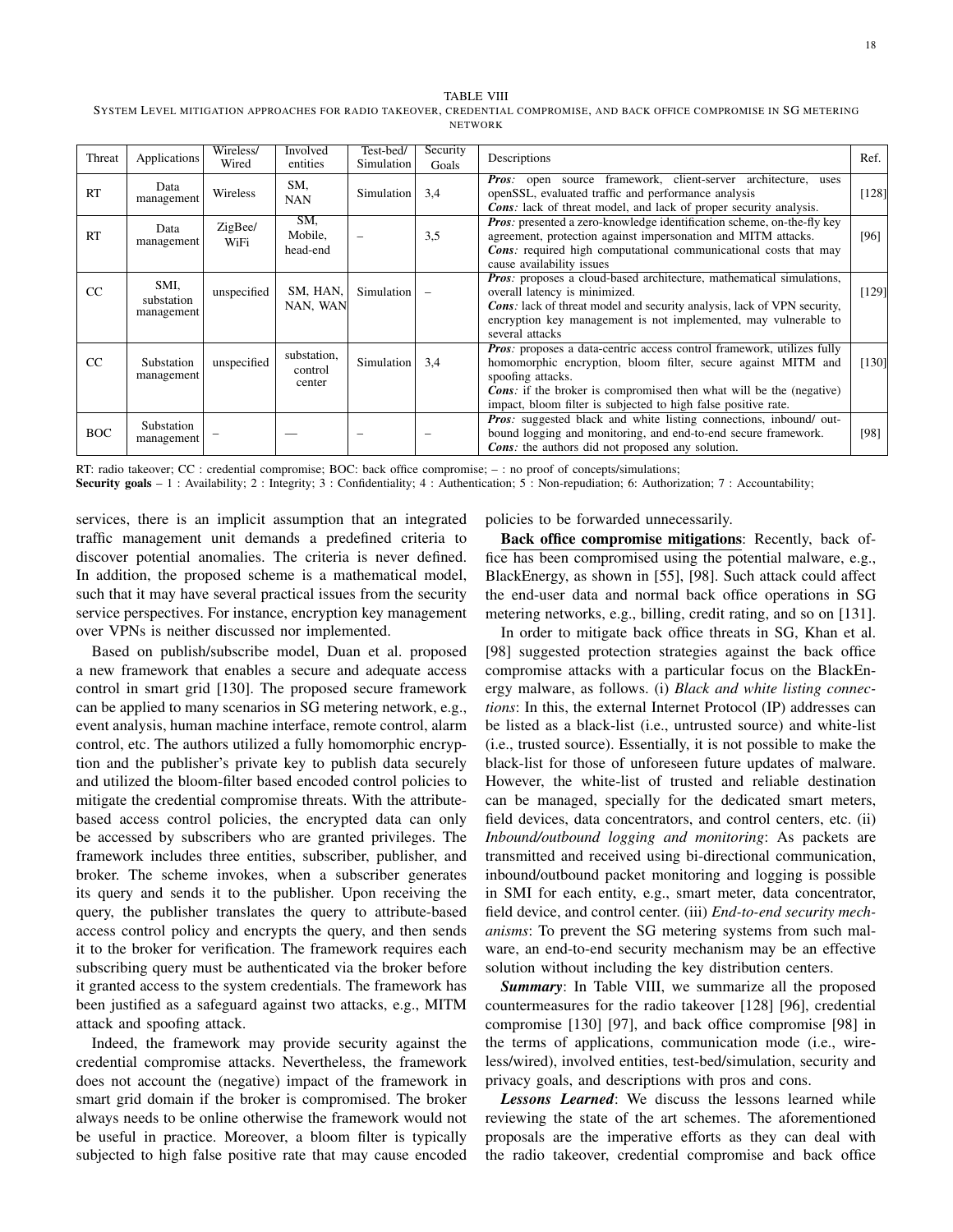compromise threats. However, the cons can have tremendous negative impacts on legitimate entities and this (negative) impact should be further examined.

*Radio takeover mitigations* – In [128], the authors proposed to establish a secured connection between a SM and NAN gateway by employing the openSSL protocol. In 2018, Guido Vranken reported a security issue in the key establishment in the TLS handshake, which uses Diffie-Hellman's based ciphersuite. During the handshake process, an attacker can make use of a malicious server to send a large prime number to the client device over the public (i.e., wireless/wired) network, as shown in [132]. This large prime may induce the client to spend an immoderately long period of time establishing a secret key for such large prime numbers. As a consequence, this immoderately long period could be exploited in a DoS attack at the client. Considering the cyber attacks on the Ukrainian power distribution, such very large prime value can be alarming, and/or be a potential target for an attacker if he/she takes over on radio communications. Therefore, a careful design of security scheme is still paramount. In contrast, Vaidya et al.'s scheme [96] provides security to control command but requires high communicational and computational costs.

*Credential compromise mitigations* – Approaches such as cloud-centric collaborative security service architecture did not discuss *how* and *what* policies should be defined to detect the anomalies and *how* to manage the keys for VPNs. In [130], indeed the bloom filter based encoded control policies can provide protection from credential compromise threats. However, in real practice, a bloom filter is generally subjected to (high) false positive rate that may lead encoded policies to be forwarded unnecessarily to, e.g, human machine interface, acquisition and estimation systems.

*Back office compromise mitigations* – Khan et al. suggested many ways to mitigate back office compromise attacks for real-time controlling and monitoring in SG [98]. Few of the mitigation mechanisms are: black and white listing, and inbound/outbound monitoring. These solutions can be applied to SG metering network, but it is hard to discuss the practicality and lessons learned of the suggested countermeasures as they are not implemented in the real world SG scenarios.

Network barge-in by unknown mitigations: In practice, the entities in the smart grid will exchange data over wireless mesh network in single-hop or multi-hop manner [110], [111]. Routing and message forwarding, therefore, are paramount services for end-to-end communications in smart metering, system monitoring and controlling, etc. As discussed in the attack taxonomy (i.e., Network/routing barge-in by unknown), an ill-intention adversary can mount several DoS attacks on the routing path. For example, malicious routing information/node can be injected/planted into the routing path of a network (such as, a puppet attack). As a consequence, inconsistencies in the SM network operations may occur. However, numerous schemes have been presented to improve routing security in smart grid [99], [133]–[141], as shown in Table IX.

There are proposals for wireless mesh networking in AMI networks that targeted on NAN applications. For example, Saputro-Akkaya proposed a secure piggybacking-based ad-



Fig. 9. Data flocking – bypassing DoS region in multiphop routing [143].

dress resolution protocol (ARP) in [99]. The protocol utilized for IEEE 802.11s-based AMI network. The work addressed potential flooding issues in the ARP and proposed an efficient mechanism to solve those issues. The authors specifically utilized two types of packets: (i) proactive path request (PREQ) packet, and (ii) path reply (PREP) packet in AMI network. Mesh path is enabled via the path discovery protocol, which is defined by a default and mandatory hybrid wireless meshrouting protocol (HWMP). The idea of this scheme is to piggyback the ARP packets (i.e., PREQ and PREP) while the route is being searched in the context of AMI. As the authors mentioned during the process of piggybacking of the ARP packets, it is very likely that a PREQ packet may be exposed to the possible ARP cache poisoning attacks. To overcome this attack, the authors computed a signature (i.e., elliptic curve digital signature algorithm (ECDSA)) to each piggybacked packet to authenticate the messages. However, the use of perpiggybacked packet cryptographic signature induced overhead to an intermediate router, when it is receiving several thousands of PREQ request from the smart meters in the meter local area network (MLAN).

A secure scalable routing and data aggregation (SRDA) approach has been evaluated for wireless meter network by Wan et al. [133]. To determine the best routing path, the authors first introduced the inter-domain proxy and intra-domain proxy concepts. The inter-domain proxy is a smart meter that aggregates data between the different MLAN. Whereas, the intra-domain proxy that collects meter data within the MLAN. The identity-based cryptography (IBC) mechanism is being used (for wireless smart meter) to issue and update the routing information in a secure manner. The trusted public key generator (PKG) is employed to generate system parameters for the SRDA. The proxy re-encryption mechanism is designed to preserve data privacy. Although the authors claimed that a software-defined network based secure architecture has been utilized for securing routing, there is a lack of details about the proposed SRDA. For instance, it is not described how IBC is being implied on the control and data planes of SDN architecture in the SRDA [133]

In another work [134], Wei-Kundur described a resilient multicast routing called "GOAliE" for smart grid applications. The approach utilized publish—subscribe paradigm and flocking theory where a phasor measurement unit (PMU) message-flock traverses from agent  $m$  to  $n$  in multihop manner while bypassing DoS region, as shown in Fig. 9. To bypass DoS impacted region, the authors employed agent-interaction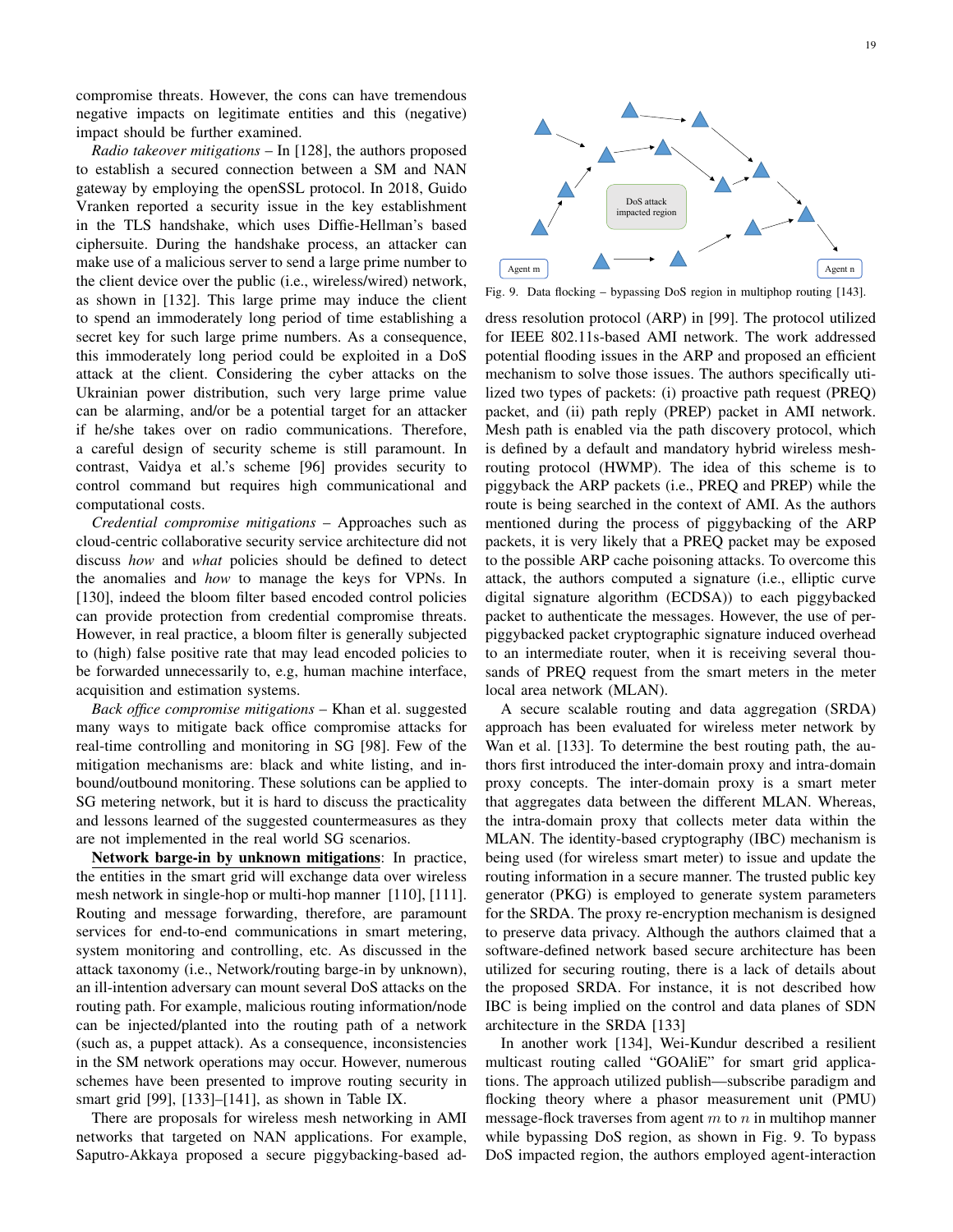TABLE IX SYSTEM LEVEL MITIGATION APPROACHES FOR NETWORK BARGE-IN BY UNKNOWN IN SG METERING NETWORKS

| Ref.    | Comm.<br>mode               | Involved<br>entities                   | Routing<br>metrics        | Routing<br>mode           | Sec. & Pri<br>Goals | Descriptions                                                                                                                                                                                                                                                                                                                                                                |
|---------|-----------------------------|----------------------------------------|---------------------------|---------------------------|---------------------|-----------------------------------------------------------------------------------------------------------------------------------------------------------------------------------------------------------------------------------------------------------------------------------------------------------------------------------------------------------------------------|
| [99]    | 802.11s<br>wireless<br>mesh | SM,<br>gateway                         | PDR, E2ED,<br>throughput  | multi-path                | 2, 4                | <b>Pros:</b> addressed issues of ARP flooding; proposed secure ARP scheme;<br>utilized piggybacking concepts; three-way handshake is required; and<br>added signature to each packet; and performed integrity and authentication<br>for PREQ and PREP; secure against spoofing attack and MITM attack.<br>Cons: overall high communication overhead for resource-hungry SM. |
| [133]   | Wireless                    | SM,<br>data<br>concentrator            | scalability,<br><b>EE</b> | unspecified               | 3,4,5               | <b>Pros:</b> a secure routing and data aggregation approach; presented the<br>identifier-based cryptography mechanism; SDN based secure architecture;<br>scalable and energy-efficient; and addressed confidentiality, mutual authen-<br>tication, non-repudiation and secure against MITM.<br><b>Cons:</b> lack of security details on data and control planes in SDN.     |
| [134]   | 802.16<br>WiMax             |                                        | PDR, LTC                  | multi-hop                 | -1                  | <b>Pros:</b> resilient multicast routing for smart grid applications; resilient<br>distributed multicast data delivery; and protection from DoS attack.<br>Cons: the approach is not practical if synchronous data needs to be<br>delivered within time [142].                                                                                                              |
| [135]   | 802.15.4<br>wireless        | SM.<br>consumer,<br>distribution       | LTC, REL,<br>overhead     | multi-path                | unspecified         | <b>Pros:</b> suggested SPEED routing protocols; evaluated communication per-<br>formances, <i>i.e.</i> , <i>latency</i> , <i>reliability</i> , and <i>overhead</i> .<br><b>Cons:</b> security is out of scope for such critical smart grids.                                                                                                                                |
| [135]   | 802.15.4<br>wireless        | <b>SM</b><br>consumer.<br>distribution | LTC, REL,<br>overhead     | multi-path                | unspecified         | <b>Pros:</b> discussed MMSPEED routing protocols; communication latency,<br>reliability and overhead are evaluated.<br><b>Cons:</b> security is out of scope for such critical smart grids.                                                                                                                                                                                 |
| $[140]$ | Wireless                    | SM.<br>data<br>concentrator<br>utility | packet loss               | unspecified               | $\overline{4}$      | <b>Pros:</b> investigated sinkhole attack; Enhanced RPL routing; node-to-node<br>authentication; detected key-compromising attacks; utilized data mining.<br>Cons: enhanced RPL does incur (high) packet budget; central database<br>always needs to be online; lack of security analysis.                                                                                  |
| [141]   | Wireless                    |                                        | $C_A, C_C,$<br>$C_I$      | single-path<br>multi-path |                     | <b>Pros:</b> presented vulnerability assessment model; mitigating link insecuri-<br>ties, capitalized SDN framework.<br><b>Cons:</b> more complex to configure in cases of negative edge.                                                                                                                                                                                   |

PDR: packet delivery ratio; E2ED: end-to-end delay; LTC: latency; REL: reliability; EE: energy-efficiency;  $C_A$ : cost-on-availability;  $C_I$ : cost-on-integrity;  $C_C$ : cost-on-confidentiality; MITM : man-in-the-middle;

Security and Privacy goals - 1 : Availability; 2 : Integrity; 3 : Confidentiality; 4 : Authentication; 5 : Non-repudiation; 6: Authorization; 7 : Accountability; 8 : Anonymity; 9 : Unlinkability; 10 : Undetectability; 11 : Unobservability; 12 : Pseudonymity

based heuristic principles, as follows: flock centering, seeking goal, velocity matching, obstacle evasion, collision avoidance and behavioral transitions. In GOAliE, the authors considered traditional routing performance measurements such as, endto-end latency budget, buffer overflow and packet deliver ratio. Through simulation, the authors demonstrated how the GOAliE utilizes the effective multicast routing algorithms to promote resilience in faulted power systems in the presence DoS attack on communication infrastructure. However, Masoumiyan et al. pointed out that the GOAliE strategy does not fit to synchronous data delivery, in [142].

A few proposals focus on low-cost wireless sensor network (WSN) in smart grid networks. For instance, Sahin et al. presented and evaluated quality of service distinguishing in two routing protocols (i.e., single path routing and multi path routing) in [135]. The authors assumed several numbers of low-cost sensor nodes are deployed from generation to consumer side. These nodes can enable various applications in smart grid, e.g., metering, monitoring and controlling, and dynamic pricing, energy management, and can communicate via single or multi hop networks. Sahin et al. highlighted performance evaluation for two routing protocols (SPEED and MMSPEED) considering communication latency, reliability and overhead. In addition, the authors pointed out that the secure routing is highly required in a SG domain, but lack of discussion on the possible solutions.

In SMI, the smart meters and control center communicate through the sink nodes. Following the routing threats, an attacker can take control over these sink nodes and use them to send malicious commands, for instance to turn off the power of the consumer premises. In [140], Taylor-Johnson developed secure communications against sinkhole attacks in smart grid metering networks. To set up a communication link over the low-power mesh network, the scheme uses the routing protocol for low-power and lossy networks (RPL) protocol, which is a routing protocol for the low-power and lossy networks. The RPL is based on distance vector routing protocol. Nevertheless, to mitigate sinkhole attack, the authors proposed modification in RPL addressing by utilizing encrypted authentication at each node-to-node link. In addition, the scheme also detected whether any key is compromised by using data mining techniques. To achieve encrypted authentication in RPL, the centralized key database, utility company key setup, and a static map were used. Note that the authors did not provide much details on the system setup. Nevertheless, each smart meter first generates own keys (i.e., public and privacy) on the system startup, and then inserts the key to the map, where the sink node could access them from the central database. The significant drawback is that the central database always needs to be online and could be the target of attacks. Moreover, lack of security analysis could be a major concern for usability of the proposed protocol.

Hammad et al. [141] enhanced communication security in smart grid by employing software defined network and achieved satisfactory quality of service by mitigating insecure communication links. The scheme takes advantage of three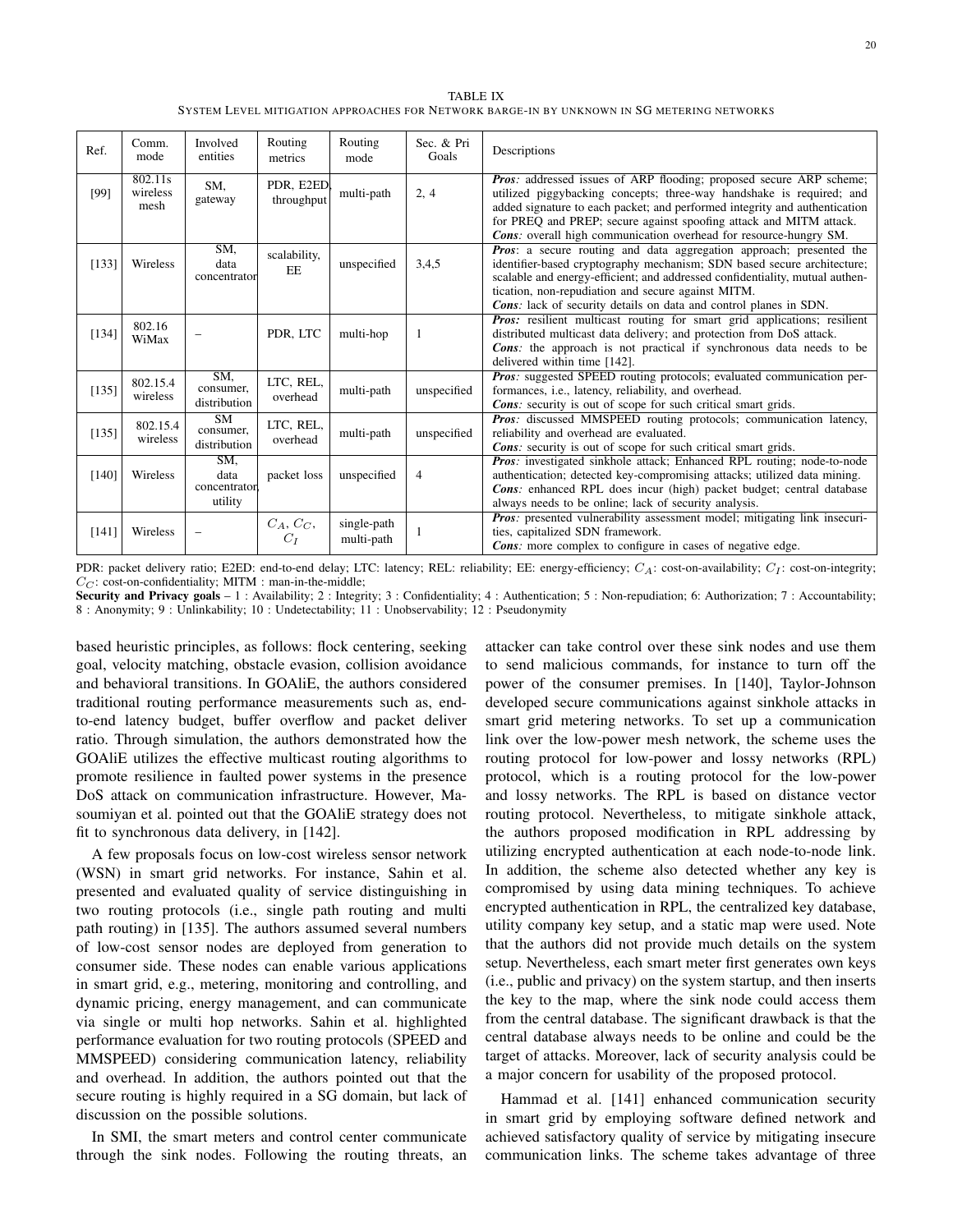different encryptions, where link security is attributed mainly built on security strength of the encryption algorithm. The authors defined (traditional) security metrics based on CIA (confidentiality, integrity and availability) threat model, as follows:  $C_A$ ,  $C_I$  and  $C_C$  as the cost-on-availability, cost-onintegrity and cost-on-confidentiality, respectively. Here, coston means the weight that is scaling the individual attribute, which depends on the impact of considered threat model. However, selecting the optimal threshold value could be a challenge for the weighted-value since the trust decision is typically not defined in the scheme. Moreover, the scheme did not discuss the case of negative edges in the network. In another research [144], Mishra et al. discussed the packetbased attacks and studied the optimal inspection points (OIP) problem. In this paper, OIP finds many points for malicious attack detection in the smart grid applications, especially where each single packet or the network traffic is required to be inspected deeply. To achieve this, the authors introduced the concept of a set of OIPs that will perform the deep packet inspection (DPI) on each routing packet before sending the packet to the control center. However, such deep packet inspections may reveal the privacy of the consumption uses. More surveys on routing protocols in smart grid can be found in [110], [111].

*Summary:* In SG metering networks, most of the schemes discuss a verity of attacks, e.g., secure to packet flooding attack [99], resilient to MITM attack [133], resilient to DoS attack [134], and sinkhole and spoofing attacks [140]. These proposed solutions mainly use two types of countermeasures, such as, cryptographic-based (e.g., [99], [133], [140], [141]) and networking-based (e.g., [134], [144]).

*Lessons Learned*: A smart meter data travels through multihop communications in the SM domain. Therefore, a route maintenance is important in SG metering network to enable the self-healing of faults. A routing protocol should be integrated with a security and privacy design in order to mitigate the public SG metering communication paths. Note that the cryptography based techniques ( [99], [133], [140], [141]) can protect from impersonation, masquerade, MITM, and integrity attacks. However, these techniques does not appear effective to detect other malicious attacks or malfunction due to the packet modification. Therefore, one of lesson is that a malfunction leads to many other attacks, e.g., sinkhole, packet forwarding, warmhole, etc. Second, the aforementioned proposed schemes come at the high cost of signature verification (for each packet). Moreover, following the schemes proposed in [142], [134] can lead to data synchronous problems in the smart grid domain. Therefore, both the schemes may not be practical for the energy feedback purposes in the load management applications.

Third, considering a packet-based detection approach, as proposed in [144], where each packet has to be scanned to detect the existence of potential attacks, if any, in the SG network. Scrutinizing each packet increases the timeconsuming, thereby induced significant delays in throughputs. Moreover, such packet-based deep scanning on fine-grain energy consumption data may rise privacy issues. Thus, there is a critical need to rethink to design secure routing protocols with high performance evaluations from the real-time SG metering network viewpoint.

Finally, the privacy risks can also be emanated due to the data routing, which is typically done in a "store-carryand-forward" mode. Nevertheless, majority of the proposed schemes have been neither designed nor implemented with a focus of privacy-aware routing in SMI that can mitigate the privacy risk in "store-carry-and-forward " mode. Such privacy violation can give the attacker unauthorized access to smart meter's requests, if the adversary is topologically close to a SM. We therefore believe that any communication (whether single-hop or multi-hop) paradigm used – a SG metering network must be supported with the possible aspects of privacy goals as pointed out in the Section IV.C (cf., privacy goals).

Denial of Service attack mitigations: As shown in Fig. 7, the denial of service (DoS) threats aim for malicious activities that weaken the operational performance from its anticipated operations, at various level of the network. In smart grid network, DoS threat could be even more disruptive as industrial control and automation systems are main driving forces for the grid automation. For instance, field devices (e.g., sensors, meters, phasor measurement units) are main components in the smart grid networks. To form a network, these devices usually utilized wireless mesh technology for exchanging information between the entities. However, a wireless mesh network is prone to routing-based DoS attacks as demonstrated in [59].

To mitigate DoS attack, Lee et al. [145] described and simulated a new mechanism to detect and monitor the misbehaviour of neighbouring mesh devices in a smart meter mesh network. The main idea of the scheme is to introduce a head node, which is similar to the data concentrator at the neighbourhood area network (NAN). The scheme suggested that a new device (smart meter (IEEE 802.11)) who intends to join the network, should be registered with the data concentrator. Upon registration, the identity of new node identity and location (i.e., X and Y coordinates) are verified and then a fresh session key is established among the head node and new node. Here, the head node is the local coordinator that contains the location information (in node information table) of the wireless mesh nodes (e.g., end-user smart meters). However, to monitor the misbehavior: (i) each node (e.g., A) not only continuously monitor its (two-hop) neighbouring nodes, but it counts incoming/outgoing packets from/to the monitoring nodes. (ii) Based on the pre-defined threshold value, the node A assures whether the incoming/outgoing messages are within the pre-defined value or not. If the determined value exceeds than the threshold value, then the node is compromised. To check the performance of the proposed scheme, a dynamic source routing (DSR) protocol is used and simulation results demonstrated that the routing misbehavior detection can be achieved by 97%.

However, the DSR protocol has inherent limitation that the packet size grows with route length to the source routing. The other major challenge is determining the threshold value. To deal with this, the authors proposed to employ automatic threshold revision process, which is based on the pre-defined time. This scheme may have some vulnerabilities. For instance, it assumed that if an attacker exploits the pre-defined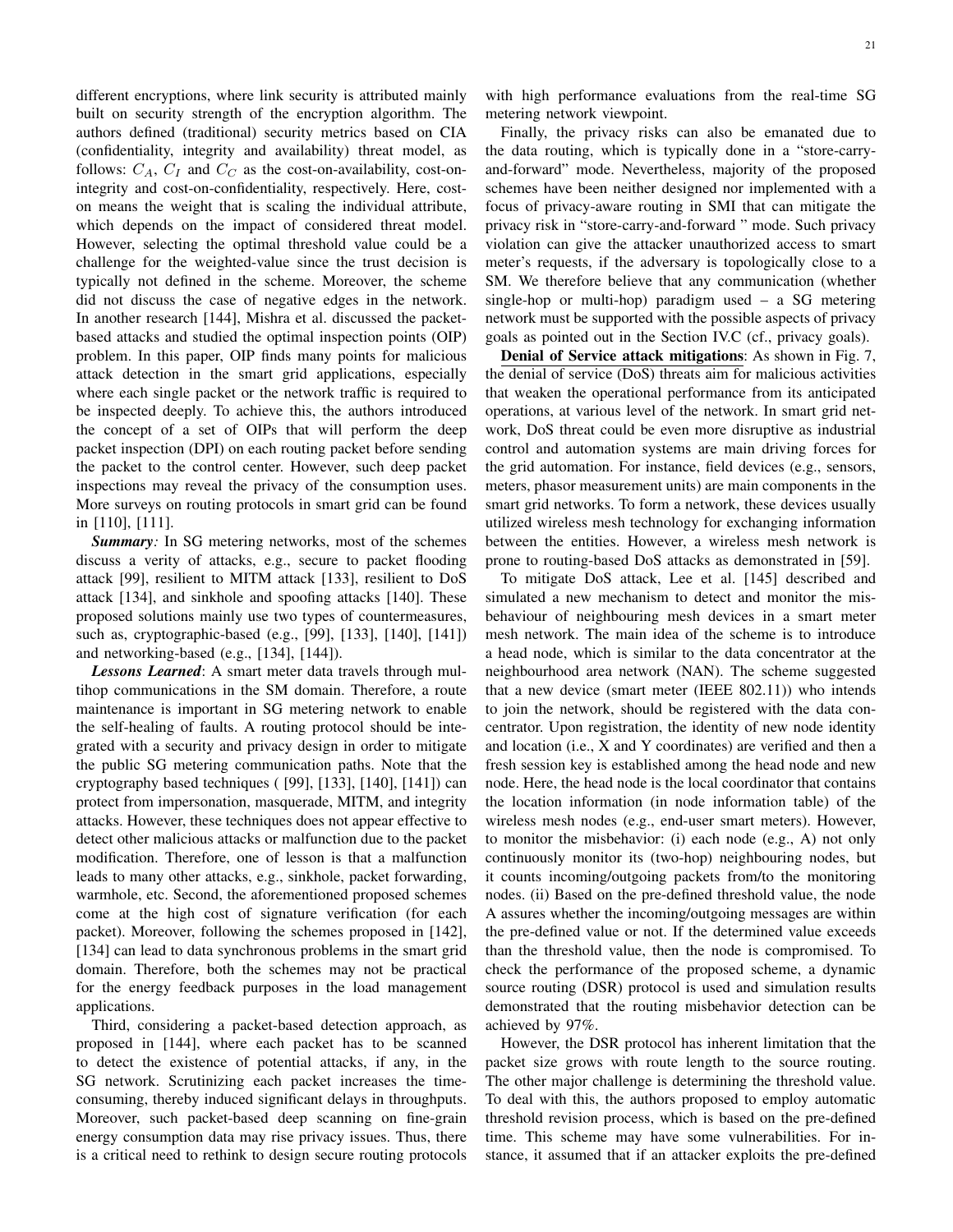time based threshold value, then he/she can execute the attacks on automatic threshold revision process, which may increase significant packet loss rate.

Hu-Gharavi [146] suggested and simulated a new security (i.e., random key distribution) approach in wireless mesh network. To verify the mesh node (i.e., smart meter) authenticity, the authors utilized built-in (i.e., IEEE 802.11s) authentication protocol called "simultaneous authentication of equals (SAE)". Here, the authentication procedure is influenced by a single pre-shared key (and/or master key), which is known among other mesh nodes. However, a single discloser of key can easily violate security of the network, and can allow an unauthorized node to enter into the network (recall credential compromised in Section V.B). Therefore, the authors suggested a new countermeasure called "efficient mesh security association (EMSA)". The EMSA uses a key hierarchy to achieve as similar secure authentication as in the SAE. Note that since both the protocols (SAE and EMSA) are based on 4-way handshaking, DoS attacks can jeopardize the network. To mitigate DoS attacks, the authors proposed dynamic key distribution and key refreshment strategy. With the proposed strategy, the keys (including master session key) can be updated regularly (e.g., a week, a month or six months) before the master key expiration. The main shortcoming of the Hu-Gharavi's scheme is that a compromised node still can participate to the network until the master is valid for that particular duration. Moreover, Toor-Ma [147] pointed out that the scheme proposed in [146] is still vulnerable to the replay attack in EMSA.

Wireless communication networks for the smart metering network are potentially exposed to jamming threats. Several literature pointed out that jamming attacks pose constant DoS threat to smart grid applications [148], [102].

To mitigate jamming issues in smart gird applications (i.e., home metering and substation automation), Lu et al. [148] investigated two different types of jamming-resilient communication modes: (i) *Coordinated* link – two entities (i.e., a sender node and a receiver node) should possess a pre-shared unique secret key (e.g., code-frequency channel assignment) and this key should not be revealed to adversary. Note that, a sender is an intelligent electronic device (IED) that communicates with the gateway (i.e., receiver node) over the wireless communication. (ii) *Uncoordinated* link – in this link, the transmitter and receiver must select a frequency-code channel randomly to send/receive a packet. The message can only be received if both the sender and receiver have same channel, otherwise the message will be invalid. In addition, the authors evaluated the worst-case performance for jamming process and proposed a new system called "transmitting adaptive camouflage traffic (TACT)" system. The TACT consists of three types of traffics: (i) *routine traffic* for power monitoring and controlling purpose, (ii) *probing traffic* for measuring network performance, and (iii) *camouglage traffic* to balance the traffic load from the sender node to receiver node. Moreover, the authors suggested the implementation of the proposed TACT to every node, since it measures the delivery results of probing packets to adapt the number of camouflage packets in the network. Each camouflage packet is sent over a randomly chosen frequency/code channel. The system hence attains a trade-off between the message delay and the message delivery ratio. The main drawback of the TACT is the efficiency relies on homogeneous traffic rate of the all nodes, which however, may not be assured if there exists heterogeneous traffic rates.

In another research, Premarathne et al. [151] designed a secure and reliable cognitive radio (CR) sensor network in SG. The authors proposed to use a CR sensor, which is installed within a smart meter and it communicates over CR network to transmit the HAN data (i.e., consumption usages) to the field or neighbourhood area network. This research utilized a machine learning-based physical unclonable function (PUF) that generates secret keys and add noise to the keys. However, the noise needs correct error detection techniques that demand high computational resources, which are stringent in CR sensors. More research on CR in the SG can be found in [104], [109].

To achieve transport layer security, another so-called (javabased) open source framework (jOSEF) proposed in [149] with proof-of-simulation. The jOSEF provides an end-to-end secure link between the smart meter and the external market participant (EMP) in smart grid. This work mainly utilized the transport layer protocol based security mechanism that required user authentication of the clients against the smart meter gateway (SMGW). In the proposed framework, the SMGW is provided with cryptographic functions, e.g., public-private key generation module and digital certificates, and performed end-to-end transport layer security (TLS) between the SMGW and EMP. However, the jOSEF framework has the following drawbacks: (i) it does not support remote administration; (ii) it does not provide protection to the meter data that can raise privacy issues; and (iii) the jOSEF is implemented with only few security properties, such as password-based user authentication. Moreover, the paper does not provide how the security features have been covered and/or implemented.

In the same vein, Khaled et al. [150], addressed a study about secure (TCP/IP, i.e., transmission control protocol and internet protocol) communication in the power substation that supports smart metering communications. The authors have studied a substation automation that can remotely monitor and control the power distribution components via the smart meters. The authors specified a framework, namely, manufacturing messaging specification protocol (MMSP). The MMSP is utilized to communicate real-world data, and to control information between several devices in the SG. The MMSP traffic mainly secured at the application and transport layers via utilizing the X.509 certificates. Moreover, the authors analysed several cipher suite combinations, including key exchange, encryption and hashing, and their memory overhead, within the intra-network scenario. The security goals include data confidentiality, integrity violation detection, and packetlevel validation for the SCADA system. Considering [107], TCP with TLS is vulnerable to attack, where an attacker can intercept the sequence counter (SC) because the SC in TCP evenly increment with each fixed data transfer. This vulnerability gives enough room to an attacker to inject the false data to a substation network.

*Summary*: In the SG metering networks, generally DoS at-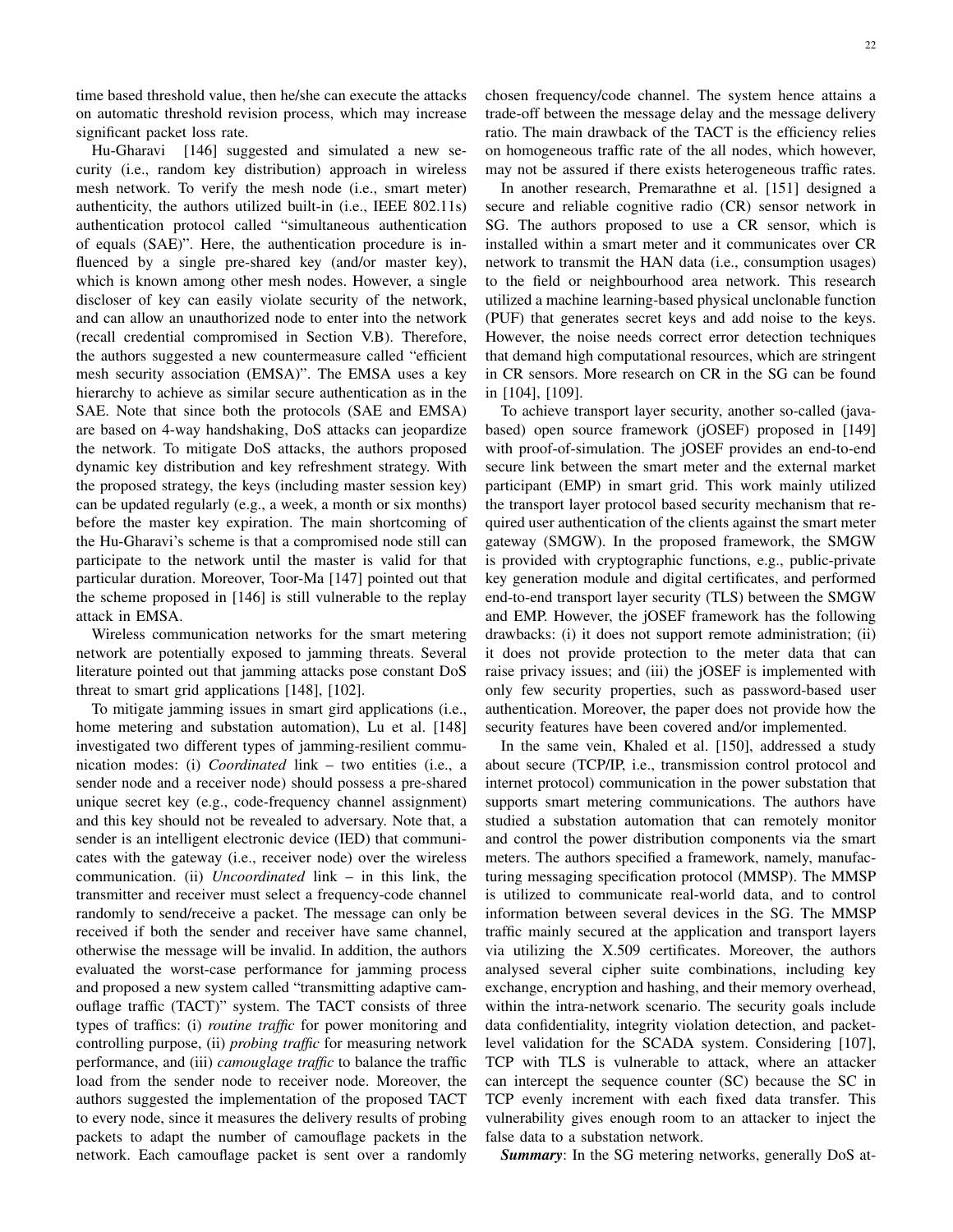TABLE X ROBUSTNESS TO DENIAL-OF-SERVICES IN SMART GRID METERING NETWORKS

| Ref.  | Comm.<br>wireless/<br>wire-line | Involve<br>entities | Testbed/<br>Simulation | Descriptions                                                                                                                                                                                                                                                                                                                   |
|-------|---------------------------------|---------------------|------------------------|--------------------------------------------------------------------------------------------------------------------------------------------------------------------------------------------------------------------------------------------------------------------------------------------------------------------------------|
| [145] | 802.11s<br>wireless<br>mesh     | SM, NAN             | <b>Simulation</b>      | <b>Pros:</b> protection from DoS attack based on routing misbehavior; proposed<br>neighbour nodes monitoring method; and used dynamic source routing<br>between SM and data concentrator.<br><b>Cons</b> : packet size grows with route length due to the source routing.                                                      |
| [146] | 802.11s<br>wireless<br>mesh     | SM, NAN             | Simulation             | <b>Pros:</b> identified SAE and EMSA DoS vulnerabilities; proposed a periodic<br>key refreshment and distribution strategy for DoS attack; and employed<br>tree-based routing.<br><b>Cons:</b> the proposed strategy still leads to the replay attack in EMSA, i.e.,<br>further leading to the DoS attacks, as shown in [147]. |
| [148] | 802.11 s/<br>wireless           |                     | <b>Simulation</b>      | <b>Pros:</b> proposed a transmitting adaptive camouflage traffic (TACT) system;<br>mitigating jamming and DoS attacks<br><b>Cons:</b> efficiency relies on homogeneous traffic rate, which is not always<br>practical.                                                                                                         |
| [149] | unspecified                     | SM, NAN             | Testbed                | Pros: a java based open source smart meter gateway experimental frame-<br>work; provide end-to-end link; transport layer based security mechanism;<br>and password-based authentication<br><b>Cons:</b> implements only a limited subset security functionalities, lack of<br>security analysis.                               |
| [150] | wireless                        | SM, NAN             | Simulation             | <b><i>Pros:</i></b> a secure communication in the substation; IEC 61850 specifications;<br>security is provided by TLS; and provide confidentiality, tamper detection,<br>and message-level authentication.                                                                                                                    |

SAE: simultaneous authentication of equals; EMSA: efficient mesh security associatation; – : unspecified

tacks target the availability of system. Such attacks can disrupt the network or cause delay in packet delivery, jamming/block messages (e.g., high priority control commands), or sometimes misdirect the whole system from top to down and vice versa. Table X summarizes how existing approaches can detect and mitigate DoS attacks.

*Lessons Learned*: The lessons learned from DoS countermeasures is that DoS threats should be addressed at the intrinsic level, as follows. (i) Schemes, such as [145], detects the misbehaviour of the neighbouring nodes where each node is regarded as a watchdog for the two-hop nodes. This watchdog node counts incoming and outgoing packets from the neighbouring nodes, which therefore multiplexes data in the network. Consequently, each watchdog may have storage issues. Moreover, the authors utilized the pre-defined time-based threshold value, which may have different timing classes, e.g., millisecond, seconds, minutes, and so on. Therefore, we believe that to select a particular time class is challenging, since it is usually based on the SG metering applications, as shown in Table IV.

(ii) In order to mitigate the jamming based DoS attack, Lu et al proposed the TACT that measures the delivery of probing packets to adjust the camouflage packets in the network [148]. The TACT also has issues of heterogeneous traffic rates that cannot be considered as the robust solution. This is still an idea to solve the jamming issues. There is a need to do more in-depth analysis considering the heterogeneous traffic rates in real SG metering networks.

(iii) Other approaches include TLS based solutions to mitigate the DoS attacks. For instance, in [149], the jOSEF is proposed as an end-to-end TLS security suite between the smart meter gateway and the external market participant, with proof-of-simulations. Similarly, a TLS-based approach has been studied for the IEC 61850 based substation in [150]. However, Wang et al. demonstrated that if an adversary can inject false data to the plain TCP stream then it can lead to DoS attack on a TLS stream [107]. In addition, a vulnerability reported in TLS-based handshake also leads to DoS attack, as shown in [132]. As the SG metering networks are complex engineering marvels, and are distributed in nature, there is an immense need to investigate the potential impacts and countermeasures of DoS attacks in each part of the networks.

# IX. THEFT OF SERVICES COUNTERMEASURES IN SG METERING NETWORK

Mitigation to smart meter cloning: Recall the threat taxonomy – by cloning a smart meter, an attacker can change the original meter or radio channel identity (ID) with the duplicate copy in order to make the frauds on the services provided by the smart grid.

To mitigate such smart meter cloning, Mustapa et al. [152] proposed a hardware based authentication that utilized the challenge-response mechanism. The research suggested that a smart meter is integrated with the unique ring oscillator physically unclonable function (ROPUF) on the integrated circuit (IC), which is known as immutable. More precisely, the small randomness can take place at ICs manufacturing process, and therefore PUF can use the small randomness to produce a number of binary IDs. These IDs are typically unique for every Silicon chip, and cannot be easily modeled.

Each ROPUF needs to be registered at the utility company (UC) before the deployment. During the registration, for each smart meter, the UC records all the hamming code parity bits pairs along with its challenges from each ROPUF IC. Here the hamming code parity bits pairs are utilized to generate the authentication keys and to verify the ROPUF responses at the UC. The scheme can provide different levels of authentication, i.e., L1 - L5, utilizing various lengths of parity bits, i.e., 64, 128, 256, 512, 1024 bits, respectively. To set up a secure communication, the UC sends a challenge request to the SM,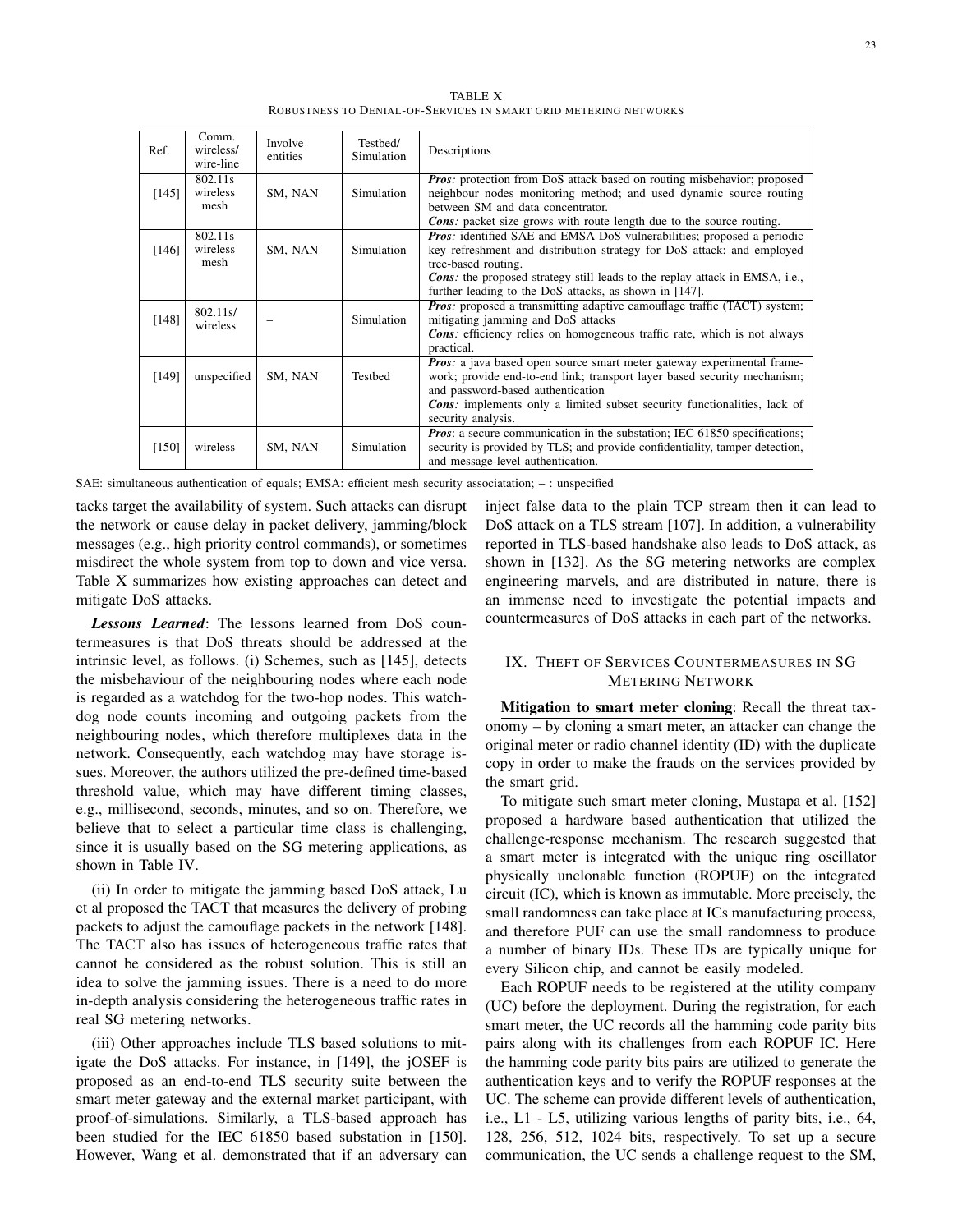which then replies with a positive response to the UC. If the response is negative then the smart meter will be given two more chances to produce a positive response. If the smart meter still fails, the UC broadcasts a BLOCK message to all the devices in the entire network to block communication from that particular smart meter. The scheme achieves confidentiality and authentication, and secure against the impersonation attack. Moreover, the authors have simulated their scheme, i.e., (i) the authentication time, and (ii) the storage required for (hamming code parity bits pairs and challenge) for 50 years of lifespan. In addition, a machine leaning based algorithm (e.g., support vector machine) can detect if there exists any meter that is modeled by an attacker.

However, the scheme may have storage issues – if there are millions of smart meters in a city/town then the UC needs huge storage (especially for L3 - L5).

To avoid illegal cloning and tampering, Zhou proposed another interesting research, i.e., secure SM sealing based on radio frequency (RF) tag in [113]. In the scheme, each SM is assumed to be sealed with the RFID tag to prevent illegal frauds in the meter (e.g., manipulating readings). To deter possible adversaries, the author designed a new authentication protocol where a SM seal/tag sends random number  $(S_{RN})$ to the reader. Upon receiving the random number, the reader generates an encrypted token  $(ET)$ , which includes a secure key  $(S_{Key})$ , and sends ET and  $S_{RN}$  to the SM tag. The SM now verifies  $S_{RN}$ , and decrypts  $ET$  in order to obtain the key  $(S_{Key})$ . The scheme also provides message integrity and confidentiality to the wireless messages.

Indeed, such SM sealing can protect the cloning. However, the author did not provide the security and performance analysis on the smart meter sealing. Moreover, the RF sealing may be an expensive solution, and may require back-end database management, which is not discussed in the paper.

Mitigation to smart meter compromise: An attacker can compromise the smart meter to make energy theft. More precisely, the energy companies are approximately losing millions of dollars annually due to energy theft [114].

Based on the mathematical analysis, Han-Xiao proposed a non-technical loss fraud detection (NFD) [114]. The NFD utilized Lagrange polynomial interpolation model to detect the behaviour of multiple compromised meters and multiple adversaries. The NFD needs an additional meter (called observer meter) to be deployed to record the energy supplied and reported to/by the smart meters (e.g.,  $n$  meters) during time  $Ti$ . The mathematical model can work when all the smart meters have the same accuracy and/or consumption behaviour, which is not always practical. For instance, in a real-time scenario where each meter may have different accuracy at different timings. Moreover, the scheme proposed in [114] requires additional observer meters, which may add significant deployment and maintenance costs to the utility companies. Similarly, Yip et al. proposed another mathematical model to detect defective smart meters and energy theft in [153]. However, this scheme can detect the tampered smart meters but cannot conceal end-user's privacy.

Based on the cryptographic approach, Ho et al. [154] proposed two security schemes against the smart meter compromise attack in smart grid. In their mitigations, the authors proposed to use of signcryption algorithm that achieves weak confidentiality and strong confidentiality in the protocol I and protocol II, respectively. With the help of trusted authority, all the entities (smart meter, data collector unit (DCU), and server) compute their public and private keys, and signing and verification keys. Then each smart meter is registered (securely) with the server. In protocol I, for each data transmission, a smart meter computes hashing and a signcryption message on the meter data, and then sends it to the server via the DCU. Upon receiving the message, the server validates the message by comparing its hashing and verifying the correctness of signcryption. If the server receives numbers of messages then it delegates messages to the DCU. After receiving messages, the DCU verifies the messages, indicates the invalid signature and reports the invalid signatures (if any) to the server. Note that the invalid signatures belong to the compromised smart meters. Finally, the server discards the meter data corresponding to all invalid signatures. In protocol II, the authors mainly focused on the demand response usecase and provided an additional confidentiality service by means of Pallier encryption.

Ho et al. provided a detailed security analysis on the message authentication, confidentiality, and robustness to smart meter compromise attack. However, the scheme did not support data aggregation in protocol I and protocol II, as pointed out in [155]. Moreover, the protocol II may incurred significant communication overhead.

Mitigation to location migration: As shown in the threat taxonomy, an attacker may change the smart meter location with a potential to fake measured energy consumptions to lower the bills [157].

Parvez et al. [156] proposed a location-aware key management system in the AMI. The authors introduced an interesting idea, i.e., a location aware encryption scheme where a smart meter utilized a secret key that is associated with its own location coordinates, as shown in Fig. 10. Notably, a TTP manages a codebook that has a pool of encryption keys (with indexes) and each key is associated with the location points (X,Y) of the geo-location. For each data transmission, the smart meter first randomly picks a key index, encrypts it with the node ID and then sends the encrypted text to the TTP. Upon receiving the message, the TTP verifies the node and then sends the randomly chosen key index to the control center to decrypt the data. If an attacker or consumer changes the location of a smart meter then the data cannot be encrypted/decrypted.

The scheme can mitigate the location migration problems, but each meter needs to maintain a table to record the locations of its neighbouring smart meters, which may raise privacy issues. Moreover, it required the TTP always to be online, which may not be practical, e.g., due to lack of the Internet connectivity in remote areas.

In another research, Viswanatham et al. [115] proposed a region-based group key management (KM) scheme where the smart meter location migration is handled in a secure way. The KM scheme is a self-enforceable scheme, since the keys can be computed from the hierarchical levels. The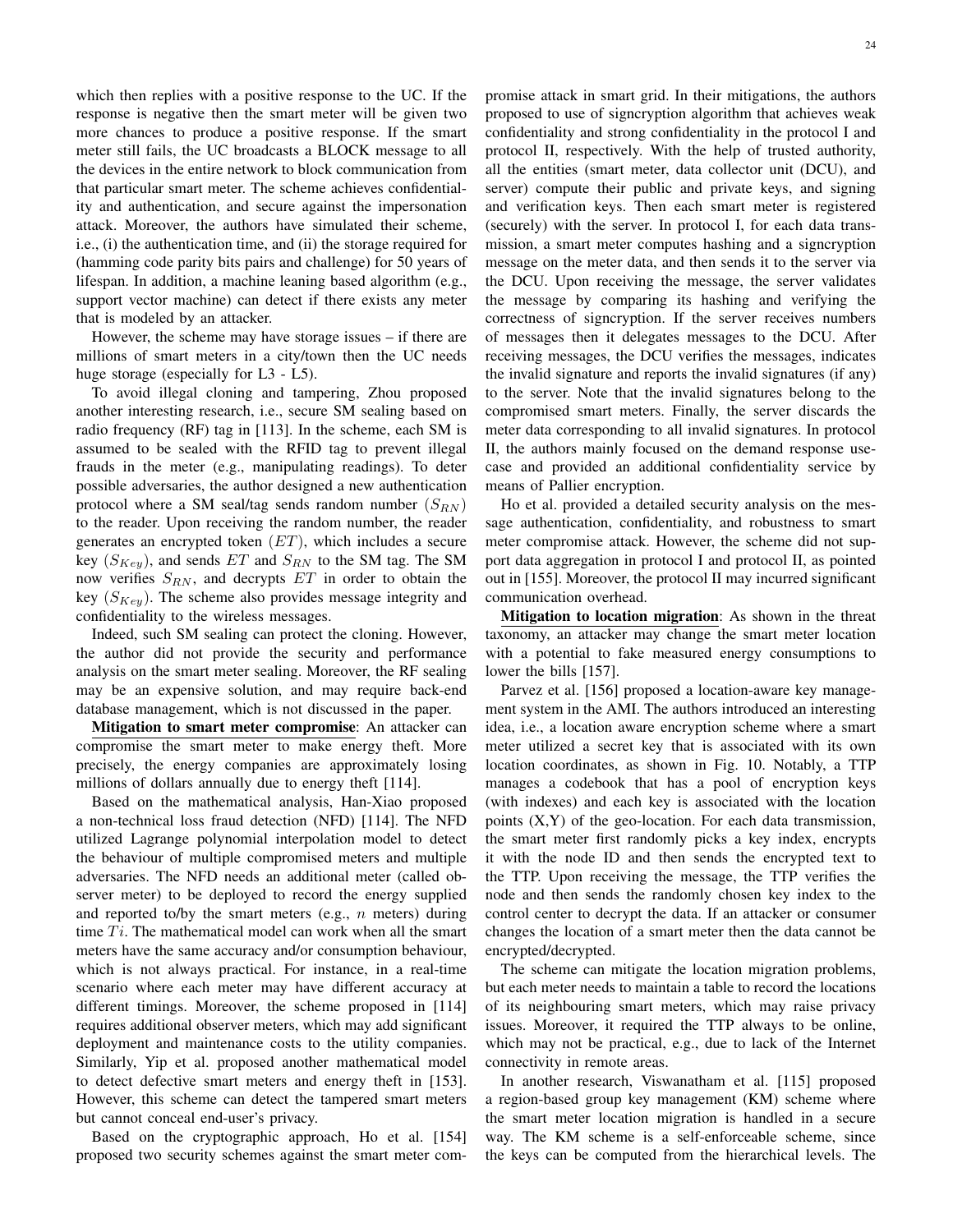TABLE XI THEFT OF SERVICE MITIGATION APPROACHES IN SMART GRID METERING NETWORKS

| Threat     | Applications              | Wireless/<br>Wired                 | <b>Involved</b><br>entities              | Test-bed/<br>Simulation | Sec. & Pri.<br>Goals | Descriptions                                                                                                                                                                                                                                                                                                                                                 | Ref.    |
|------------|---------------------------|------------------------------------|------------------------------------------|-------------------------|----------------------|--------------------------------------------------------------------------------------------------------------------------------------------------------------------------------------------------------------------------------------------------------------------------------------------------------------------------------------------------------------|---------|
| <b>SMC</b> | Data<br>management        | Wireless                           | Utility,<br><b>SM</b>                    | Simulation              | 2,3,4,5              | <b>Pros:</b> hardware based authentication; L1 - L5 authentication levels;<br>provides message confidentiality, integrity, and authentication between<br>smart meter and utility company; safeguard to cloning, impersonating<br>and spoofing attacks; SVM detects whether unauthorized meter exists.<br><b>Cons:</b> the scheme may have storage issues.    | $[152]$ |
| <b>SMC</b> | Data<br>management        | <b>RFID</b>                        | SM-tag,<br>reader                        |                         | 3,4,5                | <b>Pros:</b> RFID based smart meter sealing; provides integrity and con-<br>fidentiality protection capabilities, avoids unauthorized read, write,<br>tampering and recognition.<br><b>Cons:</b> lack of security and performance analysis, RF sealing may be<br>an expensive solution.                                                                      | [113]   |
| <b>MC</b>  | Data<br>management        | unspecified                        | Utility,<br><b>SM</b>                    | Simulation              |                      | <b>Pros:</b> proposed a mathematical model to detect the energy frauds, The<br>scheme required an additional observer meter; Observer meter detects<br>the frauds.<br><b>Cons:</b> additional cost for the observer meter, the scheme cannot<br>preserve the privacy.                                                                                        | [114]   |
| MC         | Data & load<br>management | Wireless                           | meter,<br>data<br>collector,<br>head-end | Simulation              | 2,3,4                | Pros: two schemes against smart meter compromise; Signcryption<br>achieves weak confidentiality in protocol I; In protocol II mainly<br>focused on demand-response program, provides strong confidentiality.<br>Cons: did not support data aggregation in protocol I and protocol II,<br>as pointed out in [155], protocol II incurs communication overhead. | [154]   |
| <b>SLM</b> | Data<br>management        | <b>Wireless</b><br>mesh<br>network | Meter.<br>utility                        | Simulation              | 3                    | <b>Pros:</b> location-aware key management system; TTP manages a code-<br>book; provides message confidentiality.<br><b>Cons:</b> TTP always to be online; privacy issues.                                                                                                                                                                                   | [156]   |
| <b>SLM</b> | Data<br>management        | Wireless                           | Meter, DSS,<br>TU, MPS                   | Simulation              | 3,4                  | Pros: proposed a region-based group key management; self-<br>enforceable scheme; .<br>Cons: lack of security analysis; renewing key may be very expensive.                                                                                                                                                                                                   | [115]   |

SMC: smart meter cloning; MC : Meter compromise; SLM: smart meter location migration; DSS: distribution sub-station; TU : transmission unit; MPS : main power supply; – : no proof of concepts/simulations;

Security and Privacy goals - 1 : Availability; 2 : Integrity; 3 : Confidentiality; 4 : Authentication; 5 : Non-repudiation; 6: Authorization; 7 :

Accountability; 8 : Anonymity; 9 : Unlinkability; 10 : Undetectability; 11 : Unobservability; 12 : Pseudonymity



Fig. 10. Location of the smart meters (SMs) [156].



Fig. 11. Hierarchical network of smart grid [115].

authors assumed that a smart grid network can be divided into hierarchical network, e.g., main power supply (MPS), transmission unit (TU), distribution sub-station (DSS) and smart meter (SM). The MPS is main head-end level, the TU and DSS are intermediate levels, and the SM is end-node, as shown in Fig. 11. In a hierarchical network, the keys are distributed by the key distribution server (KDS), as follows. At level one – a group key  $(GK)$  is shared among all the entities under the MPS. At level two – another group key  $(K_{TU_i})$  is shared between all the lower entities of the TU. In addition, the KDS also distributes an unique key  $(K<sub>S</sub>)$  to each smart meter. Now, each DSS and smart meter computes their shared key  $(K_{KR})$ , as  $K_{KR} = f(K_S, ID)$ . Here, ID is an identity of the smart meter, and  $f$  is predefined random function, i.e., embedded in all entities. The authors then generated the DSS group key  $(G_{DSS})$ , as  $(G_{DSS}) = H(K_{KR}||T)$ . Here  $T$  is the current time of the DSS, and  $H$  is a hash function. Likewise, the TU group key  $(G_{TU})$  is generated, as follows:  $G_{TU} = H(G_{DSS}||r)$ , where r is a random number. Finally, the MPS group key  $(G_{MPS})$  is derived as  $(G_{MPS}) = H(G_{TU} || r).$ 

In order to manage the smart meter location migration, the key renewing costs is expensive. For instance, assumed that a smart meter (M) wants to move from TU #1 to TU #2, then the group-keys need to be renewed at every level, i.e., DSS, TU and MSP levels. Therefore, the group key management becomes challenging, if the meters change locations frequently.

*Summary*: Table XI summarizes the mitigations to smart meter cloning [152], [113]; meter compromise [114], [154]; and meter location migration [156], [115], including their communication mode, involved entities, test-bed/simulation, security and privacy goals, and description with pros and cons. Each scheme is proposed to be a safeguard to theft of services in smart grid.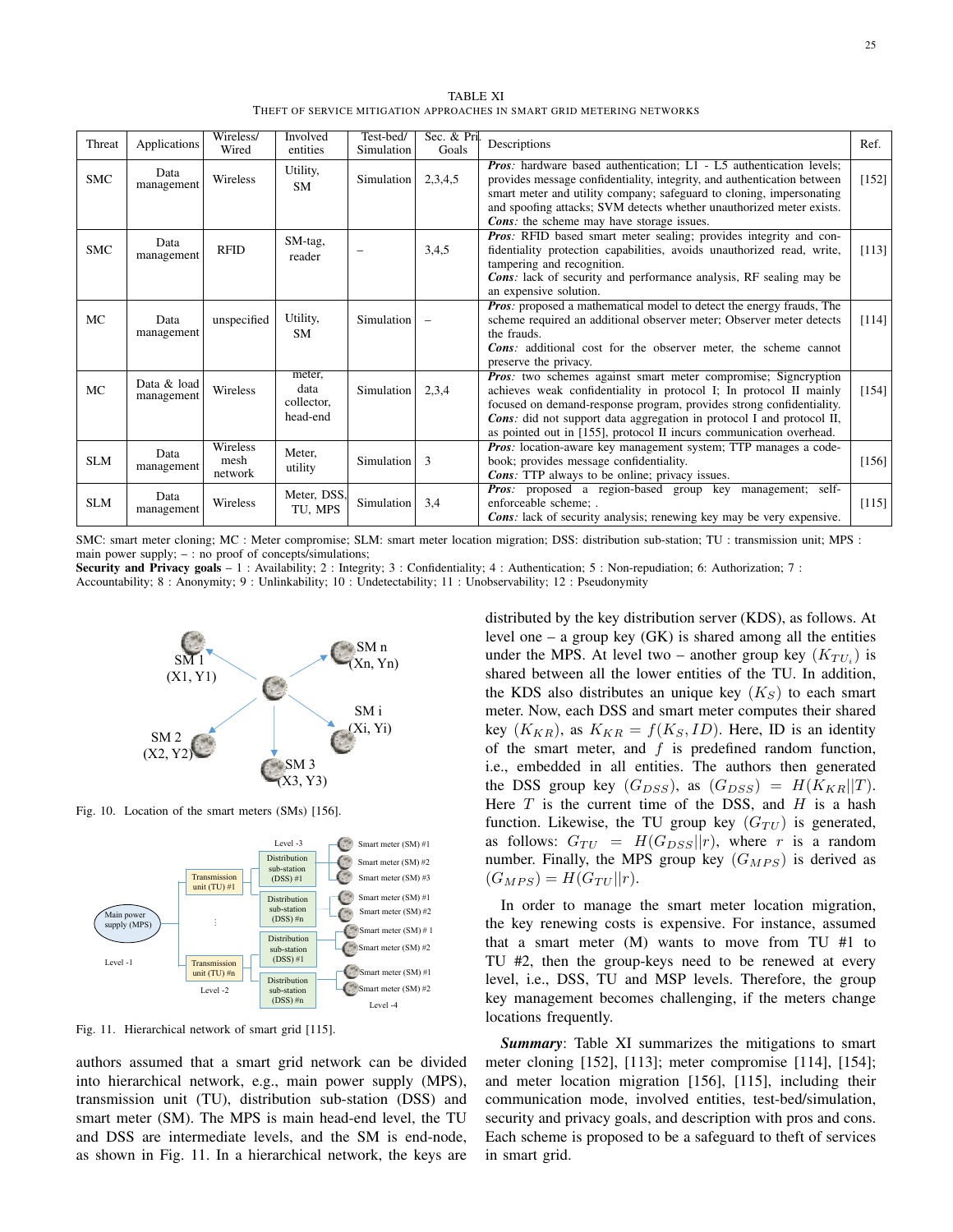*Lessons Learned*: In SG metering network, smart meters feed data to a plethora of applications which provide different services, e.g., billing, monitoring, outage management, etc. These meters can be used as source of theft that presents a tough challenge for energy companies due to the fact that SMs can be cloned, compromised, and their location can be migrated. However, the disadvantage of the aforementioned proposed approaches can be significant on the involved entities. Hence, there is a need for further investigations to improve the security of such threats to services. For instance, *mitigation to smart meter cloning*: (i) In [152], as the authors suggested a hardware authentication mechanism in AMI. Nevertheless, one of the lessons is to design a tamper resistant IC that is resilient from all types of potential attacks (such as side channel attack) is challenging. Moreover, as the detection of modelled meter is based on the support vector machine (SVM), it requires a large volume of training data. Therefore, such detection scheme is leveraged without the real-time constraints, e.g., the cost of quality of training data. In [113], the RFID based smart meter sealing system requires back-end database to manage the tag, keys, etc. If this part is compromised then it may leak out SM tags data, encryption keys and other paramount information, such as IDs. Therefore, it is essential to strengthen the robust security of the back-end servers. In addition, the utility companies have to pay extra cost to install the sealing on the SM system. Therefore, who will bear such sealing costs can become the concern in the energy market.

*Mitigation to smart meter compromise*: The schemes [114] and [153] are based on the mathematical models that can detect the default meters and energy theft. These schemes are either depending on analysis of customer behaviour that needs a vast quantity of historical data or requiring many extra devices that are costly, e.g., observer meter. Since the proposed solutions are mathematical concepts, it is not clear which scheme can provide the best practical solution against such energy theft and/or compromised/default smart meters. Therefore, there is a critical requirement to make decision on the best solutions with their negative impact's analysis.

*Mitigation to smart meter location migration*: The proposed schemes for smart meter location migration are a necessary attempts to address location migration threats. As Parvez et al [156] proposed a location-aware key management system, it needs to manage a database that records the location of the neighbouring smart meters. Such database still raises the location privacy issues for neighbouring smart metes. Similarly, another research (i.e., [115]) proposed region-based group key management for smart meter migration/moving. However, renewing keys for (frequent) entering and leaving of smart meters cannot be practical for the entities, i.e., DSS, TU and MPS.

# X. PRIVACY/CONFIDENTIALITY THREATS COUNTERMEASURES IN SG METERING NETWORK

Mitigation to eavesdropping/interception: Recall the threat taxonomy, an (unauthorized) eavesdropping on the wireless communication channels allows an attacker to drop, alter, replay the consumption usages to the utility companies. In addition, an attacker can draw the daily routine of an individual via interception and can lead the privacy threats. To mitigate such threats, several novel encryption and authentication approaches have been proposed, as follows.

Encryption schemes: It aims to achieve confidentiality/privacy and protect sensitive data among the smart grid components. Cryptographic algorithms make use of either *symmetric* and/or *asymmetric* or *homomorphic* or *altogether* to generate the ciphertext. Table XII summarises how encryption schemes are applied in various smart grid metering applications, involving entities, implementation mode, security and privacy goals, and descriptions (i.e., pros and cons). We reviewed the current state-of-the-art encryption schemes, especially considering symmetric encryption [158], [159]; asymmetric encryption [120], [160]–[162]; and homomorphic encryption [163]–[166].

*Symmetric cryptosystem (SC)*: In the SC, two entities or more utilized a shared secret key to enable a secure channel. Usually symmetric encryption requires approximately constant computational prices regardless of key sizes. A detailed benchmark on symmetric encryption schemes for the resourcehungry devices can be seen in [167]–[170].

To secure smart grid communication, Saxena-Grijalva [158] proposed a dynamic secrets and secret keys based scheme. The scheme mainly includes two entities, i.e., supervisory node (SN) and control node (CN). A supervisory node corresponds to a control center or a data aggregator node that collects consumption unit of the homes via the smart meters. The proposed scheme leverages on a pre-shared long-term string *(str)*, which is shared between each CN and SN. Whenever the CN wants to communicate to the SN, it generates a secure packet using *str* before the packet dissemination. In addition, it counts the successful delivery of every single packet transmitted over the wireless communication. Upon receiving the packet from the CN, the SN verifies and checks packet integrity, and then sends an acknowledgement *(ack)* to the CN. Once *ack* received successfully at the CN, both the nodes (i.e., CN and SN) can generate their dynamic secrets to establish secure communication.

The dynamic secret scheme reduces the cost of cryptography as only the hasing and XORing are required between the CN and SN. However, the scheme has not given enough attention to the SN. If it is compromised in a coherent way, many attacks can be mounted easily.

Liu et al. [159] suggested a secure mechanism called "dynamic secret-based encryption" (DSE) for securing the smart grid networks. DSE was proposed to establish a secure communication connection among the smart devices (i.e., SMs) and the control center (CC). The SM/sender and CC/receiver agreed on two hash functions to compress a threshold value of the one time frames (OTF) for the data link layer into the dynamic secret  $(DS(k))$ . The agreed key (i.e.,  $DS(k)$ ) is utilized for data encryption and decryption at the source and destination node, respectively. Moreover, the authors used XORing for encryption and decryption operations to reduce the computational cost, and claimed that their scheme can protect against information leaking and forging attacks. However, the link layer has inherent security issues, including distance,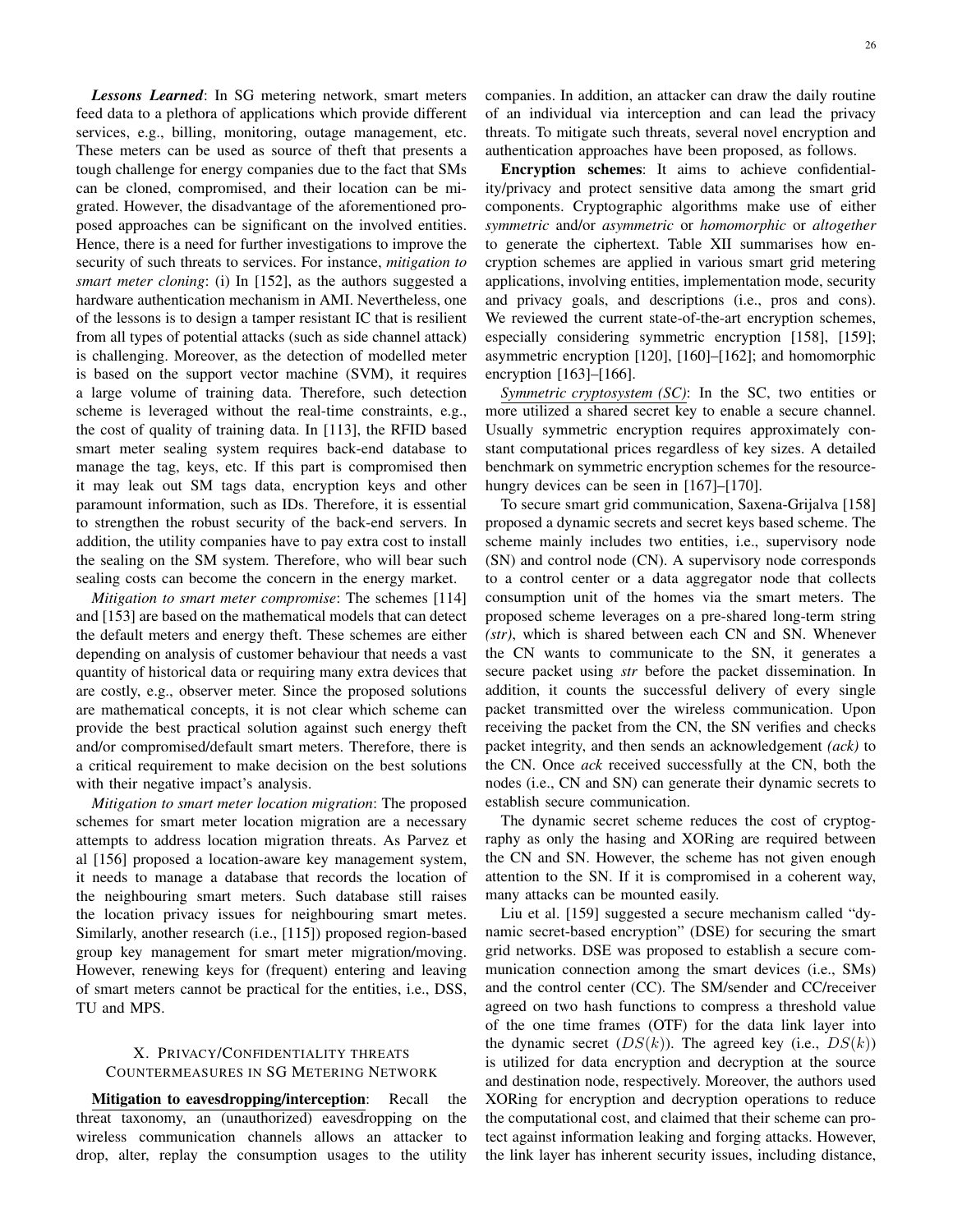interference, environmental factors, collisions, exhaustion, and unfairness that can lead to critical DoS threats, as shown in the request for comments (RFC) 6272 [171].

*Asymmetric cryptosystem*: *Asymmetric* cryptography applies two different keys, i.e., private key and public key. The public key utilized for encryption and can be published publicly. One of the earlier standards is the Rivest, Shamir and Adleman (RSA) encryption, typically using key of 1024 bits or greater. Another approach is ECC, utilizing algebraic geometry-based elliptic curves. ECC uses smaller key (160-bits) for the same level of security as of the RSA (1024 bits). Nevertheless, asymmetric cryptography requires more computational cost than the symmetric cryptosystem [24]. A comprehensive comparisons between asymmetric and symmetric schemes can be checked in [24], [175], [176].

Blending a number of asymmetric cryptographic techniques (e.g., identity-committable signature, zero-knowledge proof, and partially blind signature), Gong et al. [120] proposed a privacy-preserving incentive-based DR program. In the scheme, a smart meter receives identity-committable signature (ICS) and registration token from the demand-response program (DRP), at registration time. In addition, the smart meter also receives a pseudonym, which provides identity privacy to the smart meter and customer. In order to send consumptions report at time  $(t)$ , a smart meter collects consumption data, computes an ICS signature and attaches the pseudonym to the message. Then it sends entire message to the DRP. Upon receiving the message, the DRP verifies its validity. If the condition is true then it stores the consumption data, otherwise discards the report. The individual metering data is signed in such a way that data can be authenticated without disclosing the personal identity of the signer. Nevertheless, it requires high computational cost in registration and settlement phase due to exponentiation operations.

Based on public key cryptography (i.e., RSA), a different privacy-enhanced data aggregation scheme against the internal attacker is investigated by Fan et al. [160]. The idea is straight forward – an user  $(U_i)$  receives smart meter reading (i.e.,  $M_i$ ), encrypts the report, and finally sends the encrypted report to the aggregator node. To accomplish the task, the scheme includes an aggregator node (e.g., substation) and users (e.g., end-user). In addition, the scheme also utilizes an offline TTP in the network model. In the registration phase, the aggregator node and end-users initially compute their own key pair (including public and private keys) and other cryptographic *param* and publishes them. The TTP selects  $(n + 1)$  blinding factors  $\{\pi_0 + \pi_1 + ... \pi_n\}$  randomly such that  $\pi_0 + \pi_1 + ... \pi_n \equiv 0 \pmod{N}$  and sends securely these blinding factors  $\pi_0$  to aggregator node, and  $\pi_i$  to  $U_i$ (user). These blinding factors are being used in aggregation phase: the user collects power usage from the smart meter and transforms it into a ciphertext, computes a signature and sends the report to the data aggregator. The data aggregator verifies the signature and the report in the batches. Fan et al. claimed that the scheme proposed in [160] is secure from external and internal attacks and achieved data integrity. However, the scheme incurs significantly high communication overheads as many thousand of consumers have to send the consumption

report every time (e.g., 15 min. or lesser) throughout a day. As a consequent, the high overhead may not be a practical solution in the real-world applications, and may induce a substantial load on the data aggregator node.

For the financial auditing purpose, a range-based query scheme called PaRQ is proposed for smart grid applications in [161]. In this scheme, a residential user first performs asymmetric encryption on his/her consumption usage and then forwards the cipher text (i.e., consumption data) to the cloud server. Later, whenever financial audits are required, an authorized legal entity (e.g. audit requester) usually sends query (including secure tokens) to the cloud repository where the data is stored, and retrieves consumption usage of the residential user. Specifically, the authors utilized a hidden vector encryption (HVE) scheme and constructed a query for encrypting the required attribute and session key. In PaRQ, the authors used symmetric encryption (i.e., AES) for encrypting the query, and achieved data confidentiality and query privacy. Nevertheless, one main demerit in the HVE is that the size of encrypted text and decryption key size are larger than the length of the chosen vector. Another demerit in the HVE scheme is that it may have issues with the one-to-many encryptions scenarios.

Utilizing the PKI, Seo et al. described an automated demand response mechanism that concentrates on the residential model in [162]. The model utilized the standard OpenADR 2.0 protocol for advanced metering infrastructure. All devices ensured security service using public key infrastructure (PKI) certificates and digital certificates issued by a trusted certificate authority. To offer a secure Internet connection, information exchanges are accomplished with transport layer security (TLS) version 1.0 encryption. Similar to other schemes, this scheme also requires high computational cost in registration and settlement phase due to the exponentiation operations.

In [177], Ni et al. proposed EIGamal encryption based scheme for smart meters. The scheme not only aggregates the consumption data from SMs but also defends fault tolerance of malfunctioning SMs. In addition, the authors leverage zeroknowledge based scheme to filter abnormal measurements caused by energy theft without revealing the consumer details. In addition, the authors claimed that their proposed scheme can resist differential attacks. However, EIGamal encryption based schemes are usually compute extensive. In another research, Won et al. [178] proposed a privacy-assured aggregation scheme for DR program in the smart metering. Particularly, the authors designed a future ciphertext using the shared secrets among SMs. The scheme utilized peer-to-peer network to locate the neighbouring SMs for sharing the secrets. However, the scheme may have practical issues, for instance if there is a communication failure then SMs may not be able to communicate with the aggregator. In addition, the scheme may not resist to an impersonation attack. More literature on asymmetric cryptosystems can be found in [179]–[182].

*Homomorphic cryptosystem*: The symmetric and asymmetric cryptosystems are considered to be deterministic, which invariably transforms the unique ciphertext for a given plaintext and key. This may give room to an attacker/eavesdropper to learn the partial information (i.e., information leakage) by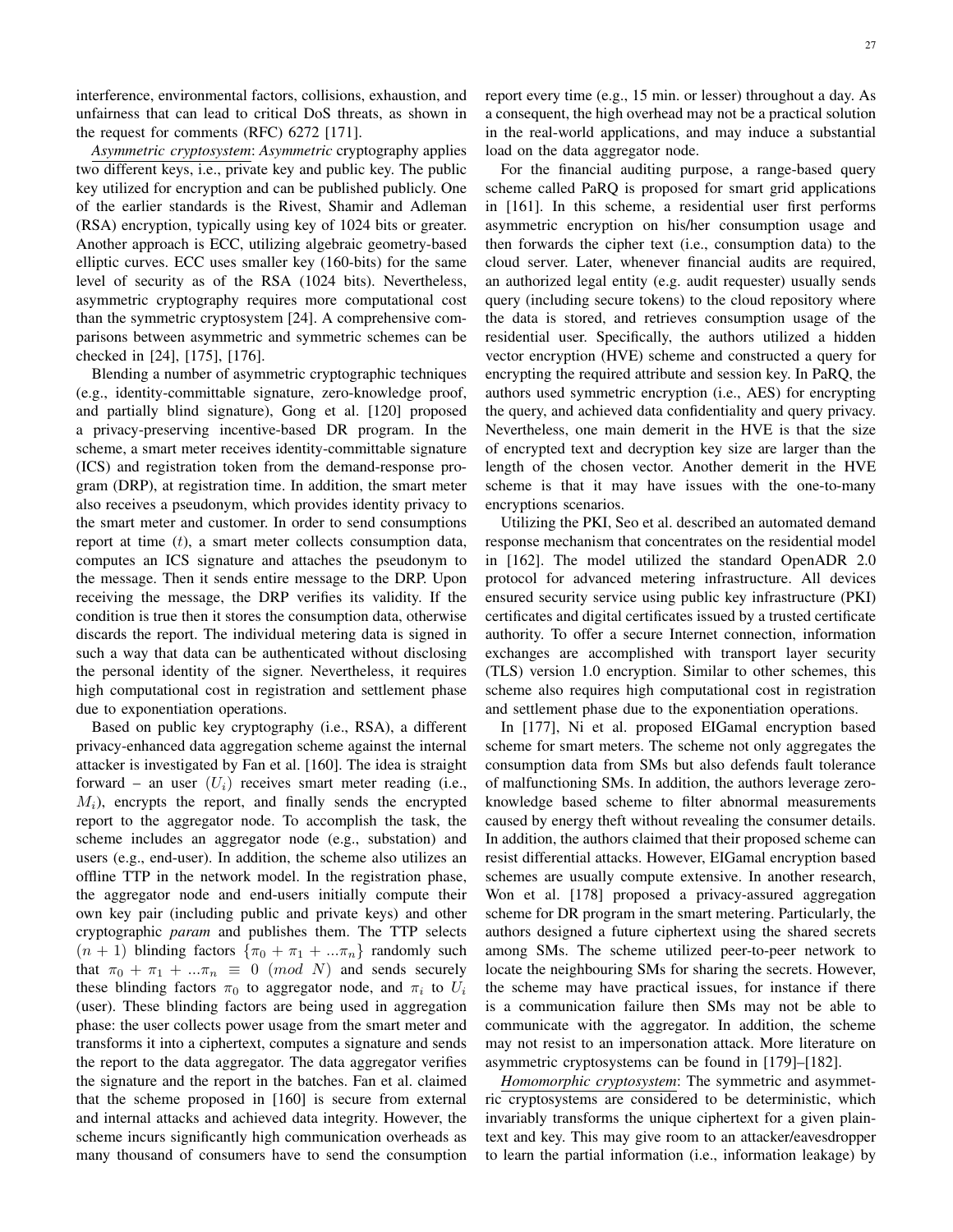| <b>TABLE XII</b>                                                                                       |
|--------------------------------------------------------------------------------------------------------|
| MITIGATION TO EAVESDROPPING/INTERCEPTION THREATS - ENCRYPTION SCHEMES IN SMART GRID METERING NETWORKS. |

| Sch-                   |                                     | Wireless/                   | Involved                                | Test-bed/                | Sec. & Pri.     |                                                                                                                                                                                                                                                                                                                                                                            |         |
|------------------------|-------------------------------------|-----------------------------|-----------------------------------------|--------------------------|-----------------|----------------------------------------------------------------------------------------------------------------------------------------------------------------------------------------------------------------------------------------------------------------------------------------------------------------------------------------------------------------------------|---------|
| emes                   | Applications                        | Wired                       | entities                                | Simulation               | Goals           | Descriptions                                                                                                                                                                                                                                                                                                                                                               | Ref.    |
| ${\rm SC}$             | Asset/data<br>management            | Wireless                    | SM.<br>substation,<br>Utility           | Simulation               | 2,3             | Pros: securing last mile smart grid using dynamic secrets; focus<br>on control center and substation; uses lightweight operations, e.g.,<br>XORing and Hashing; secure from MITM, replay and impersonation<br>attacks; and provide confidentiality.<br>Cons: malicious SN may lead many attacks.                                                                           | $[158]$ |
| <b>SC</b>              | Data<br>& load<br>management        | ZigBee                      | SM, HAN                                 | Testbed                  | 3               | Pros: link layer based dynamic secret key is generated; a light-<br>weight encryption (i.e., XORing and Hashing); protection against<br>eavesdropping; and could be integrated with many applications.<br>Cons: link layer has inherent security issues including collisions,<br>exhaustion and unfairness that causes critical DoS threats. [172]                         | [159]   |
| AC                     | Load<br>management<br>i.e., DD      | unspecified                 | SM, DRP<br>Custermer<br>device          | $\overline{\phantom{0}}$ | 1,2,3,<br>8, 12 | Pros: privacy-preserving protocol; incentive-based demand response;<br>provides privacy, availability, integrity, authenticity, confidentiality,<br>defending cheating customers; and anonymity and unlinkability.<br><b>Cons:</b> requires high computational cost in registration and settlement<br>phase due to exponentiation operations.                              | [120]   |
| $\mathbf{A}\mathbf{C}$ | Data<br>management                  | Wireless<br>mesh<br>network | SM, NAN                                 | Simulation               | 2,3,4           | Pros: a tree-based secure power-usage data aggregation; uses the<br>blinding factor against insiders; and achieved secure data integrity and<br>batch verification.<br><b>Cons:</b> computational costs are high that involves signature aggregation<br>and batch verification for SM and NAN (aggregator).                                                                | $[160]$ |
| AC &<br>SC             | Data<br>management                  | ZigBee                      | SM, HAN,<br>Utility,<br>Cloud<br>Server | Simulation               | 3,4,7           | Pros: to encrypt metering data, hidden vector encryption (HVE)<br>based range query is constructed; data confidentiality and data (query)<br>privacy are evaluated.<br><b>Cons:</b> encryption requires high computational cost due to exponentia-<br>tion operations [173]; and HVE may have one-to-many communication<br>issues.                                         | [161]   |
| AC                     | Load<br>management                  | Wired                       | <b>SM</b><br><b>DRS</b>                 | Testbed                  | 3               | Pros: introduced an automated residential DR model; used OpenADR<br>2.0 protocol; Simulation and demonstration tests are conducted; uti-<br>lized PKI certificates and digital certificates<br>Cons: requires high computational cost in registration and settlement<br>phase due to exponentiation operations; lack of security analysis.                                 | [162]   |
| HE                     | Data<br>management<br>i.e., billing | Wireless                    | SM, Utility                             | $\overline{\phantom{0}}$ | 3               | <b>Pros:</b> privacy-preserving data aggregation; smart billing; fraud de-<br>tection; cryptographic commitment utilized homomorphic encryption;<br>privacy-preservation; and ensured data integrity and authenticity.<br><b>Cons:</b> may incur significantly high computational on resource-hungry<br>smart meters [174]; and lack of proof-of-concepts and simulations. | [165]   |
| HE                     | Data<br>management                  | Wireless<br>mesh<br>network | SM, HAN,<br>Utility                     | Simulation               | 3               | Pros: a new problem is investigated called packet reassembly; used<br>TCP for secure data aggregation in AMI; and addressed a new<br>presentation layer; utilized a (secure) header including the packet size.<br><b>Cons:</b> lack of threat model and security analysis.                                                                                                 | $[163]$ |
| <b>HE</b>              | Data<br>management                  | unspecified                 | SM, NAN                                 | $\overline{\phantom{0}}$ | 2,3,8           | <b>Pros:</b> presented a monitoring purpose system; preserves individuals<br>privacy; homomorphically aggregated consumptions of $n$ members of<br>neighbourhood; and HMAC bsaed data integrity or a digital signature.<br><b>Cons</b> : lack of performance analysis, and computation overhead on the<br>NAN is larger.                                                   | [164]   |

SC : symmetric encryption; AC : asymmetric encryption; HE : homomorphic encryption; DRP : demand response provider; DRS: demand response server; TCP : transmission control protocol; HMAC : hashed messages authentication code; – : no proof of concepts/simulations;

Security and Privacy goals - 1 : Availability; 2 : Integrity; 3 : Confidentiality; 4 : Authentication; 5 : Non-repudiation; 6: Authorization; 7 :

Accountability; 8 : Anonymity; 9 : Unlinkability; 10 : Undetectability; 11 : Unobservability; 12 : Pseudonymity

performing the statical analysis on the transmitted ciphertext [183]. To deal with such deterministic cryptosystems, the *homomorphic* crytosystem is utilized heavily in the literature. Homomorphic cryptosystem is an encryption that performs computation on encrypted messages, without knowing the secret key.

Borges et al. [165] suggested a privacy enhancing scheme for smart metering. The protocol considered mainly two usecases: data aggregation, and secure and verifiable billing. To achieve the user privacy, the smart meter uses homomorphic encryption and computes a cryptographic-based homomorphic commitment on the consumption usage. Thus, the consumption usages, sent by the smart meter are kept secured through homomorphic commitment or encryption and achieves privacy. Borges et al.'s scheme may incur significantly high computational on resource-hungry smart meters [174]. Moreover, the scheme lacks proof-of-concepts and simulations, so it is hard to analyze its usefulness. To collect the fine-grained power consumptions data, [163] investigated the feasibility and performance of full homomorphic encryption (FHE) aggregation in AMI networks utilizing the reliable data transport control protocol (TCP). The scheme proposed in [163] lacks threat model and security analysis.

Busom et al. proposed a smart metering data monitoring scheme in [164]. The scheme utilized homomorphic encryption and achieved privacy. The authors considered that a smart grid that consists of a neighbourhood  $k$ , contains smart meters  $SM_i, i \in 1, ..., k$  and power supply station PSt. In the scheme, each  $SM_i$  periodically (e.g., every 30 min) sends electricity measurements  $m_i$  to PSt.  $SM_i$  generates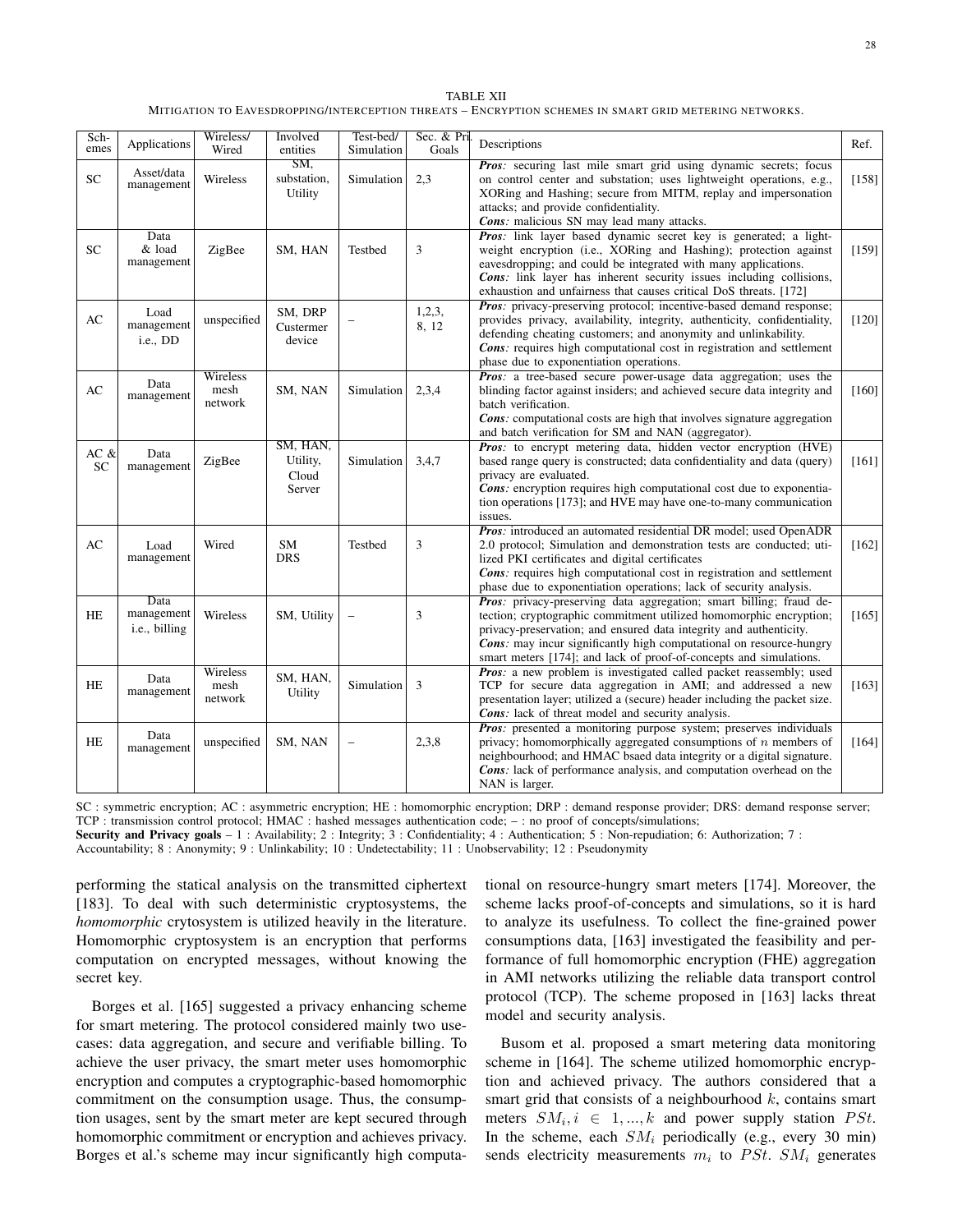a random noise value  $z_i \in Z_q$  and computes a ciphertext as  $c_i = Enc_y(m_i + z_i) = (c_i, d_i)$ , where *Enc* is encryption and *y* is public key of  $SM_i$ . Eventually, it transmits the result to  $PSt$ . The  $PSt$  receives all values and then adds them to calculate the total energy consumption. Busom et al. did not provide the performance analysis, which may raise practicality issues. Moreover, the smart meter has to perform hard computations, and therefore, the computation overhead on the NAN gateway is larger when there are many thousands of meters. Moreover, more schemes on homomorphic encryption can be found in [166], [184]–[187].

Authentication and access control schemes: Authentication mechanism is paramount that provides sufficient protection against eavesdropping, and eliminates unauthorized entities [188]–[190]. Recently, a number of authentication and access control schemes have been extensively studied in smart grid applications [82], [143], [191]–[203]. Table XIII summarises different approaches on how different entities in smart grid ensures the authentication and access control.

Mohammadali et al. [143] proposed a novel identity-based key establishment protocol (NIKE) that provides data confidentiality. The authors employed ECC to achieve lower computational overhead compared to existing protocols, particularly at the home gateway (i.e., meter side). In this scheme, a meter (M) generates random nonce a and computes  $T_M$ and sends  $ID_M, T_M, R_M$  to AMI Head-End (AHE), in the first step. Here,  $ID_M$ ,  $R_M$  is identity of meter and secure parameter of M, respectively. In the second step, AHE, generates random nonce b, computes  $T_x$ ,  $T_{AHE}$ ,  $k_{AHE\rightarrow M}$  and  $M_1$ , and sends  $T_{AHE}$ ,  $ID_{AHE}$ ,  $M_1$  to a meter. In third step, the meter computes  $k_{M\rightarrow AHE}$ ,  $M'_1$  and checks  $M_1 = M'_1$ . It then computes  $M_2$  and  $K$ , and sends  $M_2$  to the AHE. In the final step, AHE computes and verifies  $M_1 = M'_1$ . After performing above three steps, a session key (K) can be derived. The NIKE provides protection from MITM, impersonation and desynchronization attacks. Furthermore, the security of NIKE is verified using AVISPA tool.

Kumar et al. proposed a lightweight authentication and key agreement for smart metering network in [191]. The scheme is based on hybrid cryptography, i.e., ECC and symmetric key. Before sending the consumption usage data to the NAN gateway, a SM first verifies the NAN and then establishes a secure connection. Likewise NIKE, the scheme is verified using AVISPA tool. In addition, the authors implemented their scheme on the IEEE 802.15.4-based SM test-bed. The scheme may provide protection against many attacks (e.g., MITM, replay, and so on), but it did not consider many privacy features, such as unforgeability, undetectability, etc.

To report power consumptions, Chim et al. [192] proposed privacy-preserving scheme. The proposed scheme also performed gateway-assisted authentication while reporting the power usage information. In the scheme, a smart meter sends consumption information from home area gateway/meter to the utility side gateway (i.e., control center) through the building area gateway/meter. Here, the building area network controls performing authentication and data aggregation. The authors exploited a hash-based message authentication code (HMAC) technique to perform the unilateral authentication, and homomorphic encryption technique to achieve privacy. Moreover, the true identity of home meter and the electricity usage plans sent by meter are kept secret even from the utility (i.e., control center) prior the electricity is utilized [192].

To provide security properties, a mitigation authentication protocol is proposed by [193]. The scheme provides mutual authentication and key agreement, and preserves identity privacy. To attain a delicate trade-off (i.e., performance and security), the proposed scheme utilized ECC primitive and achieved privacy. The authors verified the security functionality of their protocol using Gong-Needham-Yahalom (GNY) logic.

Following the identity-based cryptosystems, in [195], [196], the authors proposed secure anonymous key distribution signature schemes. The authors claimed that their schemes can provide mutual authentication and achieves anonymity at a low computation cost while providing security against e.g., impersonation and replay attacks [195], [196].

To moderately mitigate outsider and insider attacks, in [197], Saxena et al. proposed an authentication and authorization scheme. Whenever a registered user wants to access the smart grid device (e.g., smart meter), the scheme allows to perform user's authorization and authentication. Precisely, to access the device, the users are granted permission dynamically via the attribute-based access control. If the device is being requested for an access then the identity of the user is verified together with the device. Moreover, the scheme has been formally analyzed, and is claimed that it can defend many attacks, e.g., MITM, replay, impersonation, and repudiation attacks [197].

In [198], Ruj-Nayak proposed a decentralized security framework for smart grid. The framework supports two secure features: (i) data aggregation, and (ii) an adequate access control in smart grid. In a general scenario, the massive amounts of consumer information are forwarded to the substations where the information are accessed by several remote terminal units (RTUs). Therefore, to achieve the access control, the scheme employs attribute-based encryption (ABE) which allows restricted access on the consumption information that are stored in repositories (i.e., may be in a cloud). The scheme utilized a key distribution center (KDC) to generate and distribute the attributes and cryptographic keys to the RTU and the consumers.

Considering the utility data/information centers/systems, Baek et al. [199] designed a "Smart-Frame" framework for smart grids. The framework effectively utilized the cloud computing technology. The authors divided the framework into hierarchical layers as follows. (i) *Top cloud* is used to securely manage the management services or distribution services. (ii) *Regional cloud* is used to store the user services securely. (iii) *End-user layer* contains individual smart devices (e.g., a smart meter at home). The Smart-Frame incorporated a security solution which utilized an identity-based encryption (IBE) and signature (X.509) and identity-based proxy re-encryption.

In the similar line of work, Mai-Khalil designed and implemented of a secure billing model for SMs in [82]. The authors encrypted SM data using a homomorphic asymmetric cryptosystem and then, stored it on the cloud. Using the homomorphic technique, Mai-Khalil proposed a method to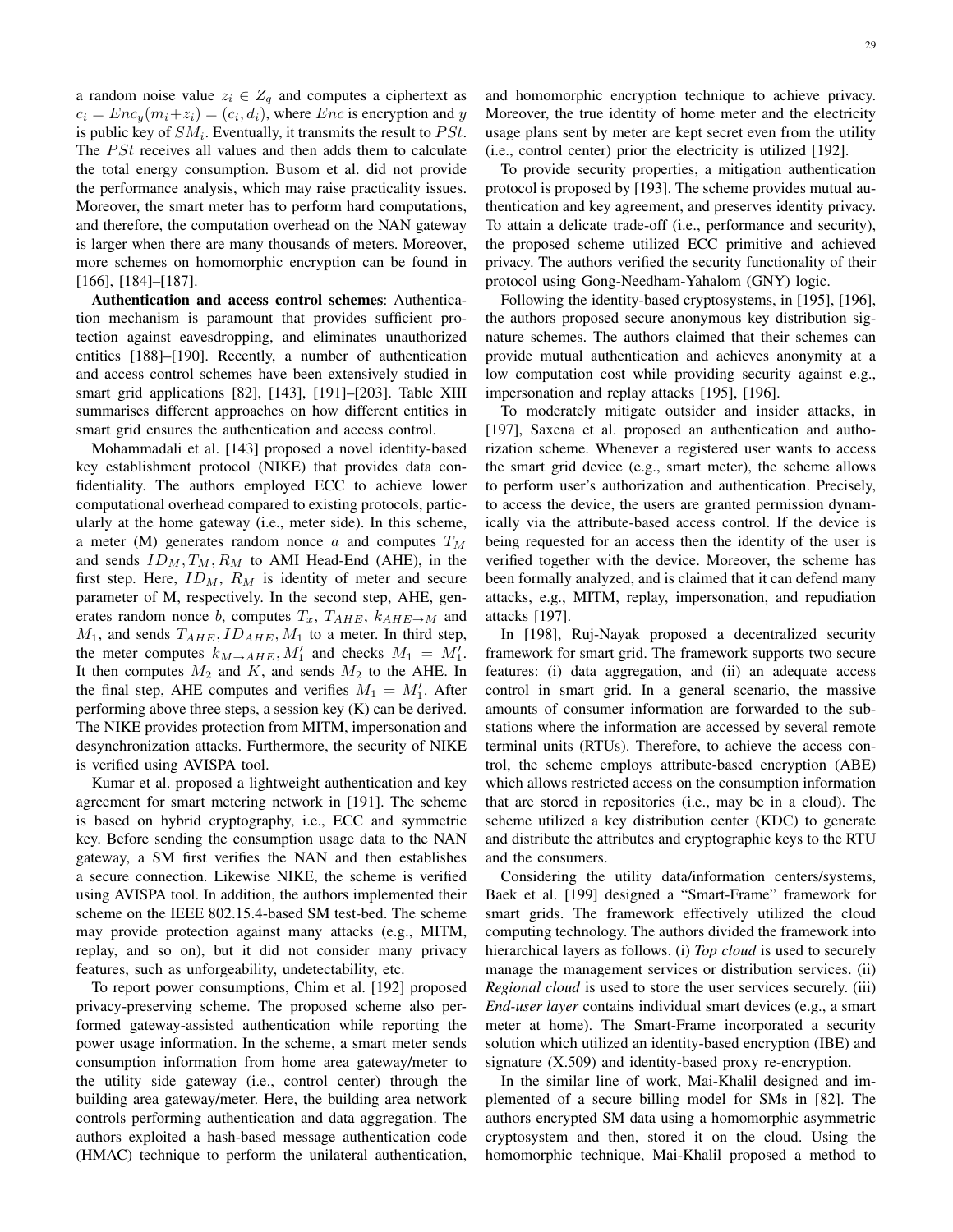| TABLE XIII                                                                                                      |
|-----------------------------------------------------------------------------------------------------------------|
| MITIGATION TO EAVESDROPPING THREATS – AUTHENTICATION AND ACCESS CONTROL SCHEMES IN SMART GRID METERING NETWORKS |

| Application                    | Wireless/<br>Wired | Involved<br>entities                       | Test-bed/<br>Simulation  | Sec. & Pri.<br>goals | Descriptions                                                                                                                                                                                                                                                                                                                                                                                  | Ref.    |
|--------------------------------|--------------------|--------------------------------------------|--------------------------|----------------------|-----------------------------------------------------------------------------------------------------------------------------------------------------------------------------------------------------------------------------------------------------------------------------------------------------------------------------------------------------------------------------------------------|---------|
| Data<br>management             | ZigBee             | SM,<br>concentrator<br>AME                 | Simulation               | $1 - 4$              | Pros: novel identity-based key establishment between SM and AME;<br>very low overhead; formally verified using AVISPA tool; and secure<br>against replay, impersonation, MITM, and desynchronization attacks.<br><b>Cons:</b> computational complexity is higher particularly at SM.                                                                                                          | [143]   |
| Data<br>management             | ZigBee             | SM,<br><b>NAN</b>                          | Testbed                  | $1-4.9$              | <b>Pros:</b> lightweight key establishment between SM and NAN; very low<br>overhead; formally verified using AVISPA tool; and secure against<br>replay, impersonation, and MITM attacks.<br>Cons: limited privacy features.                                                                                                                                                                   | [191]   |
| Data<br>management             | Wireless           | HAN, BAN,<br>NAN,<br>Utility               | Simulation               | 2,4,5,8              | Pros: provide privacy to consumption unit; verification of consumption<br>unit via authentication; uses cryptographic commitment; homomorphic<br>encryption; bloom filter for data filtering; and secure against DoS.<br><b>Cons:</b> unilateral authentication; significant overhead; and security<br>against attack is not analyzed.                                                        | [192]   |
| Data<br>management             |                    | SM, NAN                                    | Simulation               | 4.9                  | <b>Pros</b> : authentication with identity protection; privacy protection at SM;<br>and less storage overhead and communication cost.<br><b>Cons:</b> no threat model; and no simulations/proof-of-concepts                                                                                                                                                                                   | [193]   |
| Data<br>management             |                    | HAN, NAN                                   | Simulation               | 2,3,4                | <b>Pros:</b> proposed a lightweight authentication; exploited bitwise<br>exclusive-OR operation; and achieved confidentiality, integrity and<br>authentication, and replay attack-resistance.<br><b>Cons</b> : may require high communication cost at resource-limited SM.                                                                                                                    | [194]   |
| Data<br>management             | Wireless           | HAN/SM,<br>Service<br>provider             | Simulation               | 2,4,8                | <b>Pros:</b> secure anonymous key distribution between SMs and service<br>providers; uses identity-based signature and encryption schemes to<br>achieve anonymity; security under random-oracle model.<br><b>Cons</b> : device secrets can be easily leaked, and cannot provide creden-<br>tials' privacy [196].                                                                              | [195]   |
| Data<br>management             | Wireless           | HAN/SM,<br>Service<br>provider             | Simulation               | 2,4,8                | Pros: secure authenticated key agreement; provable security; secure<br>against the well-known attacks (impersonation, reply, MITM, etc.);<br>and provides session key security.<br><b>Cons:</b> requires high computational and communicational cost.                                                                                                                                         | $[196]$ |
| Data &<br>assest<br>management | Wireless           | User, SM,<br>Subsation,<br>Utility         | Simulation               | $2-4,6,8$            | <b>Pros:</b> two factor authentication; access control; defeats various out-<br>sider attacks and insider attacks, e.g., MITM, replay, impersonation,<br>integrity violation, known key and repudiation attacks.<br><b>Cons:</b> overall high communication overhead; and high computation<br>overhead for resource-hungry SM.                                                                | [197]   |
| Data &<br>assest<br>management |                    | HAN, BAN,<br><b>NAN</b>                    |                          | 3,4,6                | Pros: proposed privacy-preserving aggregation; achieved access con-<br>trol; employed homomorphic encryption; and attribute based encryp-<br>tion.<br>Cons: may incur high communication and computation on SM.                                                                                                                                                                               | [198]   |
| Data<br>management             | Both               | SM, Utility,<br>data storage               | Testbed                  | $2 - 4$              | Pros: introduced "Smart-Frame"; provides flexibility, scalability and<br>security features; used identity-based encryption; and implemented a<br>prototype.<br><b>Cons:</b> may incur high communication and computation due to homo-<br>morphic encryption and PKI.                                                                                                                          | [199]   |
| Data<br>management             | Wireless           | SM, Utility,<br>Cloud                      | Simulation               | 3,8                  | Pros: a cloud-based data storage and processing model; preserved<br>user privacy and confidentiality of data exchanged; used homomorphic<br>asymmetric cryptosystem; and many use-cases: (i) securely compute<br>energy consumption of customer and (ii) proposed billing algorithm.<br><b>Cons:</b> may incur high computation overhead due to the high number<br>of homomorphic operations. | $[82]$  |
| Load<br>management             | Wireless           | DR client,<br>Server,<br>Utility,<br>Cloud | $\overline{\phantom{0}}$ | $1-4,6,8$            | <b>Pros:</b> discussed cloud computing for DR program; proposed mapping<br>security objectives (identity management, access control, information<br>protection, critical asset protection).<br><b>Cons:</b> lack of proof-of-concepts and simulations.                                                                                                                                        | $[200]$ |

Security and Privacy goals - 1 : Availability; 2 : Integrity; 3 : Confidentiality; 4 : Authentication; 5 : Non-repudiation; 6: Authorization; 7 : Accountability; 8 : Anonymity; 9 : Unlinkability; 10 : Undetectability; 11 : Unobservability; 12 : Pseudonymity

generate the energy bills for the customers based on their total electricity consumption. More importantly, many realtime experiments have been conducted including the complexities of homomorphic operations, and computational timing values in different billing periods. In another research, Mohan-Mashima worked on cloud computing to secure automated demand-response program [200]. Authors mainly focused on OpenADR 2.0-related networks. In addition, the authors also pointed out key security properties and discussed key challenges that should be undertaken when transforming data

from traditional DR networks to the cloud-based networks. More studies on cloud-based authentication schemes for smart meters can be found in [204], [205].

Other schemes: Following the different approaches, recently, differential privacy-based schemes have been proposed in smart metering networks. In [206], Zhang et al. proposed two differential privacy mechanisms for the smart meters. The two schemes are known as "battery-based differential privacypreserving (BDP)" technique and "cost-friendly differential privacy-preserving (CDP) " technique. In BDP, the authors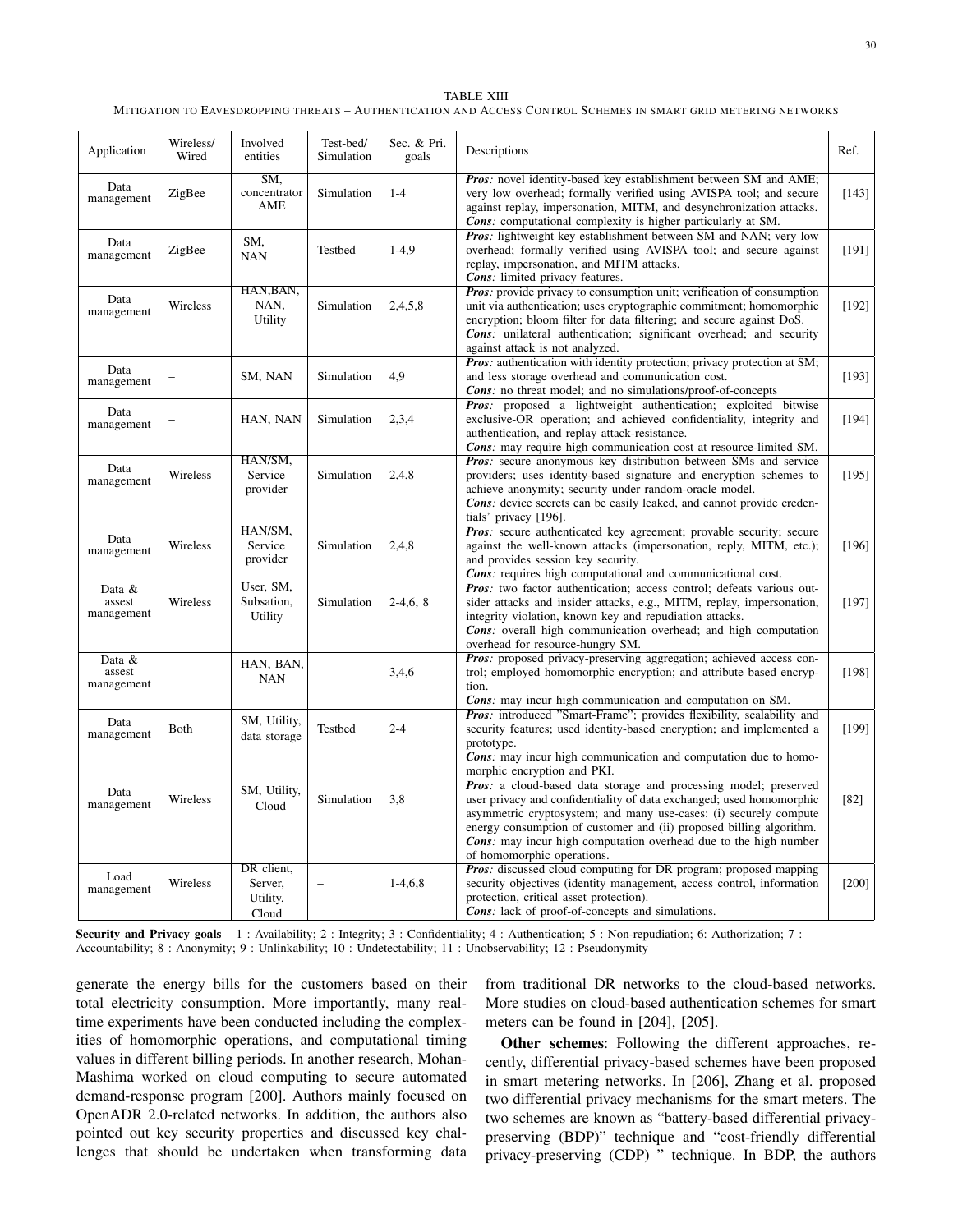suggested to install a rechargeable battery in a home. Typically, a smart meter sends the total energy consumption from electrical appliances and the battery. Therefore, the real fine-grained energy consumption is hidden. The authors then extended BDP idea and proposed CDP that utilized the dynamic and static pricing policies. Though, the both schemes can achieved differential privacy using the battery, a battery may have limited capacity.

Summary: As the smart meters send sensitive information (i.e., consumption usage data) via the wireless communication technologies, cryptography-based schemes are paramount techniques to achieve privacy for information flow between the homes and utility companies. We reviewed (i) encryption schemes considering symmetric encryption [158] [159], asymmetric encryption [120], [160]–[162], and homomorphic encryption [163]–[166], and (ii) authentication and access control schemes [82], [143], [192]–[200].

Lessons Learned: The privacy issues of consumers are emanated from the consumption usage data as the data travelled and stored in the form of plaintext in the SG metering network. In the era of smart metering, in which consumption usage data is invaluable to service providers, utility companies and many more, existing proposed approaches may have a wide attack surface. Nevertheless, as the smart meters are typically resource constraints devices, we find following the trace of SMI where the future researchers need to focus on overhead in the terms of computational and communicational costs. Indeed, strong cryptography requires extensive computation and resource. For example, majority of proposed schemes in Table XII utilized either homomorphic encryption or public key infrastructure (PKI), which requires high resources. In [183], Esposito-Ciampi argued that homomorphic encryption and PKI systems are often too expensive. Therefore, we believe that choosing the right cryptography-based mechanisms are challenging that must provide utmost confidentiality, while minimizing resource consumptions (i.e., especially for the SMs), as follows.

- *Energy*: As the SMI networks are not limited to the smart electricity meters but also involved the smart gas meters. For example, in Britain (and many other countries), energy companies are rolling out smart gas meter as the part of SMI network. Since the smart gas meters are battery-powered, energy-efficiency could be a concern if such heavy homomorphic encryption and PKI systems are implemented on the battery-powered devices.
- *Memory storage*: Indeed, memory requirements depend upon the applications. Since the security and privacy methods are overhead on the applications, optimal storage (i.e., program and data memory) for security and privacy algorithms is a big concern, especially for the resourcelimited smart meters, sensors, and so on.
- *Time complexity*: How much the running time is needed to execute the security and privacy mechanisms is another concern. For example, to detect defective lines or apparatus protective relaying requires  $\leq 4ms$ ; and subseconds requires in wide-area monitoring for transmission and distributions, nevertheless the time complexity is one of main concerns in the terms of security in smart grid.

Mitigation to forwarding point compromise: As shown in the threat taxonomy, confidential information can be disclosed if a forwarding entity/node is semi honest in smart grid. Such node can neglect routing packets that are supposed to forward, transmit incorrect values, and manipulate protocol messages to compromise the privacy of consumers.

To mitigate such issues, Dimitriou-Awad [207] proposed a secure aggregation scheme that is resilient to semi honest entities. The authors assumed that each meter  $(SM_i)$  has a set of neighbouring trustworthy SMs, denoted by  $TS_i$  =  $\{SM_{i_1}, SM_{i_2}, ...\}$  and each smart meter  $(SM_i)$  shares a random key/number with the SMs in the set  $TS_i$ . The shared key can be a symmetric or pairwise key. The main idea of the protocol is that each smart meter  $(SM_j \in TS_j)$ ,  $(SM_i)$ generates a random number  $(K_{i,j})$ , and computes  $(K_i)$  =  $\sum_{SM_j \in TS_i} K_{i,j}$ . Now  $SM_i$  sends  $K_{i,j}$  to the  $SM_j$ . At the same time,  $SM_i$  also obtains all the shared  $K_{j,i}$  that destined to it from  $SM_j \in TS_i$ , and calculates the blinded energy measurement  $(B_i = EM_i + K_i \sum_{SM_i \in TS_j} K_{j,i})$ . Finally,  $SM_i$  sends  $B_i$  to the aggregator node. After receiving of all blinded energy measurements, the aggregator node computes  $\sum_{i=1}^{n} B_i$  that is equal to  $\sum_{i=1}^{n} EM_i$ . The authors evaluated that scheme is secure against the semi-honest attackers. Hence, an attacker cannot drop the protocol messages, and cannot manipulate the protocol messages to compromise the privacy of legitimate smart meters/home owners.

In the Dimitriou-Awad's scheme, as the number of SMs are increasing in the trusted set  $TS_i$ , the average delay and the number of messages exchanged are increasing significantly. Moreover, the authors did not consider the negative impacts of their scheme. For example, if a smart meter leaves the set (i.e.,  $TS_i$ ), revoking the keys of moving smart meter becomes an issue.

In another research, to protect the privacy leakage of monitoring data in multi-hop environment, a novel broadcast authentication protocol was proposed for WSN based smart grid monitoring in [208]. In order to mitigate the attacks, the control center (e.g., sender) constructs a cipher puzzle and signs each packet with the secret key and broadcasts the packets. Upon receiving the broadcast, all legitimate sensor nodes solve the cipher puzzle, authenticate the received data packets by verifying the signature, and check the hashed values of packets via utilizing the public key of the control center. The authors claimed that the packet arriving at the sensor nodes (i.e., receiver) can not be manipulated. However, the propagation delay of the proposed scheme increases linearly. For instance, assumed that the sender broadcasts 20 packets then the propagation delay is almost 13 seconds. In the same vein, Camara et al. [209] proposed Infinite Timed Efficient Stream Loss-tolerant Authentication *(inf-TESLA)*. The protocol provides a multicast delayed authentication to stream synchrophasor data for controlling the phasor measurement unit (PMU) that is deployed in the wide field area of electric power network. The authors employed a dual offset key chain method for minimizing the authentication delay and computational cost. The *inf-TESLA* is safeguard to man-inthe-middle attack.

However, the *inf-TESLA* may vulnerable to memory-buffer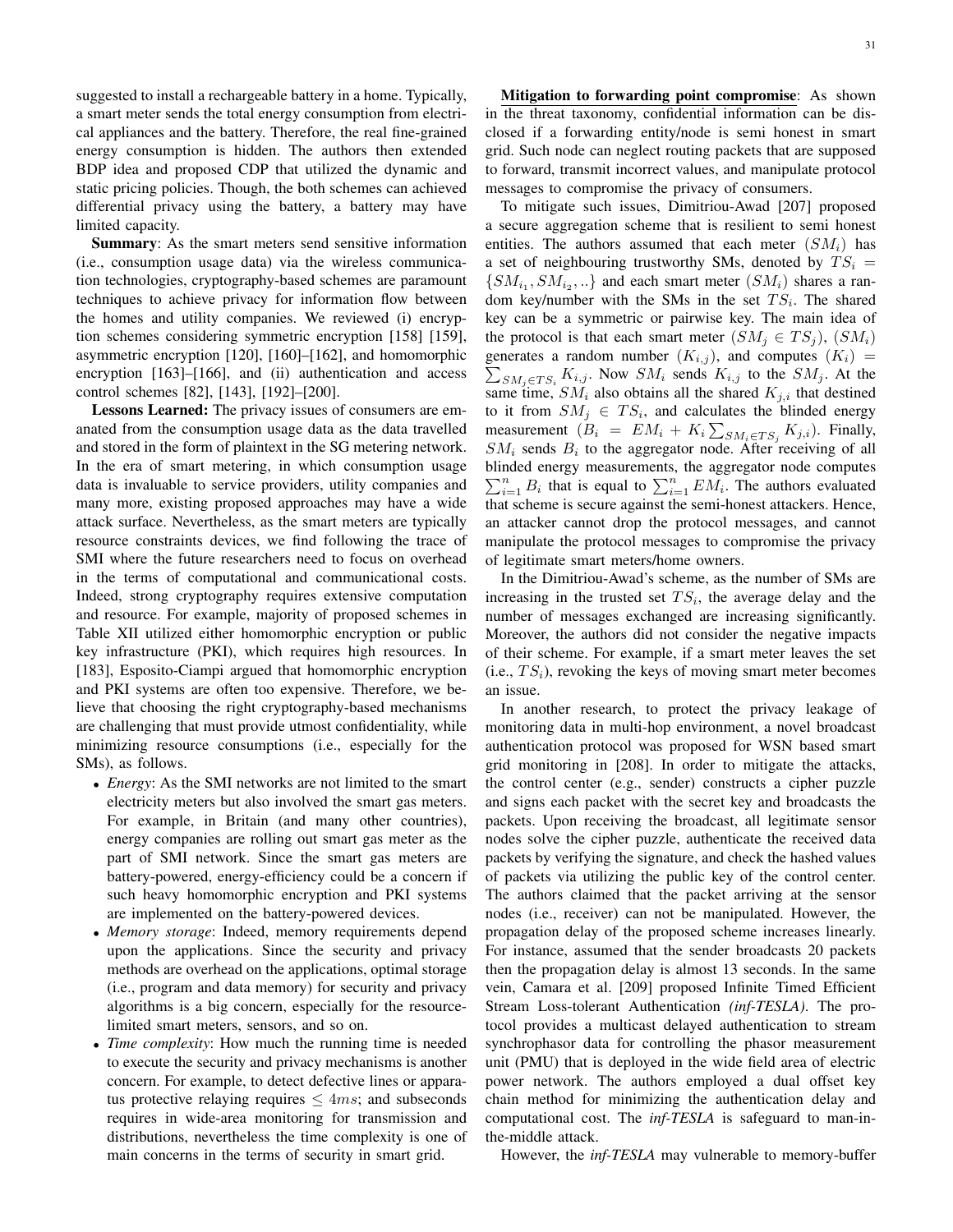TABLE XIV MITIGATION TO FORWARDING POINT COMPROMISE THREATS IN SMART GRID METERING NETWORKS

| Application          | Wireless/<br>Wired          | Involved<br>entities    | Test-bed/<br>Simulation | Sec. & Pri.<br>goals | Descriptions                                                                                                                                                                                                                                                                                                                       | Ref.    |
|----------------------|-----------------------------|-------------------------|-------------------------|----------------------|------------------------------------------------------------------------------------------------------------------------------------------------------------------------------------------------------------------------------------------------------------------------------------------------------------------------------------|---------|
| Data<br>management   | <b>IEEE 802</b><br>Wireless | SM.<br>aggregator       | 3,4,10<br>Simulation    |                      | <i>Pros:</i> a secure aggregation scheme; resilient to semi honest entities;<br>utilized a symmetric or pairwise key; secure against malicious for-<br>warding point, safeguard to manipulation of packets.<br><b>Cons:</b> main demerit – the average delay and the number of messages<br>exchanged are increasing significantly. | $[207]$ |
| Assest<br>management | 802.15.4<br>ZigBee          | CC, SM,<br>sensor nodes | Simulation              | 2,3,4                | <b>Pros</b> : a novel broadcast authentication protocol for wide area moni-<br>toring; constructs a cipher puzzle to mitigate attacks; and resistance<br>to DoS Attacks and receiver compromise tolerance.<br><b>Cons</b> : propagation delay of the proposed scheme is high.                                                      | [208]   |
| Assest<br>management | Wireless                    | SM. NAN                 | Simulation              | 2.4                  | <b>Pros</b> : a multicast delayed authentication protocol; wide area control;<br>utilized dual offset key chains technique; minimized authentication<br>delay; and secure from MITM attack.<br><b>Cons:</b> the inf-TESLA suffers from memory-based DoS attack, high<br>communication cost.                                        | [209]   |

SM : smart meter; NAN : neighbourhood area network; CC : control center; MITM: man-in-the-middle;

Security and Privacy goals  $-1$ : Availability; 2: Integrity; 3: Confidentiality; 4: Authentication; 5: Non-repudiation; 6: Authorization; 7:

Accountability; 8 : Anonymity; 9 : Unlinkability; 10 : Undetectability; 11 : Unobservability; 12 : Pseudonymity

overflow attack, if many packets are flooded to the network. Moreover, the communication cost in *inf-TESLA* is significantly high, as compared to the traditional protocol.

Summary: Table XIV summarises the proposed approaches that preserve privacy as well as mitigate the forwarding point compromise threats. In addition, we presented the advantages and disadvantages of the proposed schemes [207] [208] [209].

Lessons Learned: One of the main lessons is that there is no single architecture/solution which is especially designed to mitigate the forwarding point compromise threat, up to now, in the SG metering network. However, the approaches that address this issue somehow, e.g., [207] and [208], suffered from high average delay and propagation delay, respectively, as shown in Table XIV. Such high delays can raise availability issues in the time-critical applications. In [207], the authors discussed that a (malicious) forwarding point can be detected via utilising the trusted set, but it is very likely a smart meter may leave the trusted set then revoking keys may be another prime concern. Moreover, Camara et al.'s [209] scheme suffers from high communication cost and may be vulnerable to memory-based DoS attacks.

Following the above-mentioned solutions, we believe that there is a need of a dedicated solution/architecture that mitigates the forwarding point compromises in SG metering network, so that these issues should be addressed and handled appropriately in order to realize the real SG metering networks.

Mitigation to backhaul network interception: As the sensitive information travels through the backhaul network, it can be leaked if adequate security is not implemented, as discussed in Section III. However, few of the recent approaches mitigate such information leakage that can ensure data security and privacy protection in smart grid domain [121]–[123].

Mahmoud et al. [121] suggested privacy-aware scheme over hybrid advanced metering infrastructure/long term evolution (LTE)in smart grid. The basic idea of the scheme is that the utility company collects the power bids from the consumers in a secure and privacy-preserving manner. To achieve privacy, the authors suggested to use homomorphic encryption so that the utility company cannot correlate the consumers' bids. The use case is as follows – the utility wants to buy energy from the consumers. The utility first generates a packet (that includes, a signature and purchase price) and sends it to the consumers via the aggregator node that utilizes the backhaul (i.e., LTE) network. Second, the aggregator receives the packet and checks the authenticity and integrity of the packet. If results are true, the aggregator forwards the packets to the consumers. Upon receiving the packet, the smart meter verifies the authenticity and integrity, and sends a reply-packet (i.e., a signature, amount of power unit, and price) back to the aggregator node. Now, the aggregator collects the replypackets from all the consumers, and aggregates all these packets in a secure way (using a signature and homomorphic encryption). Then it sends the bid-packets to the utility. Finally, the utility verifies the authenticity and integrity of the bidpackets. Note that the individual's bid cannot be correlated at the utility company. The authors claimed that the scheme is secure to many attacks, e.g., impersonation, replay, MITM, and it achieves privacy.

The authors asserted their scheme is secure and privacyaware, but it incurs high communication costs due to large packet sizes, which may not be practical for computationconstrained smart meters. Moreover, in [122], the authors demonstrated Mahmoud et al.'s scheme can reveal the bids privacy at the utility. Further to Mahmoud et al.'s scheme, in [122], Zhang et al. proposed an enhancement to mitigate the privacy risks at the utility.

In another research, Kim et al. [123] proposed a new REMP (i.e., resilient end-to-end secure message protection) mechanism for large-scale cyber physical system (CPS) to eliminate the need of traditional costly solutions, such as IPsec/TLS. The REMP is a group-based architecture which utilizes the publishsubscribe communication model. In a group communication, the authors suggested to make use of the trusted third party and/or authentication server that to distribute five types of secret keys and security tokens to the publisher (P), subscriber (S), and packet broker (PB).

To mitigate intermediate malicious entities, each P generates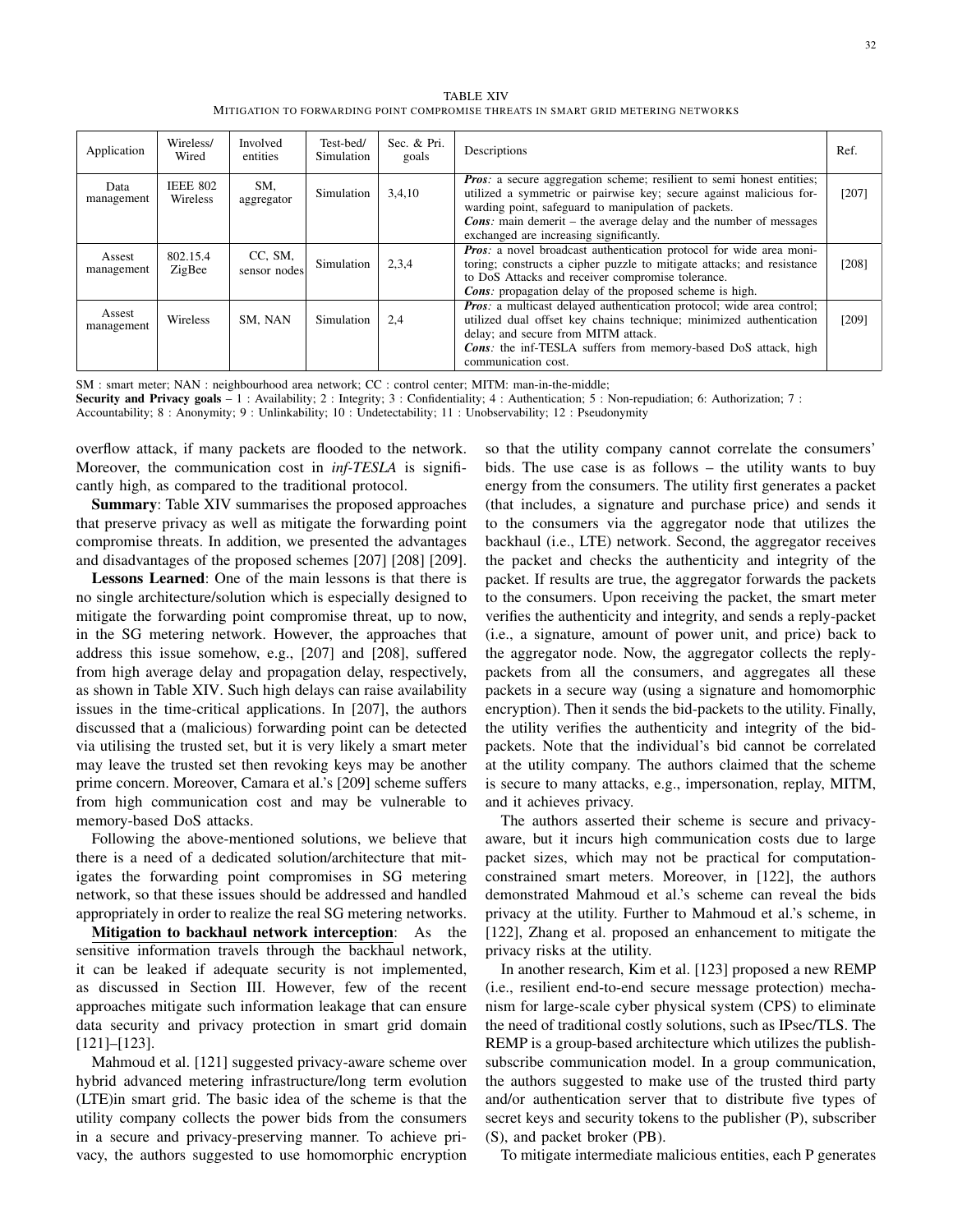TABLE XV MITIGATION TO BACKHAUL NETWORK INTERCEPTION IN SMART GRID METERING NETWORKS

| Application          | Wireless/<br>Wired          | Involved<br>entities            | Test-bed/<br>Simulation | Sec. & Pri.<br>goals | Descriptions                                                                                                                                                                                                                                                                             | Ref.  |
|----------------------|-----------------------------|---------------------------------|-------------------------|----------------------|------------------------------------------------------------------------------------------------------------------------------------------------------------------------------------------------------------------------------------------------------------------------------------------|-------|
| Data<br>management   | <b>IEEE 802</b><br>Wireless | SM,<br>aggregator,<br>utility   | Simulation              | $2 - 4.8$            | Pros: a secure and privacy-aware power bidding scheme, utilizes LTE<br>network, ensures integrity and authenticity; safeguard to imperson-<br>ation, replay, man-in-the-middle attack.<br>Cons: incurs high communication costs, lack of threat model, can<br>reveal bids privacy [122]. | [121] |
| Data<br>management   | <b>IEEE 802</b><br>Wireless | SM,<br>aggregator,<br>utility   | Simulation              | $2 - 4.8$            | <b>Pros:</b> an efficient and privacy-aware power bidding, utilizes LTE net-<br>work, ensures integrity and authenticity; safeguard to impersonation,<br>replay, man-in-the-middle attack.<br><b>Cons</b> : high communication overhead.                                                 | [122] |
| Assest<br>management | 802.15.4                    | SM, Sensor,<br>field<br>devices | Simulation              | $2 - 4.8$            | <b>Pros:</b> An E2E packet protection, E2E authenticators per packet, high<br>scalability and extensibility.<br><b>Cons</b> : lack of practical assumptions.                                                                                                                             | [123] |

Security and Privacy goals - 1 : Availability; 2 : Integrity; 3 : Confidentiality; 4 : Authentication; 5 : Non-repudiation; 6: Authorization; 7 : Accountability; 8 : Anonymity; 9 : Unlinkability; 10 : Undetectability; 11 : Unobservability; 12 : Pseudonymity

a unique session key (using a random number) and uses a symmetric encryption algorithm (i.e., advanced encryption standard, AES) for securing each E2E packet sent. Upon receiving packet from P, the PB verifies whether the source of the packet is a legitimate publisher who has access to the group, and drops if any unauthenticated packet arrives. Then PB forwards packet to the subscriber. When a subscriber receives an encrypted packet, it verifies the source of the packet and decrypts the packet using the shared key. The REMP provides, E2E privacy, E2E integrity, packet source authentication and confidentiality, forward and backward secrecy, and protects against many attacks, e.g., replay, impersonation, long-term key compromised. However, the authors have neither made assumptions about the PB whether it is a trusted entity or nor discuss the negative impacts if the PB is compromised.

Summary: Table XV summarises the proposed approaches that are claimed to preserve privacy in end-to-end manner. In addition, we discussed pros and cons of the proposed schemes [121], [122], [123].

Lessons Learned: The backhual networks [210], [211] are enablers for the NANs and WANs in SG metering network, as they are operated by the network operators. As shown in [212], a backhual network (e.g., LTE/4G) can have own inherent privacy issues due to the lack of privacy requirements in the standard security protocol. We believe that such weakness may lead to many privacy threats. Therefore, the negative impact of backhual networks should be further investigated as consumptions usage data is invaluable to network operators, and utility companies. Moreover, while reviewing the existing schemes (refer to Table XV), we pointed out few observations. For instance, the scheme proposed in [121] incurred high communicational cost and the threat model is limited to replay attack. Likewise, [122], in general, is also costly in terms of communication costs. We believe that Kim et al. [123] scheme, which is a publish/subscribe based architecture, is more practical, as it imposes less communication costs, and provides scalability and extensibility.

Mitigation to misuse of data: Trusted platform module (TPM) based solutions (e.g., [213]–[216]) can be considered as another approach to mitigate the misuse of data threats in smart grid networks.

Paverd et al. introduced a novel and independent entity called "trustworthy remote entity (TRE)" [124], [125] [127] . Nowadays, it has been assumed that the utility company does not need the individual's consumption usages but it mainly requires the total power usages from the homes. The TRE is, therefore, a system (i.e., hardware, software, or both) that demonstrates similar functional features as of the trusted third party (TTP) but renders secure assertions of its trustworthiness. The TRE aggregates energy consumptions from several homes/smart meters and sends the aggregated (consumptions) report to the distribution network operators (DNO) in a privacy-preserving mode. The TRE is assumed to set up a trust relationships between the consumer and the DNO. For instance, an end-user believes that the TRE preserves its privacy, whereas the DNO believes that the TRE first authenticates an end-user and then it provides the aggregated report correctly. The scheme incorporates mainly following: (i) meter-to-utility monitoring information, (ii) billing information, and (iii) bi-directional demand response information. Through formal analysis, the TRE not only achieved authentication, integrity, and confidentiality, but also attained undetectability and unlinkability. In addition, utilizing the TPM and embed Transport Layer Security (TLS) cryptography library, performance evaluations have been demonstrated on different platforms, e.g., Intel TPM, Linux-TPM, VM-vTPM, etc. For more details the reader may refer to [125].

In the same vein, Ankele et al. [217] pointed out that secure multi-party computation (MPC) algorithms are inefficient if there are high numbers of participants, e.g.,  $(n)$  users, in several use-cases. This is due to the fact of the traditional settings, wherein MPC considered only *input values* as private. Nevertheless, Ankele et al. pointed out the privacy of the users on the ground of computational *output values* is essentially needed. The authors, therefore, discussed many scenarios linked to the MPC paradigm where the number of participants are high (e.g., large scale applications: network monitoring, billing, demand control, and so on). In addition, the authors suggested the utilisation of TRE and proposed privacy-preserving algorithm that can preserve the privacy while providing confidentiality.

Gunes et al. [218] proposed a open cyber architecture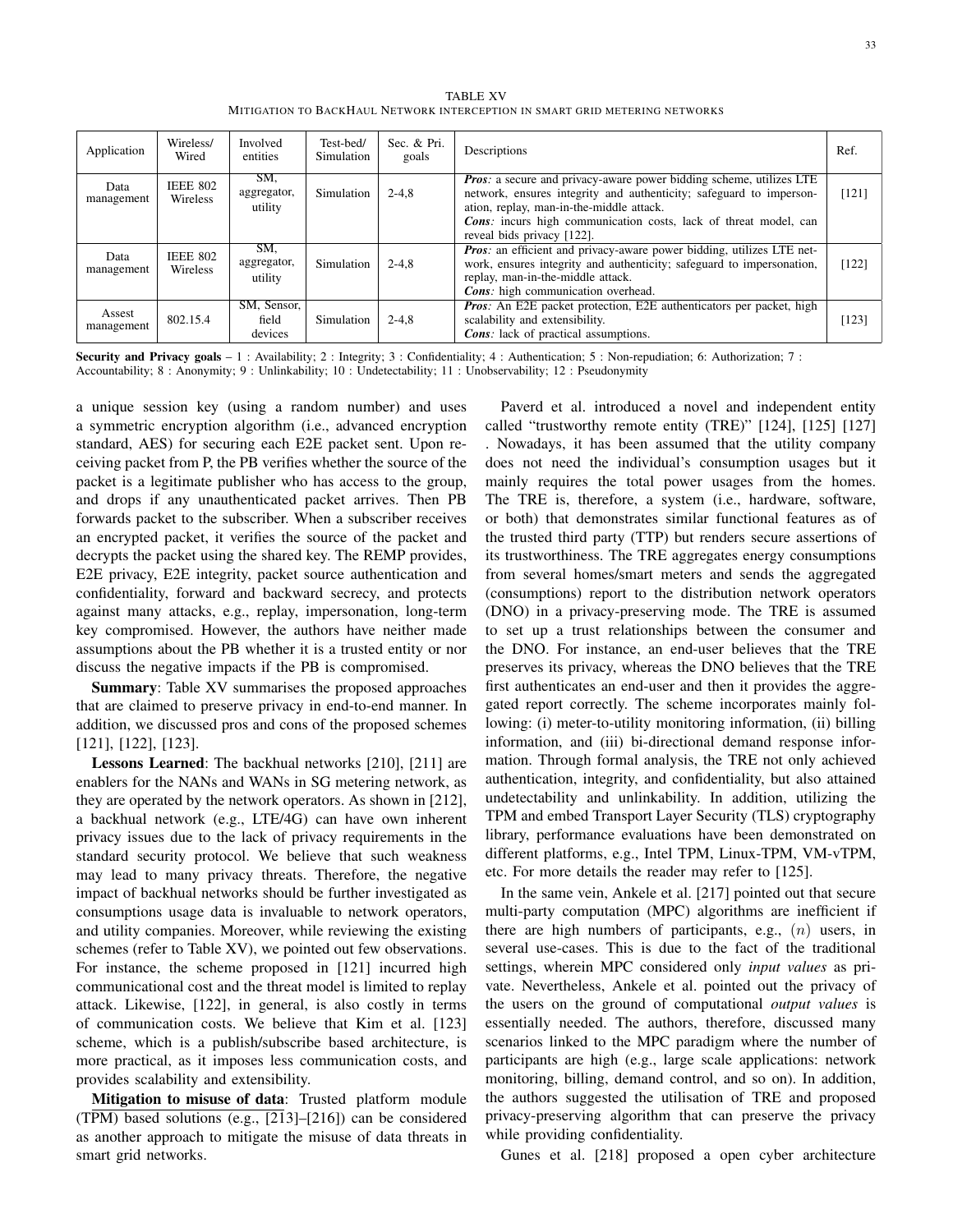TABLE XVI MITIGATION TO MISUSE OF DATA –TRUSTED COMPUTING-BASED SCHEMES IN SG METERING NETWORKS

| Application        | Involved<br>entities                   | Testbed/<br>Simulation | Sec. & Pri.<br>goals                                                                                                                                                                                                                                                                | Descriptions                                                                                                                                                                                                                                                                                          | Ref.                            |
|--------------------|----------------------------------------|------------------------|-------------------------------------------------------------------------------------------------------------------------------------------------------------------------------------------------------------------------------------------------------------------------------------|-------------------------------------------------------------------------------------------------------------------------------------------------------------------------------------------------------------------------------------------------------------------------------------------------------|---------------------------------|
| Data<br>management | SM,<br>TRE, DSM                        | Simulation,<br>testbed | <b>Pros:</b> privacy-enhancing communication architecture; incentive-based<br>$2 - 4, 8 - 11$<br>demand response application; a novel entity called trustworthy remote<br>entity; and provides authentication, integrity, confidentiality, unde-<br>tectability, and unlinkability. |                                                                                                                                                                                                                                                                                                       | $[124]$ ,<br>$[127]$ ,<br>[125] |
| Data<br>management | SM, TRE<br>Utility, etc.               |                        | <b>Pros:</b> secure multi-party computation; propose TRE-based privacy-<br>2,3,8<br>preserving algorithms.<br><b>Cons</b> : lack of proof-of-concepts or simulations.                                                                                                               |                                                                                                                                                                                                                                                                                                       | [217]                           |
| Data<br>management | HAN, WAN/<br>utility                   | Simulation             | $2-4,8$                                                                                                                                                                                                                                                                             | <b>Pros:</b> an open cyber architecture; a blind processing framework; uses<br>TPM hardware; minimize human intervention; and secure to MITM,<br>session injection, and side channel attack.<br><b>Cons:</b> the system boot time is considerably slow (i.e., $\approx 82$ seconds).                  |                                 |
| Data<br>management | SM.<br>Concentrator                    | <b>Simulation</b>      | 2,4,8                                                                                                                                                                                                                                                                               | <b>Pros:</b> Proposed privacy protection scheme; used trusted smart meters;<br>exploited remote anonymous attestation; used attribute certificates for<br>hiding platform attributes; prevented private information; and ensured<br>detection of trusted software updates, if any.                    |                                 |
| Data<br>management | SM/HAN,<br>utility/<br>central systems | Testbed                | $2 - 4$                                                                                                                                                                                                                                                                             | <b>Pros:</b> uses of protected module architectures; implements high assur-<br>ance smart meter; and security analyzed; and guarantee integrity and<br>confidentiality.<br><b>Cons</b> : does not protect against DoS attack when a buggy application,<br>e.g., overwrites crucial OS data structure. | [220]                           |

DSM: demand side manager; SP: service provider; OS: operating system; SGIT: interactive terminal of smart grid; TAS: trusted access server; –: unspecified. Security and Privacy goals - 1 : Availability; 2 : Integrity; 3 : Confidentiality; 4 : Authentication; 5 : Non-repudiation; 6: Authorization; 7 : Accountability; 8 : Anonymity; 9 : Unlinkability; 10 : Undetectability; 11 : Unobservability; 12 : Pseudonymity

(OCA) and enhanced information sharing among the utility operators and transmission levels. The entire smart grid network is divided into three main networks: (i) HAN; (ii) MAN; and (iii) WAN. In all three networks, multi-owners devices are interacting with each other in the top-to-bottom approach. To address privacy concerns in the multi-owner systems, the authors suggested a blind processing framework that provides secure data sharing to the dedicated user or process. For the blind processing, a TPM hardware is being utilized so that human operators/network administrators can not access the plain-text of sensitive information. To achieve this, a smart meter first attests identity of the remote entity then establishes a secure channel using its keys to encrypt/decrypt messages. Within the TPM, sensitive data is shielded based on different states of the system and then utilized in the blind processing. In addition, their framework can provide security against MITM attack, session injection and hijacking attacks, and safe from side channel attacks [218]. The proposed OCA may have issues. For instance, the blind executions need robust and trustworthy software to process the smart meter information and to check integrity of other processes. This paper did not provide investigation on the negative impact of the blind processes if a buggy software is running on the platform that may raise concern of the OCA's effectiveness. Moreover, detecting bugs in the blind execution may be challenging, since it requires more sophisticated techniques (e.g., machine learning) and resources. Another major issue with the OCA is that the system boot time is substantially slow ( i.e.,  $\approx$ 82 seconds) that may lead to several system-level denial of service attacks [221].

Zhao et al. [219] proposed the idea of a trusted smart meter (TSM). In the scheme, attribute certificates are being utilized for hiding the platform configuration information of a smart meter. On the contrary, to hide the user sensitive information, cryptography-based ring signatures are adopted. Based on RSA ring signature, the TSM can provide a list of properties: correctness, anonymity, and unforgeability. In addition, using the digital certificates, a smart meter attributes can be protected. The authors claimed that their scheme provides security against the private information leakage attack while achieving the efficiency. Moreover, the scheme can detect whether the software update is trusted or not. The proposed scheme evaluated the execution time values for several ring sizes, on the Intel Xeon E5-2407 v2 CPU (2.40 GHz) and 4 GB RAM. However, the main drawback of the ring-based scheme is that whenever a trusted smart meter wants to assert its real identity to the data concentrator, it must include neighbouring trusted smart meters by their public key certificates and then compute a ring signature. Moreover, a ring signature scheme can preserve privacy of the smart meters at the data concentrator whilst a faulty meter and/or compromised meter can not be simply detected at the data concentrator, since identity of a (compromised) smart meter is hidden in the ring.

Mühlberg et al. [220] proposed a protected module architecture (PMA) designed for smart metering. The PMA mainly considered three use cases: billing, load switching and consumer feedback between the smart meter, and utility. The authors claimed that their scheme can achieve confidentiality and integrity of internal states in the PMA and authentic execution of (event-based) distributed applications can run on the shared infrastructure with a low trusted computing base (TCB). The designed architecture is evaluated using lowpowered TI-MSP430 micro-controller based smart meter. The evaluation parameters are lines of code and binary size in the terms of bytes. However, the scheme has less confidence in authentic execution security guarantees, as the number of supporting software packages (including, embedded operating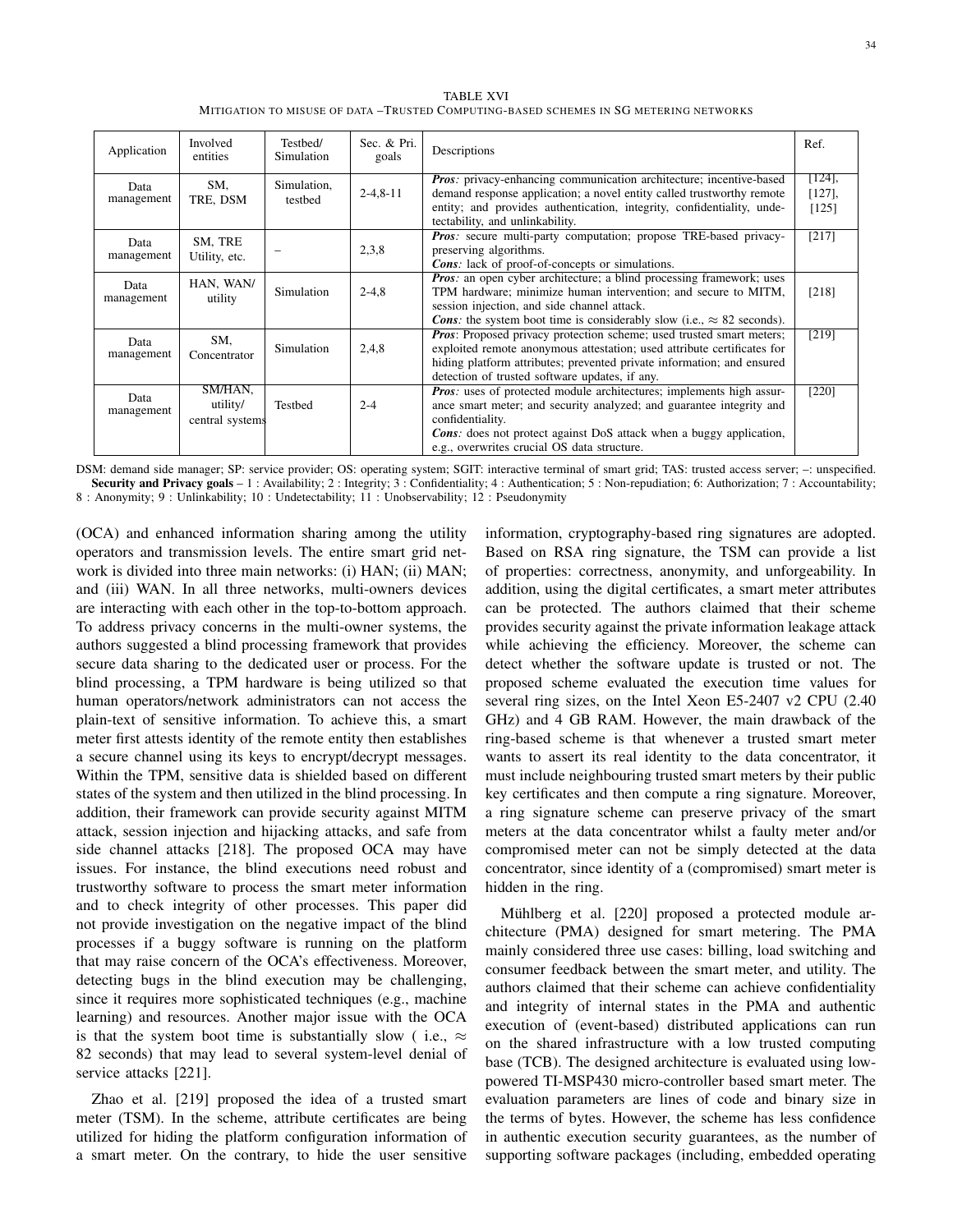systems, module loaders, event management components, etc.) are specified as untrusted.

Summary: Table XVI summarises existing trusted computing techniques (with their pros and cons) on SG metering networks. In the trusted computing world, indeed, an adversary is not able to obtain the sensitive information by eavesdropping over wireless channels since the transmitted information are kept privacy-cognizant from the source where they are being generated. The existing trusted computing based solutions are a good first attempts but not all solutions can be deployed directly to such complex SG metering networks.

Lessons Learned: Due to the heterogeneity of SMs, data concentrators, control centers, the appropriate embedded security and privacy mechanisms (i.e., trusted computing) are essential in SG metering network. We believe that the TRE based schemes, e.g., [124], [125], [127], [217], are more promising for the SG metering networks. The architecture discussed in [218] attempts to proposed OCA that utilizes blind processing techniques to provide data privacy to multiowners in the smart grid domains. However, one of the main lessons of this scheme is how to design and develop the robust and trustworthy application/software to execute the blind processes for the entire domains. Moreover, analysing the negative impact of blind processing can be significant since a malicious system may inject false information to the entire network. Such false information particularly raises concern of trade-off between effectiveness and security of the open cyber architecture in the smart grid network. In [219], Zhao et al. proposed the idea of trusted smart meter that provides privacy protection utilizing the digital ring signatures. The verification of a number of signatures usually poses long delays, which may lead to DoS attack to the data concentrator.

Majority of TPM based schemes ( e.g., [218]–[220], may suffer from scalability issues. For instance, in a simple smart metering infrastructure (SMI), all the smart meters maybe run the same application on the homogeneous (hardware) platform, making this fairly easy for the research purposes. However, in the real-world situations, the SMI network generally consists of different types of smart meters (i.e., heterogeneous) or different data concentrator nodes running several (different) applications. In more extreme cases, the SMI network may be comprised of many smart meters from different vendors running various distinct applications, e.g., demand-response, control commands, billing, etc. Therefore, there needs to be more in-depth analysis on how to store and manage the information necessary to attest a million of devices in a secure and scalable manner.

However, more studies need to be done in different directions. For instance, on-fly-software updates are complicated to handle and so are the key management.

#### XI. RESEARCH ISSUES AND FUTURE DIRECTIONS

In this section, we summarize a list of open research issues, and discuss them in terms of research problem, existing preliminary solutions, and the future research work.

# *A. Reproducibility issue*

Research problem: The biggest concern related to the system level countermeasures, theft to privacy countermeasures, and privacy countermeasures is that they suffer from reproducibility of research results in this SG domain. The majority of existing literatures (as shown in Tables VIII, IX, X, XI, XII, XIII, XIV, XV, XVI) evaluate their approaches by simulation instead of real-world devices. For example, most of the proposed schemes use wireless mode (i.e., either ZigBee or mesh network) but none of them evaluates their security properties with real smart meters. Therefore, there is a less confidence in assessing the risk of the attacks and efficacy of the countermeasures by their work. This is due to the lack of access to real smart meter devices, i.e., the access of smart meter is either non-existent or limited to the older meters.

Preliminary solution: A few researchers have implemented and evaluated their schemes using the off-the-shelf devices. For instance, Liu et al. [159] evaluated secret-based encryption scheme using CC2430-F128 based smart meters. Other works [189], [191] [220], [143], and [208] evaluated the security prices using TI MSP430 and MPR2400 based off-the-shelf devices, respectively. Nevertheless, they are just the minority. Lack of real device may result from custom proprietorship machinery, undocumented devices, strict limitations on the systems, and so on [222].

Future research directions: The direct access to the devices appears to be limited at present. Therefore, a comprehensive study on how the simulation study is different from the realdevice study can either (1) build the confidence of applying existing mainstream evaluation approaches, or (2) minimize the threats to experimental validity.

# *B. Lightweight cipher suites issues*

Research problem: Many computation and communication devices (e.g., smart meter, sensors, etc.) in SMI have resource constraints in nature, e.g., ZigBee devices. These devices demand for the lightweight cipher suites (standardized protocols) that can be employed to provide adequate (symmetric/asymmetric) encryption, authentication, and other paramount security properties [31].

**Preliminary solution:** For resource-hungry devices (*i.e.*, smart meters, sensors, etc.), it is widely accepted that the public and private key (i.e., asymmetric key cryptography) based mechanisms are considerably expensive with respect to computational complexities (timing and energy cost). In contrast, the symmetric cryptography based primitives are easier to apply and fairly superior. However, one main issue with symmetric key cryptography for millions of SG devices is its key distribution and management. On the contrary, homomorphic cryptosystem can transform a given plain-text into multiple ciphertexts and each of them will be randomly selected for communication. Indeed, the homomorphic operation provides security against information leakage attack (or requires robust cryptanalysis). On the other hand, homomorphic encryption generates larger messages to be exchanged among the entities [183]. Consequently, the larger the messages are, the slower the performance is, as shown in mitigations to forwarding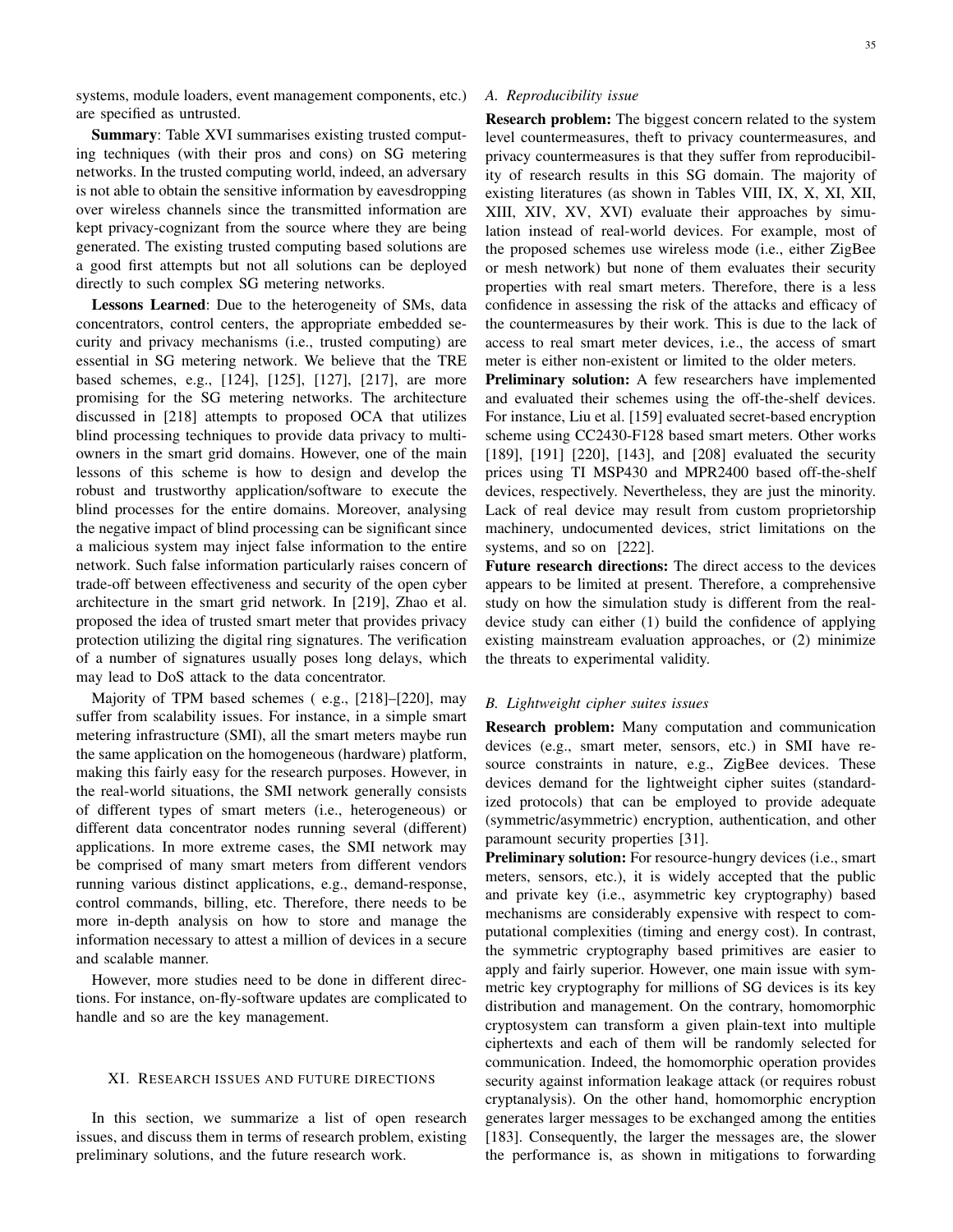point compromise threats [207], [208]. Moreover, Table XVII summarizes the merits and demerits of the cryptographic schemes, which are analyzed in Section-V.

TABLE XVII MERIT AND DEMERIT OF CRYPTOSYSTEMS [183]

| Cryptosystem | Merit                 | <b>Demerit</b>                                      |
|--------------|-----------------------|-----------------------------------------------------|
| Symmetric    |                       | Fast encryption and Bother of agreement on the used |
|              | decryption            | key                                                 |
| Asymmetric   | Simple key manage-    | Bad encryption and decryption                       |
|              | ment                  | performance for resource hungry                     |
|              |                       | devices                                             |
| Homomorphic  | Robust and compute    | Expansion issue, higher overhead                    |
|              | arithmetic operations | and other performance issues                        |
|              | on encrypted data     |                                                     |

Clearly, each cryptosystem suffers from its specific demerits, which requires a new set of lightweight symmetric, asymmetric, or even other possible cryptosystems for securing SG applications.

Future research directions: Given the merits and demerits listed in Table XVII, a more lightweight cipher technique or protocol with regard to limited resources is in great need.

# *C. Over the air upgrades [223] – Advanced Key Management*

Research problem: SMI requires an enhanced feature of key upgrading in timely manner, which upgrades the required keys running in end-users smart meter throughout its normal lifespan. However, such enhanced features come with potential risks (e.g., location migration), if adequate security measures (e.g., key management techniques) are not employed from the very beginning of the system design.

Preliminary solution: Recently, a number of schemes have been proposed to mitigate location migration threat [156], [115], and to mitigate privacy concerns [190], [195], [196]. These schemes particularly focus on key distribution and management in the SG network. However, many of these schemes are either vulnerable to security attacks or incurred high computational costs at the computation-constraint smart meters and sensors.

Future research directions: Designing a security system that stands the test of time for the over next 15 years is a nontrivial task. For above case, how to design a sophisticated key management framework could be a promising research topic – that can provide strong foundation to the security and privacy goals (refer to Section IV) and seamlessly extend security services (i.e., over the air upgrades) across multiple platforms, and networks in the SG networks.

# *D. Secure and efficient routing protocol*

Research problem: In SG metering communications, different entities (e.g., smart meter, data concentrator, servers, demand response management system, etc.) will exchange messages back and forth via single-hop or multi-hop routing protocols. These protocols will find out the optimal path in terms of quality of services [110]. As the SMI network suffers from limited communication bandwidth [59], it is much easier to fall prey to DDoS attack and result in network congestion.

Moreover, it can be noted that none of the routing scheme is designed with a focus of routing privacy, except Nicanfar et al.'s scheme [86].

Preliminary solution: Nicanfar et al. [86] proposed a new secure routing algorithm to route the packets from source to destination. The routing algorithm utilized network coding technology. Indeed, such (network) coding-based protocols can maximise the network throughput. On the other hand, they bring plethora of issues, such as significant increase in buffer capacity, maximised packet delay, and high computational costs on resource-hungry devices [224]. Rahman et al. [225] proposed a formal analysis method for dependable SCADA systems. The main focus is to formally verify secure routing for the SCADA devices (i.e., grid side), while neglecting the end-users devices (smart meters).

Future research directions: Advanced secure and efficient (end-to-end) routing protocols need to be developed and integrated to assure end-to-end latency, high reliable data delivery and network throughput. We believe that while designing the secure routing protocols, the future research should also consider the possible aspects of privacy (refer to Section IV, privacy goals) in smart metering routing protocols.

#### *E. Novel security mechanisms against DoS attacks*

Research problem: As cognitive radio (CR) technology is being widely deployed into SG networks, it experiences many new security and reliability issues [100]–[105]. A recent research demonstrates that a delicate design of jamming and spoofing attacks, can reduce the super users spectrum availability and transmission performance [103].

**Preliminary solution:** In [151], the authors proposed a secure and reliable cognitive radio (CR) solution in SG. This scheme uses a CR sensor that communicates over CR network to transmit consumption usages to the field or neighbourhood area network. This research utilized a physical unclonable function (PUF) to generate the secret keys and to add the noise to the keys. However, the noise needs a correct error detection technique that usually demands high computational resources. Therefore, we believe that more analysis is still needed.

Future research directions: To mitigate DoS threat, crosslayer attack detection techniques and security mechanisms are new research topics, since CR networks are widely deployed into the SG networks. To realize a viable security in smart grid meter network, the secure mechanisms should be integrated in the cross-layer design, i.e., from top layer to bottom layer and other aspect of the whole system [104]. Quantum cryptography based key distribution (QKD) and management techniques can be another area of research in SG. For instance, quantum secure communications and applications in power grid have been an interest around the globe [226]. In a recent research [227], the authors proposed and simulated a QKD based security solution for IoT-based smart grid. We believe that there are many important applications of QKD that should be explored in the SG metering networks.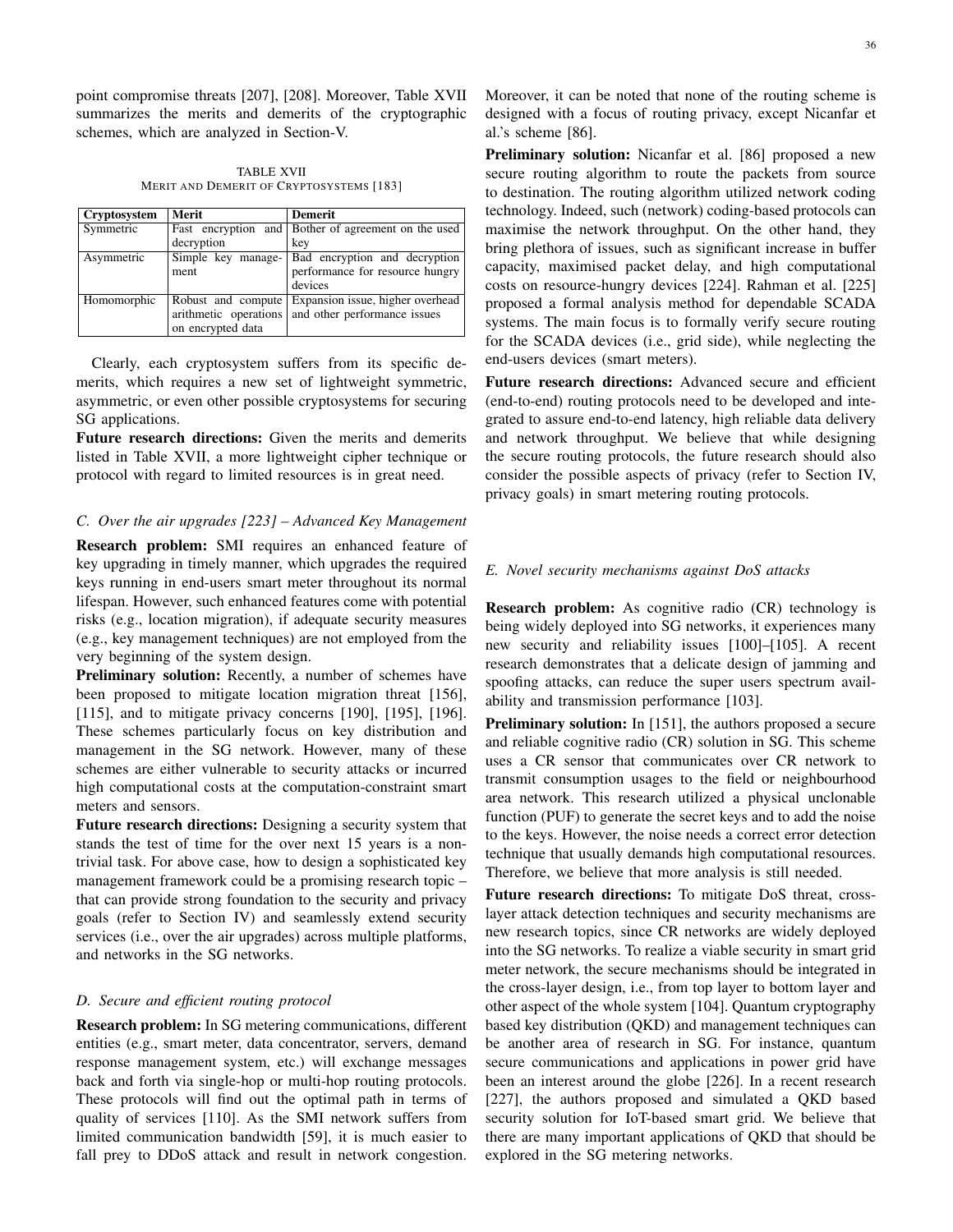# *F. Advanced trusted systems based privacy-preserving mechanisms*

Research problem: The communications in current SG metering network raise many privacy concerns if the consumption data is misused. The utilities commonly aggregate meter reading data on 15 or 30 minute intervals. The data may be used for many purposes, e.g., billing, load management, etc. However, the consumption data can also be misused to infer what types of appliances are being in a home. Having access to such data, the consumer electronics company may start to promote their appliances, which may be intrusive to the consumers. Therefore, *privacy leakage* turns out to be an inevitable problem in SMI system.

Preliminary solution: In one of the leading progress efforts, Paverd et al. [124] [127] presented a privacy-enhancing communication architecture using trusted remote entity (TRE). The TRE can ensure that consumption usages are not disclosed and misused at the utility side. The authors utilized trusted computing to mitigate the cyber security and privacy threats in the next generation energy networks. Considering SG as case study, similar work is also presented in [215] [217]. However, such techniques (TRE) could suffer from single point of attack as pointed out in [181].

Future research directions: Advanced trusted computing based privacy-preserving mechanisms needs to be explored where the consumers can control their information and maintain privacy.

#### *G. Security and privacy assessment tools*

Research problem: As the scale of smart metering system increases, it is imperative to systematically evaluate the robustness and weakness of each security and privacy solution before the real-time implementation. Thus, it brings the demand for customizing the conventional security assessment simulators. **Preliminary solution:** Most of the traditional security assessment tools (e.g., AVISPA [228], ProVerif [229], etc.) focus on the generic network adversary model (e.g., Dolev-Yao attack model [230]). In addition, TrustFound [231] applies model checking to verify the security of TPM-based systems and protocols. Early studies have utilized game theory and/or logic based techniques. However, the gap between theoretical analysis and practical tool implementation has not been fulfilled yet in the SG applications. Recently, Fawaz et al. [232] introduced a real cost model work-flow. The model first understands system logs and cyber alerts. If any log or alert appears, it is translated into response costs. In addition, in the context of an attack impact – the authors researched what is the impact on a system if security state changes. Another work [233] applies formal and systematic analysis of different types of security assessment techniques to provide an integrative tool for security assessment on large-scale real-world SG metering networks/systems. Nevertheless, there is a lack of technique to customize these works on SG scenarios.

Future research directions: To fill the gap between theoretical analysis and practical deployment, the future research should either enhance existing assessment tools (AVISPA, ProVerif, etc.) or explore new implementations.

# XII. CONCLUSION

The traditional power-grids world-wide of today will transform to the next-generation smart grids in the coming future. These grids are able to exploit the advantage of two-way communication and deliver sustainable and reliable power to the end-users. However, the success of SG metering network depends on its security properties. Another crucial feature of SG metering network is the consumers' privacy, i.e., how to aggregate consumers' data without disclosing their personal and sensitive information. A strategic communication framework integrated with robust security and privacy features should be designed in the very beginning of the smart grid technology deployment. Therefore, security and privacy in power grid are considered as an emergent research theme, which is worth analysing.

This survey discusses a comprehensive survey on security and privacy research in SG metering network. We discuss the real cyber attacks incidents in the power industry and related applications. In addition, we investigate detailed threat taxonomy including system-level, theft of service, and privacy/confidentiality threats that has led to the security and privacy requirement in SG metering networks. Moreover, we present and compare the advantages and disadvantages of state-of-the-art existing most up-to date solutions, then finalize this paper by pointing out the future research problems.

#### ACKNOWLEDGMENT

This work is supported by the UK EPSRC (Security and Privacy in Smart Grid Systems: Countermeasure and Formal Verifications) under Grant EP/NO20170/1; and the National Research Foundation, Singapore (No. NRF2015NCR-NCR003-003).

#### **REFERENCES**

- [1] N. Saxena and B. J. Choi, "State of the art authentication, access control, and secure integration in smart grid," *Energies*, vol. 8, no. 10, pp. 11 883–11 915, 2015.
- [2] D. Alahakoon and X. Yu, "Smart electricity meter data intelligence for future energy systems: A survey," *IEEE Transactions on Industrial Informatics*, vol. 12, no. 1, pp. 425–436, 2016.
- [3] M. Ehsani, Y. Gao, S. Longo, and K. Ebrahimi, *Modern electric, hybrid electric, and fuel cell vehicles*. CRC press, 2018.
- [4] M. H. Rehmani, M. Reisslein, A. Rachedi, M. Erol-Kantarci, and M. Radenkovic, "Integrating renewable energy resources into the smart grid: Recent developments in information and communication technologies," *IEEE Transactions on Industrial Informatics*, vol. PP, no. 99, pp. 1–1, 2018.
- [5] J. Wu, S. Rangan, and H. Zhang, *Green communications: theoretical fundamentals, algorithms, and applications*. CRC press, 2016.
- [6] K. Hamedani, L. Liu, R. Atat, J. Wu, and Y. Yi, "Reservoir computing meets smart grids: attack detection using delayed feedback networks,' *IEEE Transactions on Industrial Informatics*, vol. 14, no. 2, pp. 734– 743, 2018.
- [7] "Smart Grid Market," https://www.marketsandmarkets.com/Market-Reports/smart-grid-market-208777577.html.
- [8] J. Bryson and P. D. Gallagher, "Nist special publication 1108r2: Nist framework and roadmap for smart grid interoperability standards, release 2.0," National Institute of Standards and Technology (NIST), Tech. Rep., 2012.
- [9] ——, "CEN-CENELEC-ETSI Smart Grid Coordination Group Smart Grid Reference Architecture," CEN-CENELEC-ETSI Smart Grid Coordination Group, Tech. Rep., 2012.
- [10] J. C. L. Chan and D. S. Wong, "Cyber attacks and the smart grid," *IEEE SmartGrid news letter*, no. 10, 2015.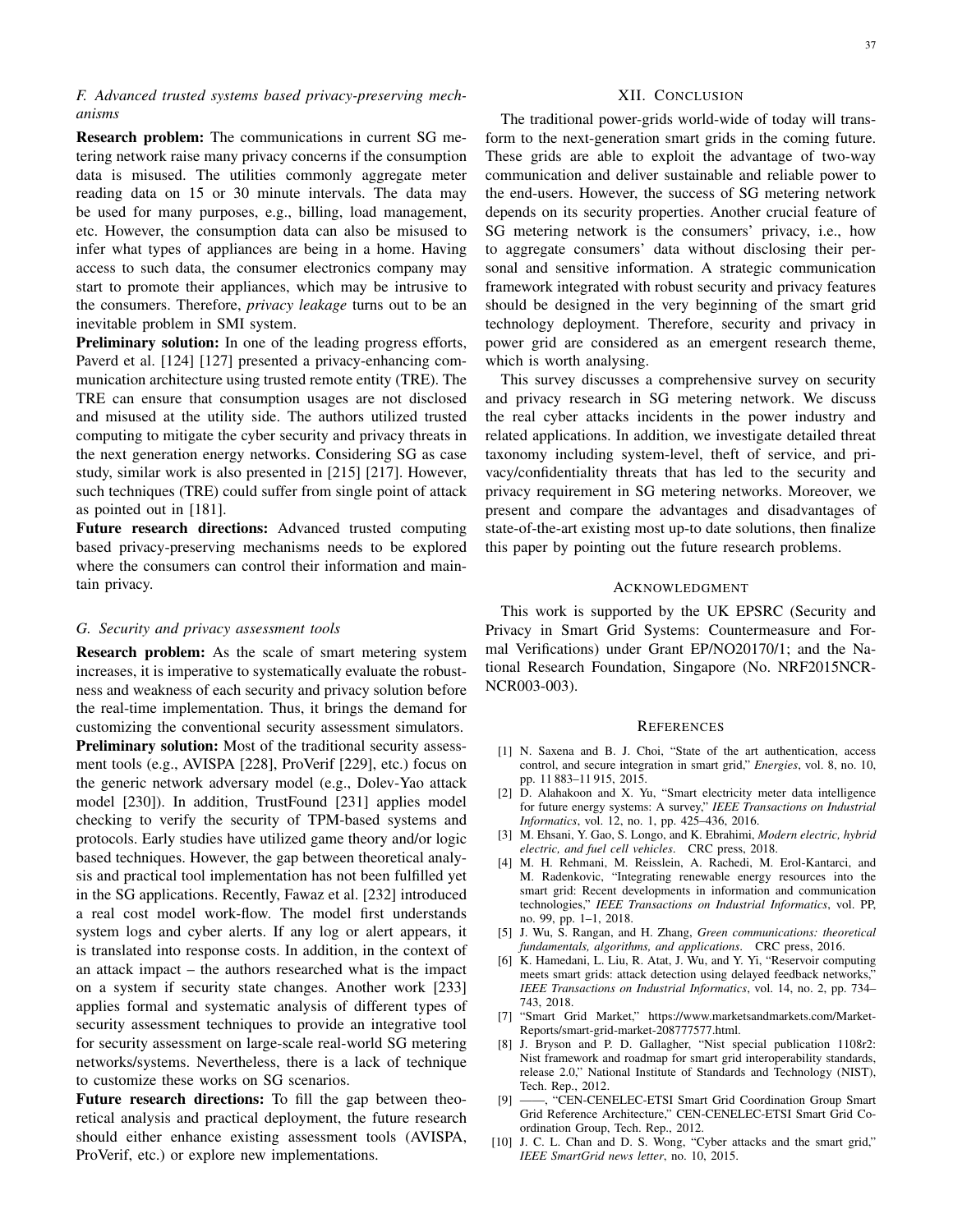- [11] J. Wu, S. Guo, J. Li, and D. Zeng, "Big data meet green challenges: big data toward green applications," *IEEE Systems Journal*, vol. 10, no. 3, pp. 888–900, 2016.
- [12] ——, "Big data meet green challenges: Greening big data," *IEEE Systems Journal*, vol. 10, no. 3, pp. 873–887, 2016.
- [13] N. Uribe-Pérez, L. Hernández, D. de la Vega, and I. Angulo, "State of the art and trends review of smart metering in electricity grids," *Applied Sciences*, vol. 6, no. 3, p. 68, 2016.
- [14] "Directive 2012/27/eu of the european parliament and of the council of 25 october 2012 on energy efficiency, amending directives 2009/125/ec and 2010/30/eu and repealing directives 2004/8/ec and 2006/32/ec text with eea relevance." [Online]. Available: https: //eur-lex.europa.eu/legal-content/EN/TXT/?uri=celex%3A32012L0027
- [15] J. Wu, S. Guo, H. Huang, W. Liu, and Y. Xiang, "Information and communications technologies for sustainable development goals: Stateof-the-art, needs and perspectives," *IEEE Communications Surveys & Tutorials*, 2018.
- [16] H. Khurana, M. Hadley, N. Lu, and D. A. Frincke, "Smart-grid security issues," *IEEE Security & Privacy*, vol. 1, no. 8, pp. 81–85, 2010.
- [17] Y. Wang, Q. Chen, T. Hong, and C. Kang, "Review of smart meter data analytics: Applications, methodologies, and challenges," *IEEE Transactions on Smart Grid*, pp. 1–1, 2018.
- [18] "Advanced persistent threat activity targeting energy and other critical infrastructure sectors." [Online]. Available: https://www.us-cert.gov/ ncas/alerts/TA17-293A
- [19] "Cyberattack suspected in Ukraine power outage," http://www.pcworld.com/article/3152010/security/ cyberattack-suspected-in-ukraine-power-outage.html.
- [20] "Ukraine's Power Grid Gets Hacked Again, a Worrying Sign for Infrastructure Attacks," https://www.technologyreview.com/s/ 603262/ukraines-power-grid-gets-hacked-again-a-worrying-sign-for\ \-infrastructure-attacks/.
- [21] N. Komninos, E. Philippou, and A. Pitsillides, "Survey in smart grid and smart home security: Issues, challenges and countermeasures," *IEEE Communications Surveys & Tutorials*, vol. 16, no. 4, pp. 1933– 1954, 2014.
- [22] K. Weaver, "A perspective on how smart meters invade individual privacy," 2014.
- [23] S. Finster and I. Baumgart, "Privacy-aware smart metering: A survey," *IEEE Communications Surveys & Tutorials*, vol. 17, no. 2, pp. 1088– 1101, 2015.
- [24] W. Wang and Z. Lu, "Cyber security in the smart grid: Survey and challenges," *Computer Networks*, vol. 57, no. 5, pp. 1344–1371, 2013.
- [25] S. Tan, D. De, W.-Z. Song, J. Yang, and S. K. Das, "Survey of security advances in smart grid: A data driven approach," *IEEE Communications Surveys & Tutorials*, vol. 19, no. 1, pp. 397–422, 2017.
- [26] H. He and J. Yan, "Cyber-physical attacks and defences in the smart grid: a survey," *IET Cyber-Physical Systems: Theory & Applications*, vol. 1, no. 1, pp. 13–27, 2016.
- [27] M. R. Asghar, G. Dán, D. Miorandi, and I. Chlamtac, "Smart meter data privacy: A survey," *IEEE Communications Surveys & Tutorials*, 2017.
- [28] R. R. Mohassel, A. Fung, F. Mohammadi, and K. Raahemifar, "A survey on advanced metering infrastructure," *International Journal of Electrical Power & Energy Systems*, vol. 63, pp. 473–484, 2014.
- [29] Y. Kabalci, "A survey on smart metering and smart grid communication," *Renewable and Sustainable Energy Reviews*, vol. 57, no. Supplement C, pp. 302 – 318, 2016.
- [30] I. Stellios, P. Kotzanikolaou, M. Psarakis, C. Alcaraz, and J. Lopez, "A survey of iot-enabled cyberattacks: Assessing attack paths to critical infrastructures and services," *IEEE Communications Surveys Tutorials*, pp. 1–1, 2018.
- [31] X. Fan and G. Gong, "Security challenges in smart-grid metering and control systems," *Technology Innovation Management Review*, vol. 3, no. 7, p. 42, 2013.
- [32] K. Sharma and L. M. Saini, "Performance analysis of smart metering for smart grid: An overview," *Renewable and Sustainable Energy Reviews*, vol. 49, pp. 720–735, 2015.
- [33] P. Kumar, A. Braeken, A. Gurtov, J. Iinatti, and P. H. Ha, "Anonymous secure framework in connected smart home environments," *IEEE Transactions on Information Forensics and Security*, vol. 12, no. 4, pp. 968–979, 2017.
- [34] "Smart Metering Equipment Technical Specifications," https://www.gov.uk/government/consultations/ smart-metering-equipment-technical-specifications-second-version.
- [35] F. Gómez-Cuba, R. Asorey-Cacheda, and F. J. González-Castaño, "Wimax for smart grid last-mile communications: Tos traffic mapping and performance assessment," in *Innovative Smart Grid Technologies (ISGT Europe), 2012 3rd IEEE PES International Conference and Exhibition on*. IEEE, 2012, pp. 1–8.
- [36] F. Aalamifar and L. Lampe, "Optimized wimax profile configuration for smart grid communications," *IEEE Transactions on Smart Grid*, vol. 8, no. 6, pp. 2723–2732, Nov 2017.
- [37] S. Zahurul, N. Mariun, I. Grozescu, H. Tsuyoshi, Y. Mitani, M. Othman, H. Hizam, and I. Abidin, "Future strategic plan analysis for integrating distributed renewable generation to smart grid through wireless sensor network: Malaysia prospect," *Renewable and Sustainable Energy Reviews*, vol. 53, pp. 978–992, 2016.
- [38] R. Mao and V. Julka, "Wimax for advanced metering infrastructure," in *Green and Ubiquitous Technology (GUT), 2012 International Conference on*. IEEE, 2012, pp. 15–19.
- [39] F. Han, S. Zhao, L. Zhang, and J. Wu, "Survey of strategies for switching off base stations in heterogeneous networks for greener 5g systems," *IEEE Access*, vol. 4, pp. 4959–4973, 2016.
- [40] N. S. Nafi, K. Ahmed, M. A. Gregory, and M. Datta, "A survey of smart grid architectures, applications, benefits and standardization," *Journal of Network and Computer Applications*, vol. 76, pp. 23–36, 2016.
- [41] T. N. Le, W.-L. Chin, and H.-H. Chen, "Standardization and security for smart grid communications based on cognitive radio technologies—a comprehensive survey," *IEEE Communications Surveys & Tutorials*, vol. 19, no. 1, pp. 423–445, 2017.
- [42] "Smart Grid Standardization Analysis, version 2; Smart Grids and Energy Markets (SGEM)," https://portal.cleen.fi/.
- [43] R. Atat, L. Liu, H. Chen, J. Wu, H. Li, and Y. Yi, "Enabling cyberphysical communication in 5g cellular networks: challenges, spatial spectrum sensing, and cyber-security," *IET Cyber-Physical Systems: Theory & Applications*, vol. 2, no. 1, pp. 49–54, 2017.
- [44] J. Wu, "Green wireless communications: from concept to reality [industry perspectives]," *IEEE Wireless Communications*, vol. 19, no. 4, 2012.
- [45] J. An, K. Yang, J. Wu, N. Ye, S. Guo, and Z. Liao, "Achieving sustainable ultra-dense heterogeneous networks for 5g," *IEEE Communications Magazine*, vol. 55, no. 12, pp. 84–90, 2017.
- [46] R. Hidalgo-León, C. Sanchez-Zurita, P. Jácome-Ruiz, J. Wu, and Y. Muñoz-Jadan, "Roles, challenges, and approaches of droop control methods for microgrids," in *2017 IEEE PES Innovative Smart Grid Technologies Conference - Latin America (ISGT Latin America)*, Sept 2017, pp. 1–6.
- [47] C. Zhou, R. Feng, L. Wang, W. Huang, and Y. Guo, "Security attack detection algorithm for electric power gis system based on mobile application," *IOP Conference Series: Earth and Environmental Science*, vol. 64, no. 1, p. 012101, 2017. [Online]. Available: http://stacks.iop.org/1755-1315/64/i=1/a=012101
- [48] W. Luan, J. Peng, M. Maras, J. Lo, and B. Harapnuk, "Smart meter data analytics for distribution network connectivity verification," *IEEE Transactions on Smart Grid*, vol. 6, no. 4, pp. 1964–1971, 2015.
- [49] S. Pathak, "Leveraging gis mapping and smart metering for improved oms and saidi for smart city," in *2016 Saudi Arabia Smart Grid (SASG)*, Dec 2016, pp. 1–5.
- [50] P. Balakrishna, K. Rajagopal, and K. Swarup, "Distribution automation analysis based on extended load data from ami systems integration," *International Journal of Electrical Power and Energy Systems*, vol. 86, no. Supplement C, pp. 154 – 162, 2017.
- [51] G. Kumar and N. M. Pindoriya, "Outage management system for power distribution network," in *2014 International Conference on Smart Electric Grid (ISEG)*, Sept 2014, pp. 1–8.
- [52] P. Siano, "Demand response and smart grids—a survey," *Renewable and Sustainable Energy Reviews*, vol. 30, pp. 461–478, 2014.
- [53] M. Pipattanasomporn, M. Kuzlu, and S. Rahman, "An algorithm for intelligent home energy management and demand response analysis," *IEEE Transactions on Smart Grid*, vol. 3, no. 4, pp. 2166–2173, 2012.
- [54] "Smart Grid Resource Center," http://smartgrid.epri.com/Repository /Repository.aspx.
- [55] "Analysis of the Cyber Attack on the Ukrainian Power Grid," https://ics.sans.org/media/E-ISAC˙SANS˙Ukraine˙DUC˙5.pdf.
- [56] C. Wueest, "Targeted attacks against the energy sector."
- [57] "Locus energy lgate command injection vulnerability," 2016. [Online]. Available: https://ics-cert.us-cert.gov/advisories/ICSA-16-231-01-0
- "Xzeres 442sr wind turbine cross-site scripting vulnerability,"<br>2016. [Online]. Available: https://ics-cert.us-cert.gov/advisories/ Available: https://ics-cert.us-cert.gov/advisories/ ICSA-15-342-01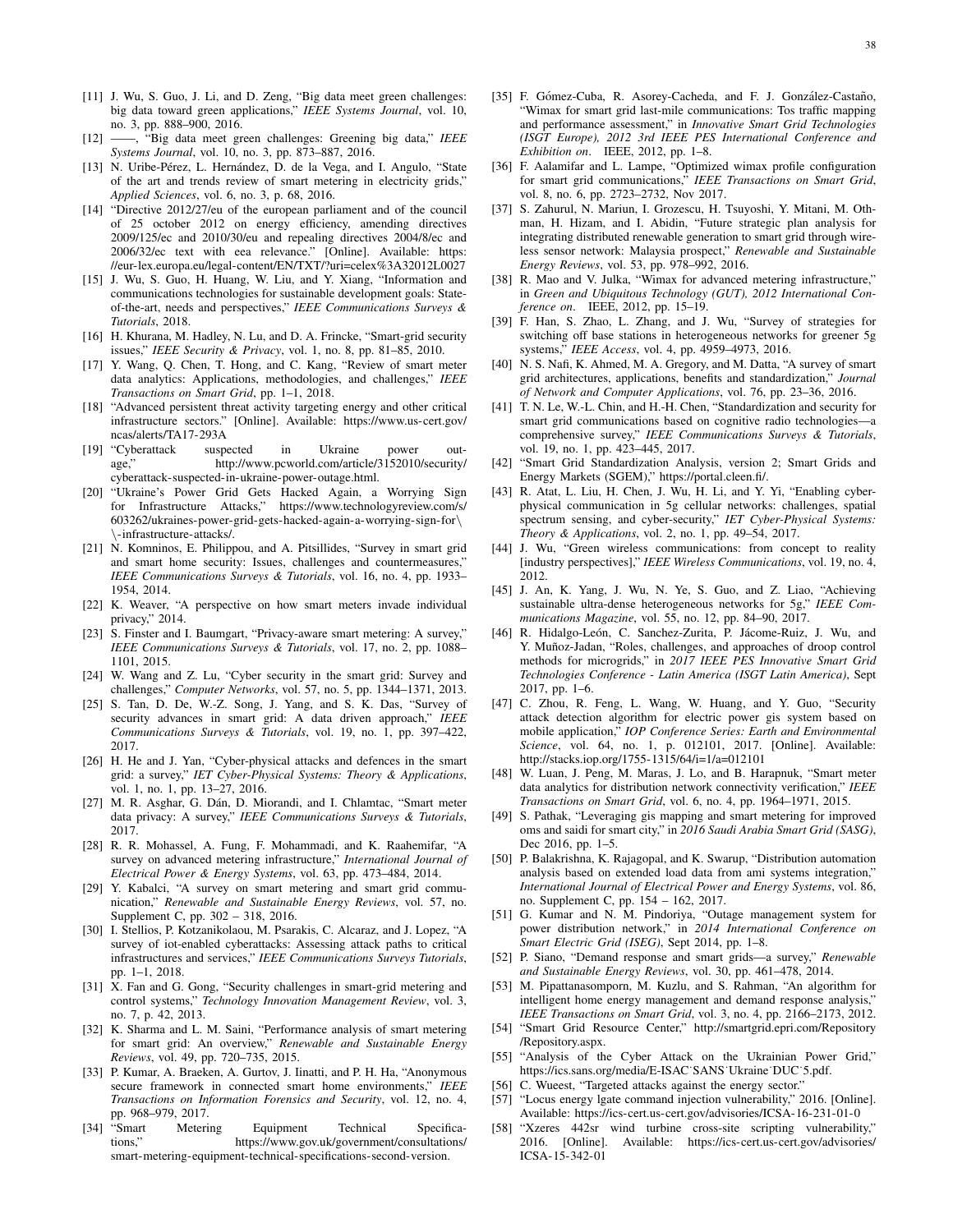- [59] P. Yi, T. Zhu, Q. Zhang, Y. Wu, and L. Pan, "Puppet attack: A denial of service attack in advanced metering infrastructure network," *Journal of Network and Computer Applications*, vol. 59, pp. 325–332, 2016.
- [60] G. Alberto and V. Javier, "Lights off! the darkness of the smart meters." [61] D. Tellbach and Y.-F. Li, "Cyber-attacks on smart meters in household
- nanogrid: Modeling, simulation and analysis," *Energies*, vol. 11, no. 2, 2018. [62] "Cyber-Attack Against Ukrainian Critical Infrastructure," https://ics-
- cert.us-cert.gov/alerts/IR-ALERT-H-16-056-01. [63] "Rle nova-wind turbine hmi unsecure credentials vulnerability,"
- 2016. [Online]. Available: https://ics-cert.us-cert.gov/advisories/ ICSA-15-162-01A [64] "Sinapsi esolar light plaintext passwords vulnerability," 2016. [Online].
- Available: https://ics-cert.us-cert.gov/advisories/ICSA-15-160-02
- [65] C. Carter, I. Onunkwo, P. Cordeiro, and J. Johnson, "Cyber security assessment of distributed energy resources."
- [66] "Smart grid threat landscape and good practice guide."
- [67] S. Ali, T. Al Balushi, Z. Nadir, and O. K. Hussain, *Embedded Systems Security for Cyber-Physical Systems*. Cham: Springer International Publishing, 2018, pp. 115–140. [Online]. Available: https://doi.org/10. 1007/978-3-319-75880-0 6
- [68] D.-d. CHEN, Z.-q. LI, L. Tian, M.-x. TENG, and X. Feng, "Big data based intrusion detection of smart meters," *DEStech Transactions on Computer Science and Engineering*, no. cnsce, 2017.
- [69] K. Fu, A. Drobnis, G. Morrisett, E. Mynatt, S. Patel, R. Poovendran, and B. Zorn, "Safety and security for intelligent infrastructure," *arXiv preprint arXiv:1705.02002*, 2017.
- [70] S. Tweneboah-Koduah, A. K. Tsetse, J. Azasoo, and B. Endicott-Popovsky, "Evaluation of cybersecurity threats on smart metering system," in *Information Technology - New Generations*, S. Latifi, Ed. Cham: Springer International Publishing, 2018, pp. 199–207.
- [71] P. Morgner, S. Mattejat, Z. Benenson, C. Müller, and F. Armknecht, "Insecure to the touch: attacking zigbee 3.0 via touchlink commissioning," in *Proceedings of the 10th ACM Conference on Security and Privacy in Wireless and Mobile Networks*. ACM, 2017, pp. 230–240.
- [72] J. Yao, P. Venkitasubramaniam, S. Kishore, L. V. Snyder, and R. S. Blum, "Network topology risk assessment of stealthy cyber attacks on advanced metering infrastructure networks," in *2017 51st Annual Conference on Information Sciences and Systems (CISS)*, March 2017, pp. 1–6.
- [73] S. Bhattacharjee, A. Thakur, and S. K. Das, "Towards fast and semisupervised identification of smart meters launching data falsification attacks," in *Proceedings of the 2018 on Asia Conference on Computer and Communications Security*, ser. ASIACCS '18. ACM, 2018, pp. 173–185. [Online]. Available: http://doi.acm.org/10.1145/3196494. 3196551
- [74] E. Inga, S. Cespedes, R. Hincapie, and C. A. Cardenas, "Scalable route map for advanced metering infrastructure based on optimal routing of wireless heterogeneous networks," *IEEE Wireless Communications*, vol. 24, no. 2, pp. 26–33, April 2017.
- [75] "Realising the potential of demand-side response to 2025." [Online]. Available: https://assets.publishing.service.gov.uk/government/uploads/ system/uploads/attachment\_data/file/657144/DSR\_Summary\_Report. pdf
- [76] {http://www.silverspringnet.com/wp-content/uploads/ silverspringwhitepaper-smartgridsecurity-mythsreality-080814.pdf}, title=Smart Grid security myths vs. reality,
- [77] "What's at Risk as We Get Smarter?" http://smartgrid.ieee.org/ newsletters/april-2012/what-s-at-risk-as-we-get-smarter.
- [78] "NIST Framework and Roadmap for Smart Grid Interoperability Standards, Release 3.0," http://dx.doi.org/10.6028/NIST.SP.1108r3.
- [79] A. Bari, J. Jiang, W. Saad, and A. Jaekel, "Challenges in the smart grid applications: an overview," *International Journal of Distributed Sensor Networks*, vol. 2014, 2014.
- [80] "Smart Grid Cybersecurity Strategy, Architecture, and High-Level Requirements," http://dx.doi.org/10.6028/NIST.IR.7628r1.
- [81] "Functional reference architecture for communications in smart metering systems," CEN/CLC/ETSI, Tech. Rep., 2011, ftp://ftp.cen.eu/cen/Sectors/List/Measurement/Smartmeters/CENCLCETSI TR50572.pdf, accessed at 11 October 2016.
- [82] V. Mai and I. Khalil, "Design and implementation of a secure cloudbased billing model for smart meters as an internet of things using homomorphic cryptography," *Future Generation Computer Systems*, vol. 72, pp. 327–338, 2017.
- [83] Y. Yan, Y. Qian, H. Sharif, and D. Tipper, "A survey on cyber security for smart grid communications," *IEEE Communications Surveys & Tutorials*, vol. 14, no. 4, pp. 998–1010, 2012.
- [84] J. Liu, Y. Xiao, and J. Gao, "Achieving accountability in smart grid," *IEEE Systems Journal*, vol. 8, no. 2, pp. 493–508, 2014.
- [85] J. Hajny, P. Dzurenda, and L. Malina, *Privacy-Enhanced Data Collection Scheme for Smart-Metering*, 2016, pp. 413–429.
- [86] H. Nicanfar, P. TalebiFard, A. Alasaad, and V. C. Leung, "Enhanced network coding to maintain privacy in smart grid communication," *IEEE Transactions on Emerging Topics in Computing*, vol. 1, no. 2, pp. 286–296, 2013.
- [87] V. Tudor, M. Almgren, and M. Papatriantafilou, "Analysis of the impact of data granularity on privacy for the smart grid," in *Proceedings of the 12th ACM workshop on Workshop on privacy in the electronic society*. ACM, 2013, pp. 61–70.
- [88] S. Goel, "Anonymity vs. security: The right balance for the smart grid."
- [89] A. Pfitzmann and M. Hansen, "A terminology for talking about privacy by data minimization: Anonymity, unlinkability, undetectability, unobservability, pseudonymity, and identity management," 2010.
- [90] A. Paverd, M. Andrew, and B. Ian, "Modelling and automatically analysing privacy properties for honest-butcurious adversaries," University of Oxford, Tech. Rep., 2014, https://www.cs.ox.ac.uk/people/andrew.paverd/casper/casper-privacyreport.pdf, accessed at 11 October 2016.
- [91] S. Kaplantzis and Y. A. Şekercioğlu, "Security and smart metering," in *European Wireless, 2012. EW. 18th European Wireless Conference*. VDE, 2012, pp. 1–8.
- [92] N. Saxena and S. Grijalva, "Efficient signature scheme for delivering authentic control commands in the smart grid," *IEEE Transactions on Smart Grid*, 2017.
- [93] O. Ur-Rehman, N. Zivic, and C. Ruland, "Security issues in smart metering systems," in *Smart Energy Grid Engineering (SEGE), 2015 IEEE International Conference on*. IEEE, 2015, pp. 1–7.
- [94] "Electricity Grid in U.S. Penetrated By Spies," http://www.wsj.com/articles/SB123914805204099085.
- [95] S. Asri and B. Pranggono, "Impact of distributed denial-of-service attack on advanced metering infrastructure," *Wireless Personal Communications*, vol. 83, no. 3, pp. 2211–2223, 2015.
- [96] B. Vaidya, D. Makrakis, and H. Mouftah, "Secure communication mechanism for ubiquitous smart grid infrastructure," *The Journal of Supercomputing*, pp. 1–21, 2013.
- [97] D. Mashima, P. Gunathilaka, and B. Chen, "Artificial command delaying for secure substation remote control: Design and implementation, *IEEE Transactions on Smart Grid*, vol. PP, no. 99, pp. 1–1, 2017.
- [98] R. Khan, P. Maynard, K. McLaughlin, D. Laverty, and S. Sezer, "Threat analysis of blackenergy malware for synchrophasor based real-time control and monitoring in smart grid." in *ICS-CSR*, 2016.
- [99] N. Saputro and K. Akkaya, "PARP-S: A secure piggybacking-based ARP for IEEE 802.11 s-based Smart Grid AMI networks," *Computer Communications*, vol. 58, pp. 16–28, 2015.
- [100] Z. A. Baig and A.-R. Amoudi, "An analysis of smart grid attacks and countermeasures," *Journal of Communications*, vol. 8, no. 8, pp. 473– 479, 2013.
- [101] V. Namboodiri, V. Aravinthan, S. N. Mohapatra, B. Karimi, and W. Jewell, "Toward a secure wireless-based home area network for metering in smart grids," *IEEE Systems Journal*, vol. 8, no. 2, pp. 509–520, 2014.
- [102] Z. Yang, P. Cheng, and J. Chen, "Learning-based jamming attack against low-duty-cycle networks," *IEEE Transactions on Dependable and Secure Computing*, vol. PP, no. 99, pp. 1–1, 2015.
- [103] K. Gai, M. Qiu, Z. Ming, H. Zhao, and L. Qiu, "Spoofing-jamming attack strategy using optimal power distributions in wireless smart grid networks," *IEEE Transactions on Smart Grid*, vol. 8, no. 5, pp. 2431– 2439, 2017.
- [104] A. A. Khan, M. H. Rehmani, and M. Reisslein, "Requirements, design challenges, and review of routing and mac protocols for cr-based smart grid systems," *IEEE Communications Magazine*, vol. 55, no. 5, pp. 206–215, 2017.
- [105] J. Ma, Y. Liu, L. Song, and Z. Han, "Multiact dynamic game strategy for jamming attack in electricity market," *IEEE Transactions on Smart Grid*, vol. 6, no. 5, pp. 2273–2282, 2015.
- [106] J. Lin, W. Yu, X. Yang, G. Xu, and W. Zhao, "On false data injection attacks against distributed energy routing in smart grid," in *Cyber-Physical Systems (ICCPS), 2012 IEEE/ACM Third International Conference on*, April 2012, pp. 183–192.
- [107] Y. Wang, T. T. Gamage, and C. H. Hauser, "Security implications of transport layer protocols in power grid synchrophasor data communication," *IEEE Transactions on Smart Grid*, vol. 7, no. 2, pp. 807–816, March 2016.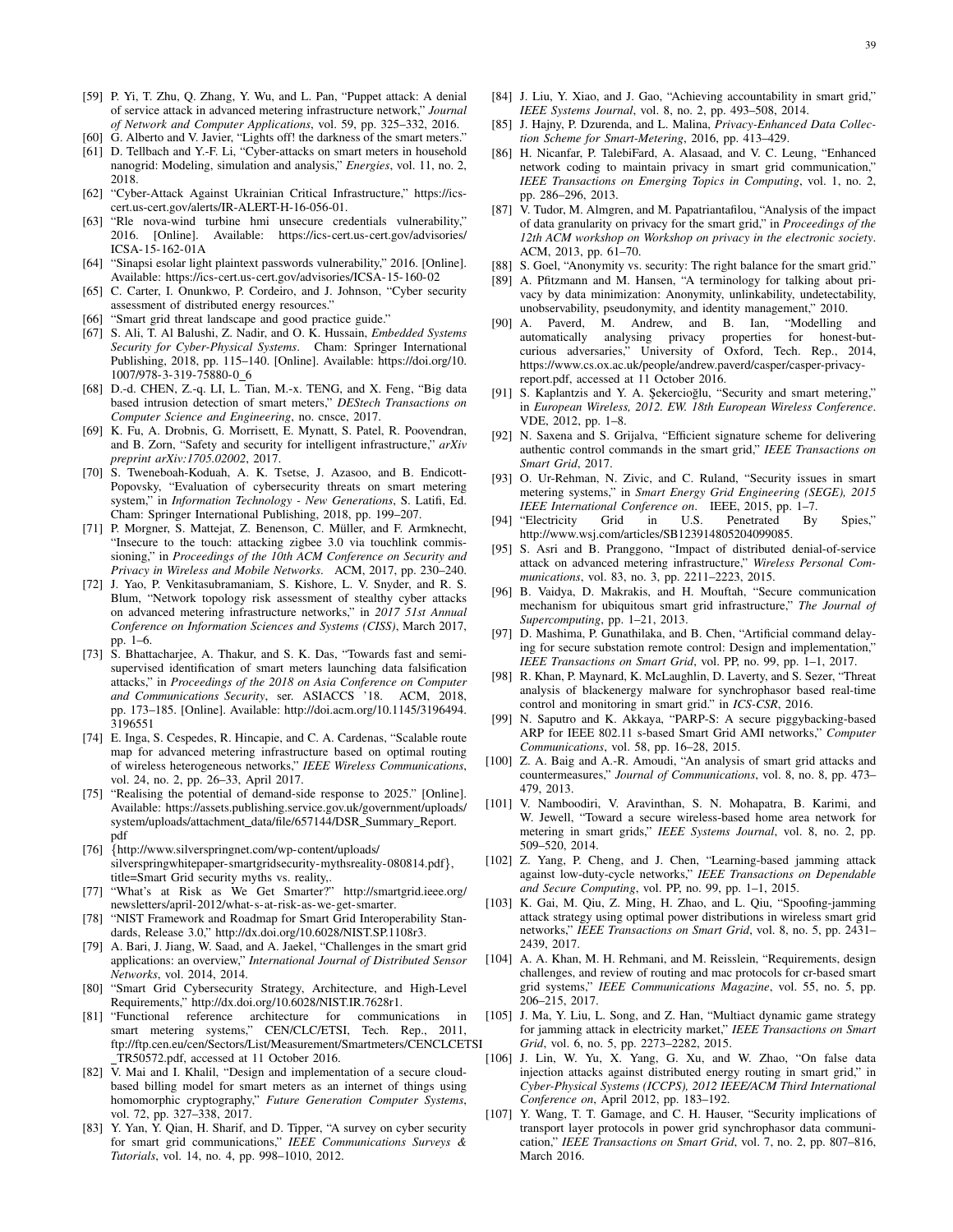- [108] K. Shuaib, Z. Trabelsi, M. Abed-Hafez, A. Gaouda, and M. Alahmad, "Resiliency of smart power meters to common security attacks," *Procedia Computer Science*, vol. 52, pp. 145 – 152, 2015.
- [109] A. A. Khan, M. H. Rehmani, and M. Reisslein, "Cognitive radio for smart grids: Survey of architectures, spectrum sensing mechanisms, and networking protocols," *IEEE Communications Surveys Tutorials*, vol. 18, no. 1, pp. 860–898, Firstquarter 2016.
- [110] A. I. Sabbah, A. El-Mougy, and M. Ibnkahla, "A survey of networking challenges and routing protocols in smart grids," *IEEE Transactions on Industrial Informatics*, vol. 10, no. 1, pp. 210–221, 2014.
- [111] W. Meng, R. Ma, and H.-H. Chen, "Smart grid neighborhood area networks: a survey," *IEEE Network*, vol. 28, no. 1, pp. 24–32, 2014.
- [112] S. McLaughlin, D. Podkuiko, and P. McDaniel, "Energy theft in the advanced metering infrastructure," in *International Workshop on Critical Information Infrastructures Security*. Springer, 2009, pp. 176– 187.
- [113] Z. Zhou, "Design and implementation about secure smart electricity meter sealing based on rf tag," *International Journal of Security and Its Applications*, vol. 9, no. 6, pp. 79–88, 2015.
- [114] W. Han and Y. Xiao, "Nfd: Non-technical loss fraud detection in smart grid," *Computers & Security*, vol. 65, pp. 187–201, 2017.
- [115] V. M. Viswanatham, A. Chari, and V. Saritha, "Region-based group and hierarchical key management for secure smart grid communications," *International Journal of Smart Grid and Green Communications*, vol. 1, no. 1, pp. 50–61, 2016.
- [116] "Security in the smart grid," http://www02.abb.com/db/db0003/ db002698.nsf/0/832c29e54746dd0fc12576400024ef16/\$file/paper Security+in+the+Smart+Grid+%28Sept+09%29\_docnum.pdf.
- [117] E. McCary and Y. Xiao, "Smart grid attacks and countermeasures," *EAI Endorsed Transactions on Industrial Networks and Intelligent Systems*, vol. 15, no. 2, 2 2015.
- [118] "Battling threats in smart grid supply chain," http://pdfserv.maximintegrated.com/en/an/AN5926.pdf.
- [119] S. Werner and J. Lundén, "Smart load tracking and reporting for realtime metering in electric power grids," *IEEE Transactions on Smart Grid*, vol. 7, no. 3, pp. 1723–1731, May 2016.
- [120] Y. Gong, Y. Cai, Y. Guo, and Y. Fang, "A privacy-preserving scheme for incentive-based demand response in the smart grid," *IEEE Transactions on Smart Grid*, vol. 7, no. 3, pp. 1304–1313, May 2016.
- [121] M. Mahmoud, N. Saputro, P. Akula *et al.*, "Privacy-preserving power injection over a hybrid ami/lte smart grid network," *IEEE Internet of Things Journal*, 2017.
- [122] Y. Zhang, J. Zhao, and D. Zheng, "Efficient and privacy-aware power injection over ami and smart grid slice in future 5g networks," *Mobile Information Systems*, vol. 2017, 2017.
- [123] Y. Kim, V. Kolesnikov, and M. Thottan, "Resilient end-to-end message protection for cyber-physical system communications," *IEEE Transactions on Smart Grid*, vol. PP, no. 99, pp. 1–1, 2016.
- [124] A. Paverd, A. Martin, and I. Brown, "Privacy-enhanced bi-directional communication in the smart grid using trusted computing," in *Smart Grid Communications (SmartGridComm), 2014 IEEE International Conference on*. IEEE, 2014, pp. 872–877.
- [125] A. J. Paverd, "Enhancing communication privacy using trustworthy remote entities," Ph.D. dissertation, University of Oxford, 2015.
- [126] P. Ponnaganti, J. R. Pillai, and B. Bak-Jensen, "Opportunities and challenges of demand response in active distribution networks," *Wiley Interdisciplinary Reviews: Energy and Environment*, 2017.
- [127] A. Paverd, A. Martin, and I. Brown, "Security and privacy in smart grid demand response systems," in *Smart Grid Security: Second International Workshop, SmartGridSec 2014, Munich, Germany, February 26, 2014, Revised Selected Papers*, J. Cuellar, Ed. Cham: Springer International Publishing, 2014, pp. 1–15.
- [128] R. d. T. Caropreso, R. A. S. Fernandes, D. P. M. Osorio, and I. N. da Silva, "An open source framework for smart meters: Data communication and security traffic analysis," *IEEE Transactions on Industrial Electronics*, pp. 1–1, 2018.
- [129] M. M. Hasan and H. T. Mouftah, "Cloud-centric collaborative security service placement for advanced metering infrastructures," *IEEE Transactions on Smart Grid*, pp. 1–1, 2018.
- [130] L. Duan, D. Liu, Y. Zhang, S. Chen, R. P. Liu, B. Cheng, and J. Chen, "Secure data-centric access control for smart grid services based on publish/subscribe systems," *ACM Transactions on Internet Technology (TOIT)*, vol. 16, no. 4, p. 23, 2016.
- [131] E. Smith, S. Corzine, D. Racey, P. Dunne, C. Hassett, and J. Weiss, "Going beyond cybersecurity compliance: What power and utility companies really need to consider," *IEEE Power and Energy Magazine*, vol. 14, no. 5, pp. 48–56, Sept 2016.
- [132] "Vulnerabilities in openssl." [Online]. Available: https://www.openssl. org/news/vulnerabilities.html
- [133] M. Wan, W. Shang, P. Zeng, and J. Zhao, "SRDA: A Secure Routing and Data Aggregation Approach for Wireless Smart Meter," *Journal of Communications*, vol. 11, no. 1, 2016.
- [134] J. Wei and D. Kundur, "Goalie: Goal-seeking obstacle and collision evasion for resilient multicast routing in smart grid," *IEEE Transactions on Smart Grid*, vol. 7, no. 2, pp. 567–579, 2016.
- [135] D. Sahin, V. C. Gungor, T. Kocak, and G. Tuna, "Quality-of-service differentiation in single-path and multi-path routing for wireless sensor network-based smart grid applications," *Ad Hoc Networks*, vol. 22, pp. 43–60, 2014.
- [136] S.-G. Yoon, S. Jang, Y.-H. Kim, and S. Bahk, "Opportunistic routing for smart grid with power line communication access networks," *IEEE Transactions on Smart Grid*, vol. 5, no. 1, pp. 303–311, 2014.
- [137] Q.-D. Ho, Y. Gao, G. Rajalingham, and T. Le-Ngoc, "Performance and applicability of candidate routing protocols for smart grid's wireless mesh neighbor area networks," in *2014 IEEE International Conference on Communications (ICC)*. IEEE, 2014, pp. 3682–3687.
- [138] S. Misra, P. V. Krishna, V. Saritha, H. Agarwal, and A. Ahuja, "Learning automata-based multi-constrained fault-tolerance approach for effective energy management in smart grid communication network," *Journal of Network and Computer Applications*, vol. 44, pp. 212–219, 2014.
- [139] M. Yigit, V. C. Gungor, E. Fadel, L. Nassef, N. Akkari, and I. F. Akyildiz, "Channel-aware routing and priority-aware multi-channel scheduling for wsn-based smart grid applications," *Journal of Network and Computer Applications*, vol. 71, pp. 50–58, 2016.
- [140] C. Taylor and T. Johnson, "Strong authentication countermeasures using dynamic keying for sinkhole and distance spoofing attacks in smart grid networks," in *2015 IEEE Wireless Communications and Networking Conference (WCNC)*. IEEE, 2015, pp. 1835–1840.
- [141] E. Hammad, J. Zhao, A. Farraj, and D. Kundur, "Mitigating link insecurities in smart grids via qos multi-constraint routing," in *Communications Workshops (ICC), 2016 IEEE International Conference on*. IEEE, 2016, pp. 380–386.
- [142] F. Masoumiyan, Y. Mishra, Y.-C. Tian, and G. Ledwich, "Communication requirements of wide area control in smart grid," in *Proceedings of the 42nd IEEE Industrial Electronics Conference*. IEEE, 2016.
- [143] A. Mohammadali, M. S. Haghighi, M. H. Tadayon, and A. M. Nodooshan, "A novel identity-based key establishment method for advanced metering infrastructure in smart grid," *IEEE Transactions on Smart Grid*, 2016.
- [144] S. Mishra, T. N. Dinh, M. T. Thai, J. Seo, and I. Shin, "Optimal packet scan against malicious attacks in smart grids," *Theoretical Computer Science*, vol. 609, Part 3, pp. 606 – 619, 2016, computing and Combinatorics Conference.
- [145] G. Lee, Y.-S. Kim, and J. Kang, *An Adaptive DoS Attack Mitigation Measure for Field Networks in Smart Grids*. Cham: Springer International Publishing, 2017, pp. 419–428.
- [146] B. Hu and H. Gharavi, "Smart grid mesh network security using dynamic key distribution with merkle tree 4-way handshaking," *IEEE Transactions on Smart Grid*, vol. 5, no. 2, pp. 550–558, 2014.
- [147] G. S. Toor and M. Ma, "Security enhancement for dynamic key refreshment in neighborhood area network of smart grid," *Security and Communication Networks*, vol. 9, no. 16, pp. 3353–3364, 2016.
- [148] Z. Lu, W. Wang, and C. Wang, "Camouflage traffic: Minimizing message delay for smart grid applications under jamming," *IEEE Transactions on Dependable and Secure Computing*, vol. 12, no. 1, pp. 31–44, Jan 2015.
- [149] M. Hoefling, F. Heimgaertner, D. Fuchs, and M. Menth, *jOSEF: A Java-Based Open-Source Smart Meter Gateway Experimentation Framework*. Cham: Springer International Publishing, 2015, pp. 165– 176.
- [150] O. Khaled, A. Marín, F. Almenares, P. Arias, and D. Díaz, "Analysis of secure tcp/ip profile in 61850 based substation automation system for smart grids," *International Journal of Distributed Sensor Networks*, vol. 12, no. 4, p. 5793183, 2016.
- [151] U. S. Premarathne, I. Khalil, and M. Atiquzzaman, "Secure and reliable surveillance over cognitive radio sensor networks in smart grid," *Pervasive and Mobile Computing*, vol. 22, pp. 3–15, 2015.
- [152] M. Mustapa, M. Niamat, A. P. D. Nath, and M. Alam, "Hardwareoriented authentication for advanced metering infrastructure," *IEEE Transactions on Smart Grid*, 2017.
- [153] S.-C. Yip, K. Wong, W.-P. Hew, M.-T. Gan, R. C.-W. Phan, and S.-W. Tan, "Detection of energy theft and defective smart meters in smart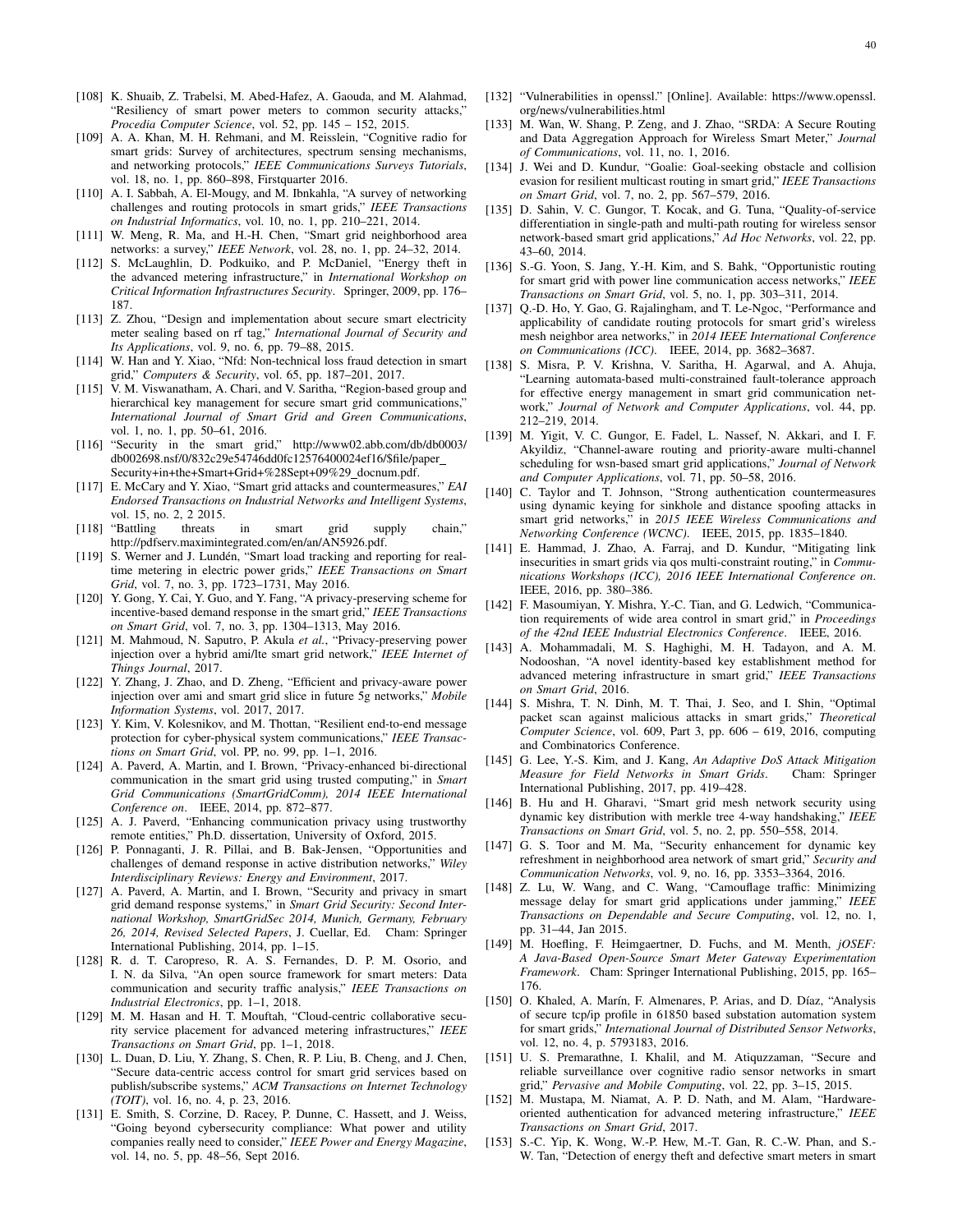grids using linear regression," *International Journal of Electrical Power & Energy Systems*, vol. 91, pp. 230–240, 2017.

- [154] H. J. Jo, I. S. Kim, and D. H. Lee, "Efficient and privacy-preserving metering protocols for smart grid systems," *IEEE Transactions on Smart Grid*, vol. 7, no. 3, pp. 1732–1742, 2016.
- [155] J. Ni, K. Zhang, X. Lin, and X. Shen, "Balancing security and efficiency for smart metering against misbehaving collectors," *IEEE Transactions on Smart Grid*, 2017.
- [156] I. Parvez, F. Abdul, and A. I. Sarwat, "A location based key management system for advanced metering infrastructure of smart grid," in *Green Technologies Conference (GreenTech), 2016 IEEE*. IEEE, 2016, pp. 62–67.
- [157] M. Raciti and S. Nadjm-Tehrani, "Embedded cyber-physical anomaly detection in smart meters," in *International Workshop on Critical Information Infrastructures Security*. Springer, 2012, pp. 34–45.
- [158] N. Saxena and S. Grijalva, "Dynamic secrets and secret keys based scheme for securing last mile smart grid wireless communication," *IEEE Transactions on Industrial Informatics*, vol. 13, no. 3, pp. 1482– 1491, 2017.
- [159] T. Liu, Y. Liu, Y. Mao, Y. Sun, X. Guan, W. Gong, and S. Xiao, "A dynamic secret-based encryption scheme for smart grid wireless communication," *IEEE Transactions on Smart Grid*, vol. 5, no. 3, pp. 1175–1182, 2014.
- [160] C.-I. Fan, S.-Y. Huang, and Y.-L. Lai, "Privacy-enhanced data aggregation scheme against internal attackers in smart grid," *IEEE Transactions on Industrial informatics*, vol. 10, no. 1, pp. 666–675, 2014.
- [161] M. Wen, R. Lu, K. Zhang, J. Lei, X. Liang, and X. Shen, "Parq: A privacy-preserving range query scheme over encrypted metering data for smart grid," *IEEE Transactions on Emerging Topics in Computing*, vol. 1, no. 1, pp. 178–191, 2013.
- [162] J. Seo, J. Jin, J. Y. Kim, and J.-J. Lee, "Automated residential demand response based on advanced metering infrastructure network," *International Journal of Distributed Sensor Networks*, vol. 12, no. 2, p. 4234806, 2016.
- [163] S. Tonyali, K. Akkaya, N. Saputro, and A. S. Uluagac, "A reliable data aggregation mechanism with homomorphic encryption in smart grid ami networks," in *2016 13th IEEE Annual Consumer Communications Networking Conference (CCNC)*, Jan 2016, pp. 550–555.
- [164] N. Busom, R. Petrlic, F. Sebé, C. Sorge, and M. Valls, "Efficient smart metering based on homomorphic encryption," *Computer Communications*, vol. 82, pp. 95–101, 2016.
- [165] F. Borges, D. Demirel, L. Böck, J. Buchmann, and M. Mühlhäuser, "A privacy-enhancing protocol that provides in-network data aggregation and verifiable smart meter billing," in *2014 IEEE Symposium on Computers and Communications (ISCC)*. IEEE, 2014, pp. 1–6.
- [166] A. Barletta, C. Callegari, S. Giordano, M. Pagano, and G. Procissi, "Privacy preserving smart grid communications by verifiable secret key sharing," in *2015 International Conference on Computing and Network Communications (CoCoNet)*. IEEE, 2015, pp. 199–204.
- [167] M. Cazorla, K. Marquet, and M. Minier, "Survey and benchmark of lightweight block ciphers for wireless sensor networks," in *Security and Cryptography (SECRYPT), 2013 International Conference on*. IEEE, 2013, pp. 1–6.
- [168] J. Lee, K. Kapitanova, and S. H. Son, "The price of security in wireless sensor networks," *Computer Networks*, vol. 54, no. 17, pp. 2967–2978, 2010.
- [169] A. Trad, A. A. Bahattab, and S. B. Othman, "Performance trade-offs of encryption algorithms for wireless sensor networks," in *Computer Applications and Information Systems (WCCAIS), 2014 World Congress on*. IEEE, 2014, pp. 1–6.
- [170] J. H. Kong, L.-M. Ang, and K. P. Seng, "A comprehensive survey of modern symmetric cryptographic solutions for resource constrained environments," *Journal of Network and Computer Applications*, vol. 49, pp. 15 – 50, 2015.
- [171] D. Meyer and F. Baker, "Internet protocols for the smart grid," 2011. [Online]. Available: https://tools.ietf.org/html/rfc6272
- [172] N. E. Petroulakis, E. Z. Tragos, A. G. Fragkiadakis, and G. Spanoudakis, "A lightweight framework for secure life-logging in smart environments," *Information Security Technical Report*, vol. 17, no. 3, pp. 58–70, 2013.
- [173] Y. Lu, "Privacy-preserving logarithmic-time search on encrypted data in cloud." in *NDSS*. The Internet Society, 2012.
- [174] J. B. Hur, D. Y. Koo, and Y. J. Shin, "Privacy-preserving smart metering with authentication in a smart grid," *Applied Sciences*, vol. 5, no. 4, p. 1503, 2015.
- [175] K.-A. Shim, "A survey of public-key cryptographic primitives in wireless sensor networks," *IEEE Communications Surveys & Tutorials*, vol. 18, no. 1, pp. 577–601, 2016.
- [176] S. B. Sasi, D. Dixon, J. Wilson, and P. No, "A general comparison of symmetric and asymmetric cryptosystems for wsns and an overview of location based encryption technique for improving security," *IOSR Journal of Engineering*, vol. 4, no. 3, p. 1, 2014.
- [177] J. Ni, K. Zhang, K. Alharbi, X. Lin, N. Zhang, and X. S. Shen, "Differentially private smart metering with fault tolerance and rangebased filtering," *IEEE Transactions on Smart Grid*, vol. 8, no. 5, pp. 2483–2493, 2017.
- [178] J. Won, C. Y. Ma, D. K. Yau, and N. S. Rao, "Privacy-assured aggregation protocol for smart metering: A proactive fault-tolerant approach," *IEEE/ACM Transactions on Networking (TON)*, vol. 24, no. 3, pp. 1661–1674, 2016.
- [179] A. Abdallah and X. Shen, "Lightweight security and privacy preserving scheme for smart grid customer-side networks," *IEEE Transactions on Smart Grid*, vol. 8, no. 3, pp. 1064–1074, 2017.
- [180] M. S. Rahman, A. Basu, and S. Kiyomoto, "Privacy-friendly secure bidding scheme for demand response in smart grid," in *Smart Cities Conference (ISC2), 2015 IEEE First International*. IEEE, 2015, pp. 1–6.
- [181] M. S. Rahman, A. Basu, S. Kiyomoto, and M. A. Bhuiyan, "Privacyfriendly secure bidding for smart grid demand-response," *Information Sciences*, vol. 379, pp. 229–240, 2017.
- [182] M. A. Mustafa, N. Zhang, G. Kalogridis, and Z. Fan, "Musp: Multiservice, user self-controllable and privacy-preserving system for smart metering," in *Communications (ICC), 2015 IEEE International Conference on*. IEEE, 2015, pp. 788–794.
- [183] C. Esposito and M. Ciampi, "On security in publish/subscribe services: a survey," *IEEE Communications Surveys & Tutorials*, vol. 17, no. 2, pp. 966–997.
- [184] C. Rottondi, G. Verticale, and A. Capone, "A security framework for smart metering with multiple data consumers," in *Computer Communications Workshops (INFOCOM WKSHPS), 2012 IEEE Conference on*. IEEE, 2012, pp. 103–108.
- [185] X. He, M.-O. Pun, and C. C. J. Kuo, "Secure and efficient cryptosystem for smart grid using homomorphic encryption," in *2012 IEEE PES Innovative Smart Grid Technologies (ISGT)*, Jan 2012, pp. 1–8.
- [186] X. Liang, X. Li, R. Lu, X. Lin, and X. Shen, "Udp: Usage-based dynamic pricing with privacy preservation for smart grid," *IEEE Transactions on Smart Grid*, vol. 4, no. 1, pp. 141–150, March 2013.
- [187] H. Li, X. Lin, H. Yang, X. Liang, R. Lu, and X. Shen, "EPPDR: An efficient privacy-preserving demand response scheme with adaptive key evolution in smart grid," *IEEE Transactions on Parallel and Distributed Systems*, vol. 25, no. 8, pp. 2053–2064, Aug 2014.
- [188] M. M. Fouda, Z. M. Fadlullah, N. Kato, R. Lu, and X. S. Shen, "A lightweight message authentication scheme for smart grid communications," *IEEE Transactions on Smart Grid*, vol. 2, no. 4, pp. 675–685, 2011.
- [189] P. Kumar, A. Gurtov, and P. H. Ha, "An efficient authentication model in smart grid networks," in *2016 15th ACM/IEEE International Conference on Information Processing in Sensor Networks (IPSN)*. IEEE, 2016, pp. 1–2.
- [190] K. Mahmood, S. A. Chaudhry, H. Naqvi, T. Shon, and H. F. Ahmad, "A lightweight message authentication scheme for smart grid communications in power sector," *Computers & Electrical Engineering*, 2016.
- [191] P. Kumar, A. Gurtov, M. Sain, A. Martin, and P. H. Ha, "Lightweight authentication and key agreement for smart metering in smart energy networks," *IEEE Transactions on Smart Grid*, pp. 1–1, 2018.
- [192] T. W. Chim, S. M. Yiu, V. O. K. Li, L. C. K. Hui, and J. Zhong, "PRGA: Privacy-Preserving Recording amp; Gateway-Assisted Authentication of Power Usage Information for Smart Grid," *IEEE Transactions on Dependable and Secure Computing*, vol. 12, no. 1, pp. 85–97, Jan 2015.
- [193] L. Zhang, S. Tang, and H. Luo, "Elliptic curve cryptography-based authentication with identity protection for smart grids," *PloS one*, vol. 11, no. 3, p. e0151253, 2016.
- [194] Y. Liu, C. Cheng, T. Gu, T. Jiang, and X. Li, "A lightweight authenticated communication scheme for smart grid," *IEEE Sensors Journal*, vol. 16, no. 3, pp. 836–842, 2016.
- [195] J. L. Tsai and N. W. Lo, "Secure anonymous key distribution scheme for smart grid," *IEEE Transactions on Smart Grid*, vol. 7, no. 2, pp. 906–914, March 2016.
- [196] V. Odelu, A. K. Das, M. Wazid, and M. Conti, "Provably secure authenticated key agreement scheme for smart grid," *IEEE Transactions on Smart Grid*, vol. PP, no. 99, pp. 1–1, 2016.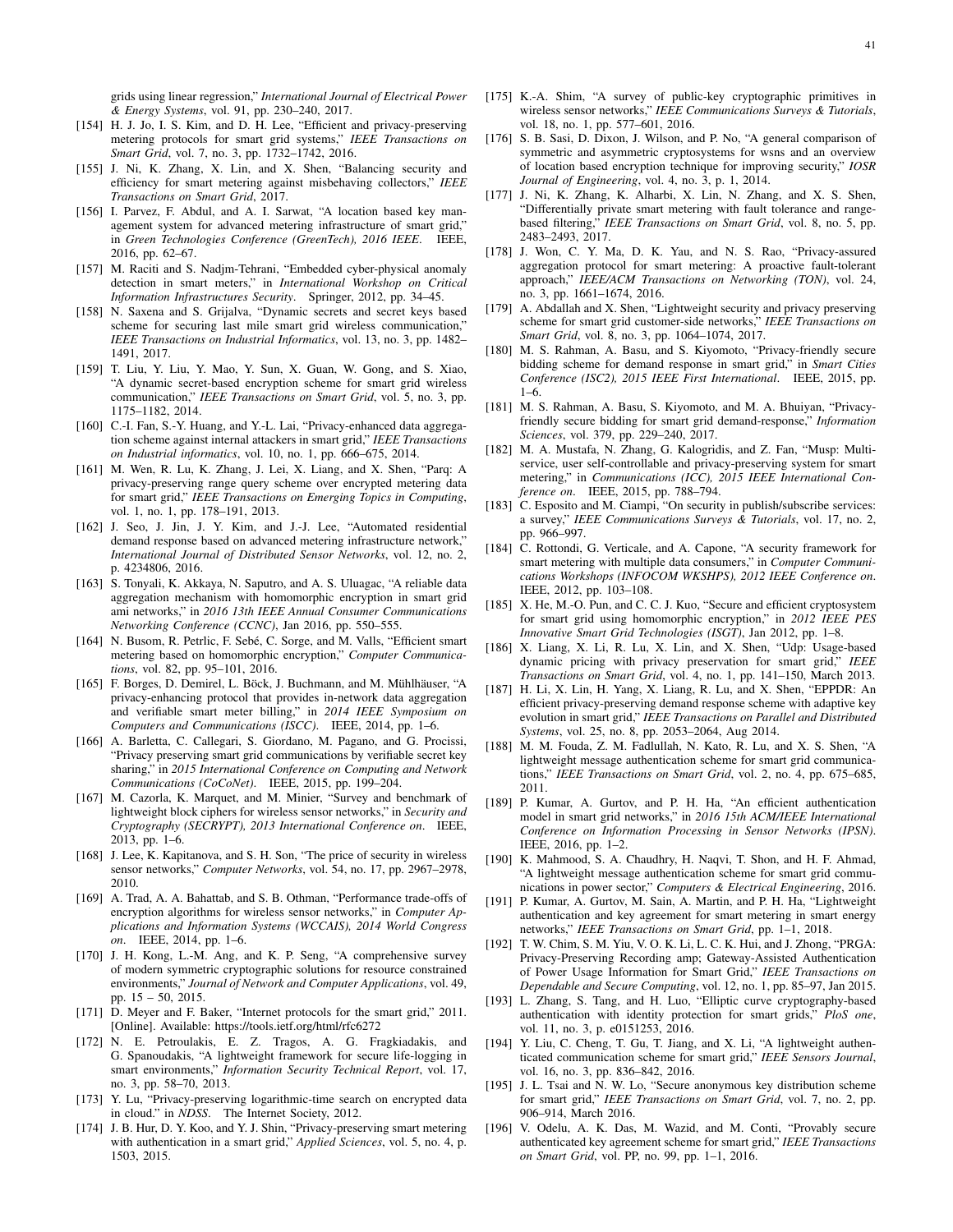- [197] N. Saxena, B. J. Choi, and R. Lu, "Authentication and authorization scheme for various user roles and devices in smart grid," *IEEE Transactions on Information Forensics and Security*, vol. 11, no. 5, pp. 907–921, 2016.
- [198] S. Ruj and A. Nayak, "A decentralized security framework for data aggregation and access control in smart grids," *IEEE transactions on smart grid*, vol. 4, no. 1, pp. 196–205, 2013.
- [199] J. Baek, Q. H. Vu, J. K. Liu, X. Huang, and Y. Xiang, "A secure cloud computing based framework for big data information management of smart grid," *IEEE transactions on cloud computing*, vol. 3, no. 2, pp. 233–244, 2015.
- [200] A. Mohan and D. Mashima, "Towards secure demand-response systems on the cloud," in *2014 IEEE International Conference on Distributed Computing in Sensor Systems*. IEEE, 2014, pp. 361–366.
- [201] Y. Xie, H. Wen, J. Wu, Y. Jiang, J. Meng, X. Guo, A. Xu, and Z. Guan, "Three-layers secure access control for cloud-based smart grids," in *Vehicular Technology Conference (VTC Fall), 2015 IEEE 82nd*. IEEE, 2015, pp. 1–5.
- [202] A. Braeken, P. Kumar, and A. Martin, "Efficient and provably secure key agreement for modern smart metering communications," *Energies*, vol. 11, no. 10, p. 2662, 2018.
- [203] Braeken, An and Kumar, Pardeep and Martin, Andrew, "Efficient and privacy-preserving data aggregation and dynamic billing in smart grid metering networks," *Energies*, vol. 11, no. 8, p. 2085, 2018.
- [204] M. T. Alam, "A review on cloud-based privacy preserving schemes for smart meters," *INFOCOMP Journal of Computer Science*, vol. 15, no. 1, pp. 19–33, 2016.
- [205] L. Xiaobing, C. Wei, Z. Feng, X. Bin, and S. Zhiqiang, "Design of a security smart meter software testing cloud service system," in *2016 IEEE Information Technology, Networking, Electronic and Automation Control Conference*, May 2016, pp. 874–878.
- [206] Z. Zhang, Z. Qin, L. Zhu, J. Weng, and K. Ren, "Cost-friendly differential privacy for smart meters: Exploiting the dual roles of the noise," *IEEE Transactions on Smart Grid*, vol. 8, no. 2, pp. 619–626, 2017.
- [207] "Secure and scalable aggregation in the smart grid resilient against malicious entities," *Ad Hoc Networks*, vol. 50, no. Supplement C, pp. 58 – 67, 2016.
- [208] D. He, S. Chan, and M. Guizani, "Cyber security analysis and protection of wireless sensor networks for smart grid monitoring," *IEEE Wireless Communications*, vol. PP, no. 99, pp. 2–7, 2017.
- [209] S. Câmara, D. Anand, V. Pillitteri, and L. Carmo, *Multicast Delayed Authentication for Streaming Synchrophasor Data in the Smart Grid*. Cham: Springer International Publishing, 2016, pp. 32–46.
- [210] P. J. Ollukaren, R. Swaminathan, S. L. King, K. W. McBee, J. C. Gutierrez, and M. Rodriguez-Perez, "Systems and methods for managing advanced metering infrastructure," May 8 2018, uS Patent 9,967,235.
- [211] N. Cam-Winget, J. Hui, and D. Popa, "Applicability statement for the routing protocol for low-power and lossy networks (rpl) in advanced metering infrastructure (ami) networks," Tech. Rep., 2017.
- [212] A. Shaik, R. Borgaonkar, J.-P. Seifert, N. Asokan, and V. Niemi, "Practical attacks against privacy and availability in 4g/lte," in *23nd Annual Network and Distributed System Security Symposium, NDSS 2016, San Diego, California, USA, February 21-24, 2016*, 2016. [Online]. Available: http://www.internetsociety.org/events/ndss-symposium-2016
- [213] J. Wang, J. Liu, S. Yang, and M. Zhang, "Integrated trusted protection technologies for industrial control systems," in *2016 18th International Conference on Advanced Communication Technology (ICACT)*, Jan 2016, pp. 70–75.
- [214] A. Mazloomzadeh, O. A. Mohammed, and S. Zonouzsaman, "Empirical development of a trusted sensing base for power system infrastructures," *IEEE Transactions on Smart Grid*, vol. 6, no. 5, pp. 2454–2463, Sept 2015.
- [215] K. A. Küçük, A. Paverd, A. Martin, N. Asokan, A. Simpson, and R. Ankele, "Exploring the use of intel sgx for secure many-party applications," in *Proceedings of the 1st Workshop on System Software for Trusted Execution*, ser. SysTEX '16, New York, NY, USA, 2016, pp. 5:1–5:6.
- [216] K. Wu, F. Chen, and Y. Li, "Research of remote attestation model and protocol ofinteractive terminals of smart grid," *International Journal of Grid and Distributed Computing*, vol. 7, no. 3, pp. 221–232, 2014.
- [217] R. Ankele, K. A. Küçük, A. Martin, A. Simpson, and A. Paverd, "Applying the trustworthy remote entity to privacy-preserving multiparty computation: Requirements and criteria for large-scale applications."
- [218] M. H. Gunes, M. Yuksel, and H. Ceker, "A blind processing framework to facilitate openness in smart grid communications," *Computer Networks*, vol. 86, pp. 14 – 26, 2015.
- [219] J. Zhao, J. Liu, Z. Qin, and K. Ren, "Privacy protection scheme based on remote anonymous attestation for trusted smart meters," *IEEE Transactions on Smart Grid*, vol. PP, no. 99, pp. 1–1, 2016.
- [220] J. T. Mühlberg, S. Cleemput, M. A. Mustafa, J. Van Bulck, B. Preneel, and F. Piessens, "An implementation of a high assurance smart meter using protected module architectures," in *IFIP International Conference on Information Security Theory and Practice*. Springer, 2016, pp. 53–69.
- [221] F. Abdi, C.-Y. Chen, M. Hasan, S. Liu, S. Mohan, and M. Caccamo, "Restart-Based Security Mechanisms for Safety-Critical Embedded Systems," https://arxiv.org/pdf/1705.01520.pdf, 2017.
- [222] L. Langer, F. Skopik, P. Smith, and M. Kammerstetter, "From old to new: Assessing cybersecurity risks for an evolving smart grid," *computers & security*, vol. 62, pp. 165–176, 2016.
- [223] "Smart meter security survey." [Online]. Available: http://www.globalsmartgridfederation.org/wp-content/uploads/ 2016/08/smart\_meter\_security\_survey.pdf
- [224] S. E. Tan, S. C. K. Lye, Z. W. Siew, A. Kiring, and K. T. K. Teo, "Performance measurement of evolutionary routing protocol in network coding," in *2012 International Conference on Advanced Computer Science Applications and Technologies (ACSAT)*, Nov 2012, pp. 284– 289.
- [225] M. A. Rahman, A. Jakaria, and E. Al-Shaer, "Formal analysis for dependable supervisory control and data acquisition in smart grids," in *Dependable Systems and Networks (DSN), 2016 46th Annual IEEE/IFIP International Conference on*. IEEE, 2016, pp. 263–274.
- [226] J. Y. NI Zhen-hua, LI Ya-lin, "Brief introduction of quantum secure communications and the application survey in state grid," *Electric Power Information and Communication Technology*, vol. 15, no. 10, p. 43, 2017. [Online]. Available: http://www.dlxxtx.com/EN/abstract/ article 1526.shtml
- [227] M. Kaur and S. Kalra, "Security in iot-based smart grid through quantum key distribution," in *Advances in Computer and Computational Sciences*, S. K. Bhatia, K. K. Mishra, S. Tiwari, and V. K. Singh, Eds. Singapore: Springer Singapore, 2018, pp. 523–530.
- [228] A. Armando, D. Basin, Y. Boichut, Y. Chevalier, L. Compagna, J. Cuéllar, P. H. Drielsma, P.-C. Héam, O. Kouchnarenko, J. Mantovani *et al.*, "The avispa tool for the automated validation of internet security protocols and applications," in *International Conference on Computer Aided Verification*. Springer, 2005, pp. 281–285.
- [229] B. Blanchet, B. Smyth, and V. Cheval, "Proverif 1.90: Automatic cryptographic protocol verifier, user manual and tutorial," *URL: http://prosecco. gforge. inria. fr/personal/bblanche/proverif/manual. pdf*, 2015.
- [230] D. Dolev and A. Yao, "On the security of public key protocols," *IEEE Transactions on information theory*, vol. 29, no. 2, pp. 198–208, 1983.
- [231] G. Bai, J. Hao, J. Wu, Y. Liu, Z. Liang, and A. Martin, "Trustfound: Towards a formal foundation for model checking trusted computing platforms," in *International Symposium on Formal Methods*. Springer, 2014, pp. 110–126.
- [232] A. Fawaz, R. Berthier, and W. H. Sanders, "A response cost model for advanced metering infrastructures," *IEEE Transactions on Smart Grid*, vol. 7, no. 2, pp. 543–553, March 2016.
- [233] "Smart grid: Intergrative security assessment." [Online]. Available: http://publish.illinois.edu/integrative-security-assessment/